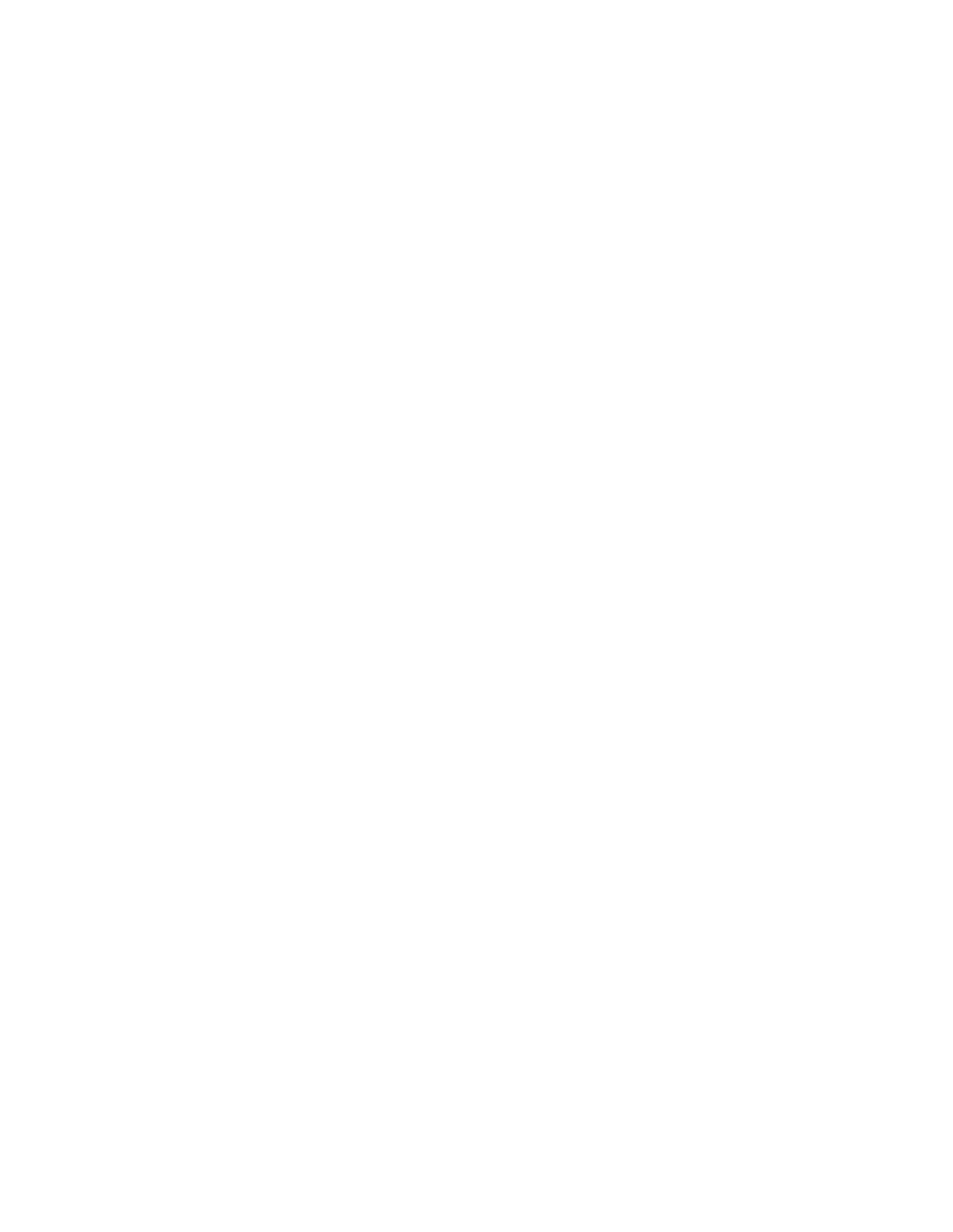# **TABLE OF CONTENTS**

| <b>Acknowledgement of Receipt of Handbook</b> | 1               |
|-----------------------------------------------|-----------------|
| <b>Mission Statement</b>                      | $\mathbf 2$     |
| <b>Nondiscrimination</b>                      | $\mathbf 2$     |
| <b>Purpose of the Handbook</b>                | $\overline{2}$  |
| <b>ACADEMICS</b>                              | 3               |
| <b>Compulsory Attendance</b>                  | 3               |
| <b>Pre-Enrollment</b>                         | 3               |
| <b>Graduation Requirements</b>                | 3               |
| Drop-Add Period                               | 4               |
| <b>Non-Resident Students</b>                  | 4               |
| Enrollment                                    | 4               |
| <b>Student Fees</b>                           | 5               |
| <b>Transferring Credit</b>                    | 6               |
| Pre-College Curriculum                        | 6               |
| <b>NCAA Eligibility</b>                       | 6               |
| <b>Withdrawal from School</b>                 | 7               |
| Readmission                                   | 7               |
| <b>FERPA</b>                                  | 7               |
| Directory Information                         | 8               |
| <b>Grading Policy</b>                         | 8               |
| Parent/Teacher Conferences                    | 9               |
| <b>Early Out</b>                              | 9               |
| <b>Honor Roll</b>                             | 10              |
| Valedictorian & Salutatorian                  | 10              |
| <b>Scholastic Letter</b>                      | 10              |
| <b>National Honor Society</b>                 | 10              |
| Graduation                                    | 10              |
| <b>Homework</b>                               | 11              |
| <b>Academic Dishonesty</b>                    | 11              |
| AIDS & Sexuality Curriculum Inspection        | 11              |
| <b>ATTENDANCE</b>                             | 11              |
| <b>Attendance Policy Mission Statement</b>    | 12 <sup>2</sup> |
| <b>Attendance Procedures</b>                  | 12 <sub>2</sub> |
| <b>College Visitations</b>                    | 13              |
| <b>Excessive Absences</b>                     | 13              |
| Student-In-Good Standing                      | 14              |
| <b>Truancy Policy</b>                         | 15              |
| Make-Up Work                                  | 15              |
| <b>Detentions</b>                             | 16              |
| <b>Credit Recovery</b>                        | 16              |

**DISCIPLINE** 16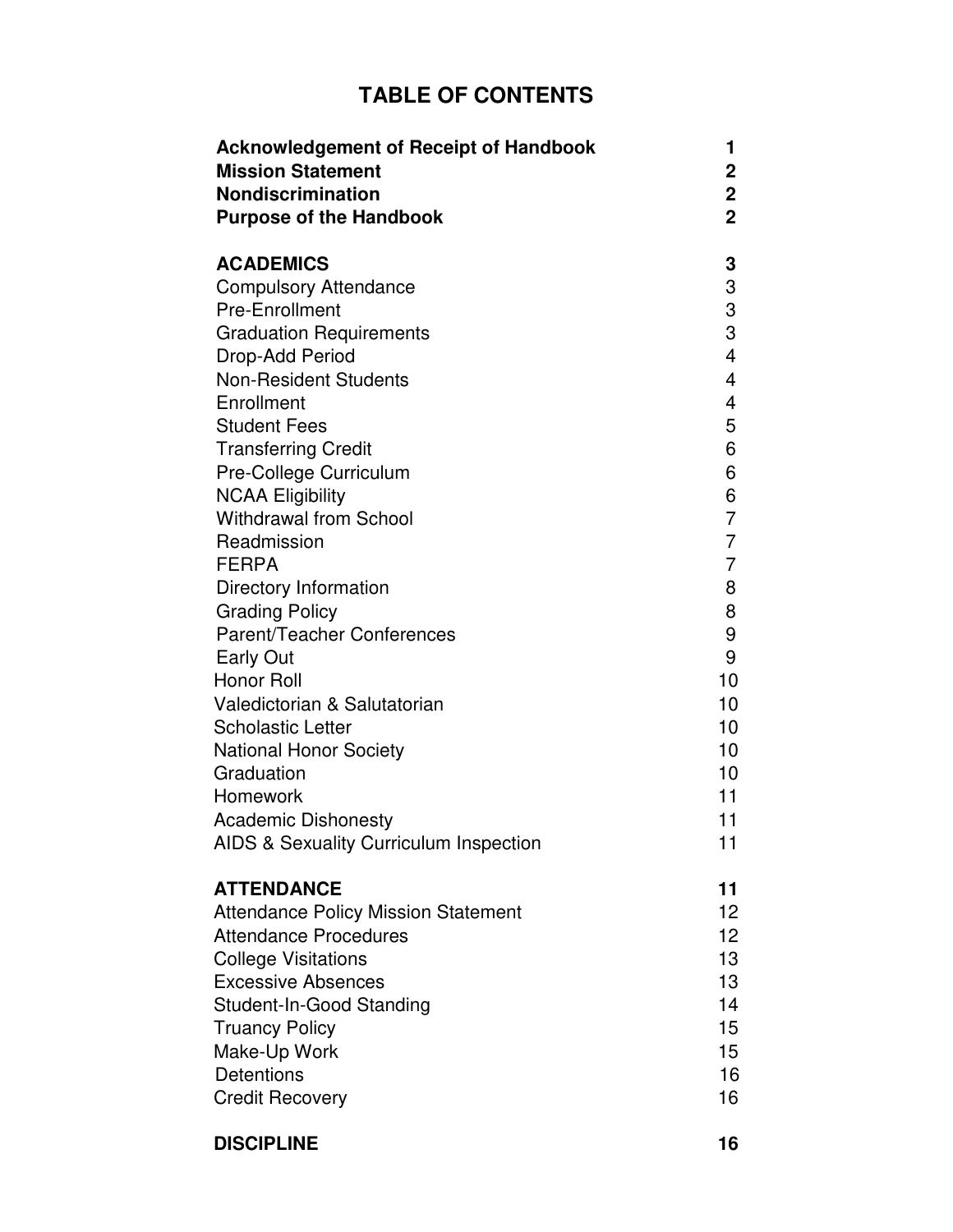| Philosophy                                    | 16 |
|-----------------------------------------------|----|
| <b>Disciplinary Referral Process</b>          | 17 |
| Suspension                                    | 18 |
| Expulsion                                     | 20 |
| <b>Emergency Safety Intervention (ESI)</b>    | 20 |
| Weapons                                       | 23 |
| Disruptive & Dangerous Tactics                | 24 |
| <b>Sexual Attack</b>                          | 25 |
| <b>Physical Attack</b>                        | 25 |
| <b>Aggressive Confrontation</b>               | 26 |
| <b>Threats</b>                                | 26 |
| Hazing/Intimidation                           | 27 |
| <b>Bullying</b>                               | 28 |
| Cyberbullying                                 | 29 |
| <b>Sexual Harassment</b>                      | 30 |
| <b>Indecent Exposure</b>                      | 31 |
| Abusive Language                              | 31 |
| Drunkenness/Disorientation                    | 31 |
| Possession of Drugs/Alcohol                   | 31 |
| Sale/Distribution of Drugs/Alcohol            | 33 |
| <b>Tobacco/Vape Policy</b>                    | 33 |
| Athletic/Activity Drug/Alcohol/Tobacco Policy | 34 |
| Larceny/Burglary/Criminal Damage              | 35 |
| Criminal & Delinquent Acts                    | 36 |
| Thievery                                      | 36 |
| Extortion                                     | 37 |
| Forgery                                       | 37 |
| Misbehavior                                   | 38 |
| Truancy                                       | 39 |
| <b>Multiple Violations</b>                    | 39 |
| <b>Guilt by Association</b>                   | 39 |
| <b>Bus Rules</b>                              | 40 |
| <b>Dress Code</b>                             | 41 |
| <b>Public Display of Affection</b>            | 43 |
| <b>ACTIVITES</b>                              | 43 |
| <b>Athletics</b>                              | 43 |
| <b>Clubs &amp; Organizations</b>              | 44 |
| Eligibility                                   | 44 |
| <b>KSHSAA Regulations</b>                     | 45 |
| <b>High School Dances</b>                     | 45 |
| <b>Meals Policy</b>                           | 46 |
| <b>Overnight Stay Policy</b>                  | 46 |
| <b>HEALTH &amp; SAFETY</b>                    | 47 |
| Medications/Administering                     | 48 |
| Immunizations                                 | 49 |
|                                               |    |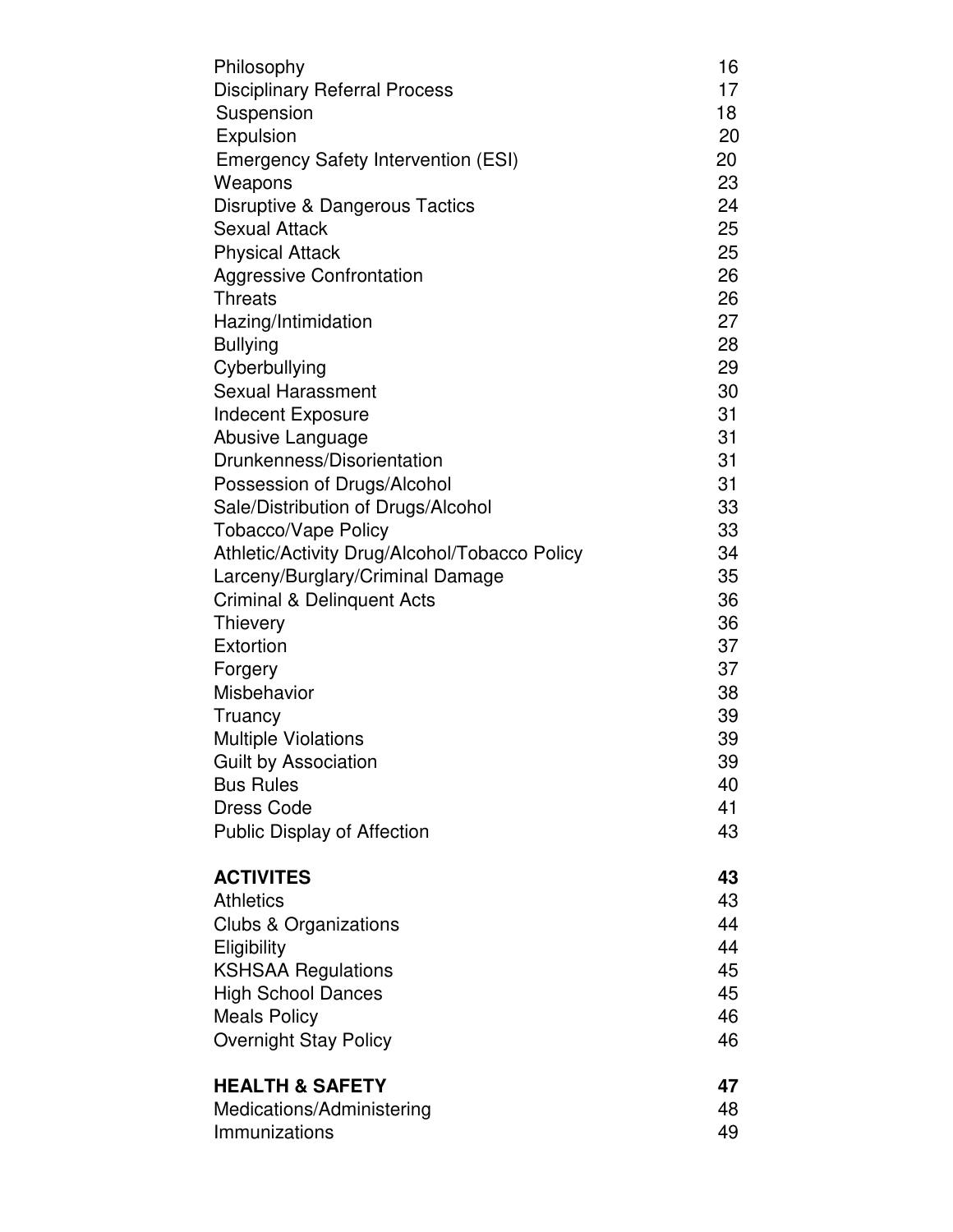| <b>Student Illness</b><br><b>Healthy Drinks &amp; Snacks Policy</b><br>Physicals<br><b>Weather Emergencies</b><br><b>Drills</b><br><b>Pesticides</b> | 49<br>50<br>51<br>51<br>51<br>53 |
|------------------------------------------------------------------------------------------------------------------------------------------------------|----------------------------------|
| <b>GENERAL INFORMATION</b>                                                                                                                           | 53                               |
| Gifts                                                                                                                                                | 53                               |
| <b>Student Insurance</b>                                                                                                                             | 53                               |
| Property                                                                                                                                             | 54                               |
| Cell phone Policy (Yondr Bags)                                                                                                                       | 54                               |
| <b>Posters</b>                                                                                                                                       | 55                               |
| <b>Achievement Awards Ceremony</b>                                                                                                                   | 55                               |
| Scheduling                                                                                                                                           | 55                               |
| Expectations of USD 110 Staff                                                                                                                        | 55                               |
| <b>Telephone Calls</b>                                                                                                                               | 55                               |
| <b>Student Vehicles/Parking</b>                                                                                                                      | 55                               |
| <b>Visitors</b>                                                                                                                                      | 56                               |
| <b>SCHOOL PROPERTY</b>                                                                                                                               | 56                               |
| <b>Building Opening &amp; Closing Time</b>                                                                                                           | 56                               |
| Computers                                                                                                                                            | 56                               |
| No Right to Privacy                                                                                                                                  | 57                               |
| Internet                                                                                                                                             | 57                               |
| <b>Computer Use</b>                                                                                                                                  | 57                               |
| Lockers                                                                                                                                              | 59                               |
| <b>Textbooks</b>                                                                                                                                     | 59                               |
| <b>STUDENT SERVICES</b>                                                                                                                              | 59                               |
| Counselor                                                                                                                                            | 59                               |
| Library                                                                                                                                              | 60                               |
| <b>Food Service/Lunch Prices</b>                                                                                                                     | 60                               |
| <b>Class/Organizations Responsibilities</b>                                                                                                          | 61                               |
| <b>APPENDICES</b>                                                                                                                                    |                                  |

**APPENDICES** 63<br>
Sample Accident Report Form 63 Sample Accident Report Form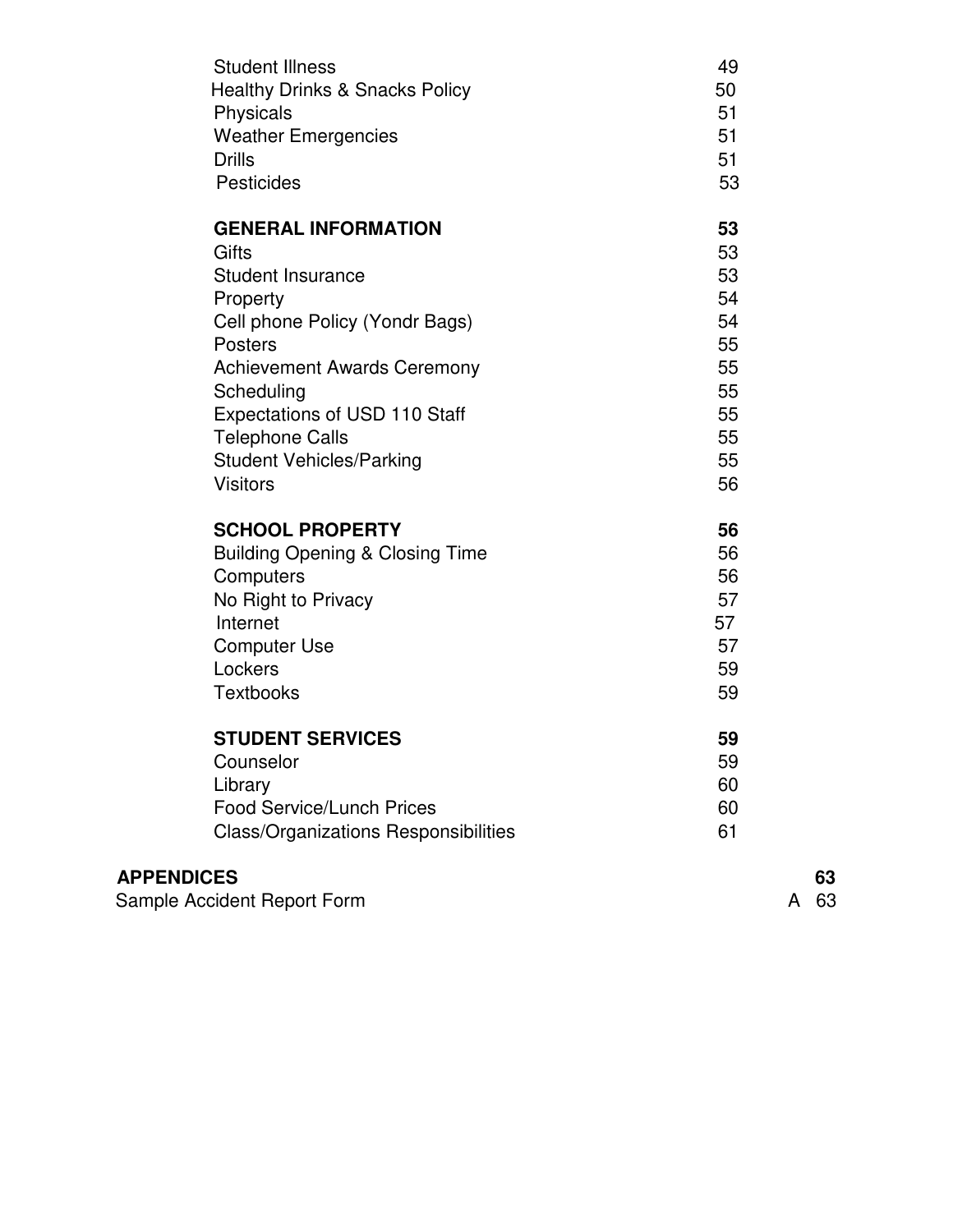# **ACKNOWLEDGEMENT OF RECEIPT OF HANDBOOK**

I, \_\_\_\_\_\_\_\_\_\_\_\_\_\_\_\_\_, do hereby acknowledge receipt of the student handbook for 2021-2022. I have read and I understand the contents. Further, I understand:

- **This handbook contains the yearly required notification on the following issues:** 
	- o **Nondiscrimination**
	- o **Family Educational Right to Privacy Act**
	- o **Directory Information**
	- o **Drug Free Schools and Communities Policy**
	- o **Inoculations**
	- o **Availability of Asbestos Plan**
	- o **Special Education Provisions**
- **As a condition of enrollment, I am required to abide by all regulations contained in this handbook as well as other policies established by the board of education.**
- **If I choose not to abide by the regulations contained in this handbook, any other policy established by the Board of Education, or any reasonable request by school authorities, disciplinary action may be imposed, up to and including expulsion from school.**

Date: \_\_\_\_\_\_\_\_\_\_\_\_\_\_\_\_\_\_ Signature of Student: \_\_\_\_\_\_\_\_\_\_\_\_\_\_\_\_\_\_\_\_\_\_\_\_\_\_\_\_\_\_\_\_\_\_

Date: \_\_\_\_\_\_\_\_\_\_\_\_\_\_\_\_\_\_\_ Signature of Parent: \_\_\_\_\_\_\_\_\_\_\_\_\_\_\_\_\_\_\_\_\_\_\_\_\_\_\_\_\_\_\_\_\_\_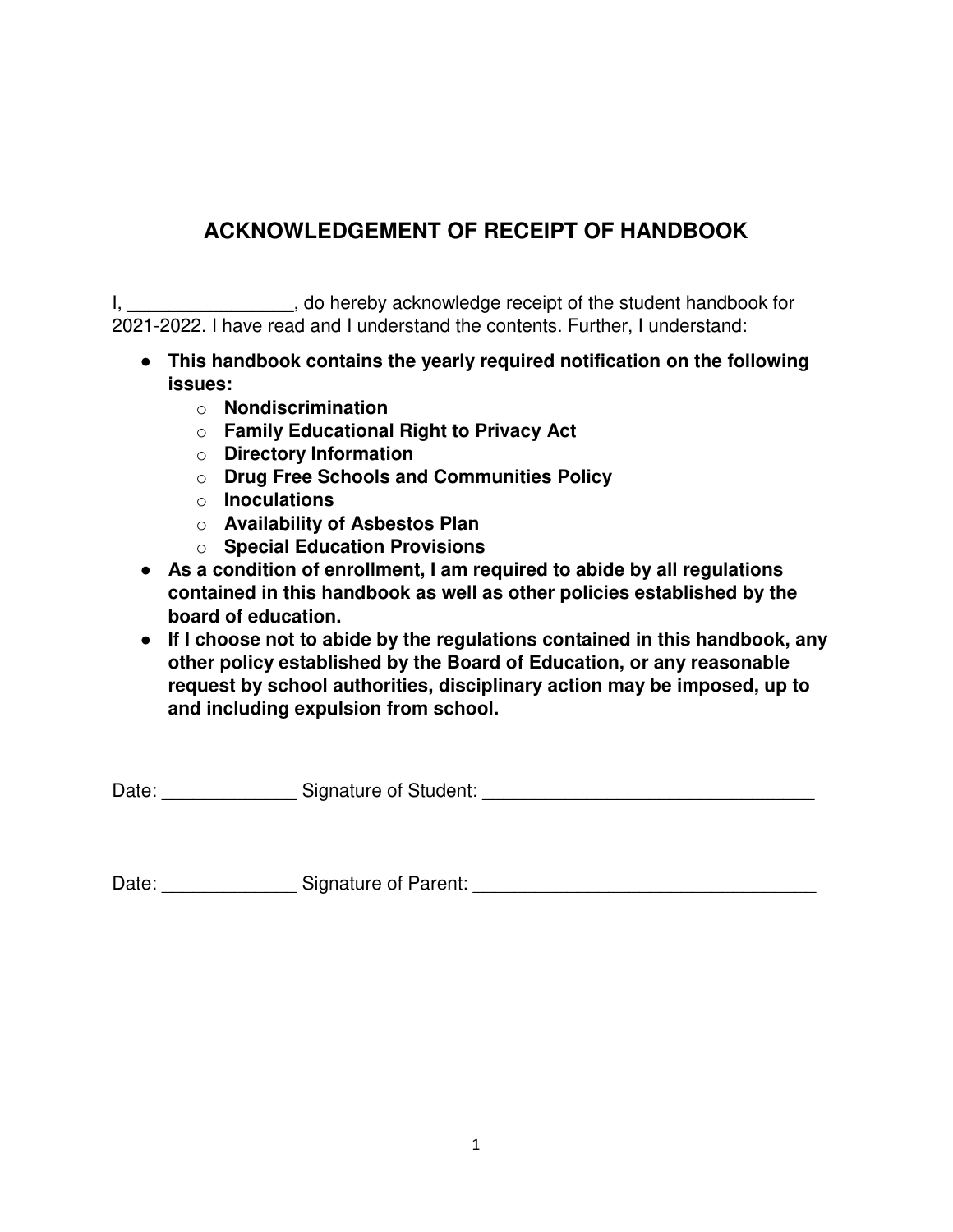#### **MISSION STATEMENT**

Thunder Ridge will provide a challenging, progressive curriculum that is taught in a secure, cooperative environment and is managed by a highly qualified staff that is enthusiastic and compassionate. Our purpose is to educate all students academically, socially, physically, and emotionally, in order that they will achieve individual success and make constructive contributions to society. The product of our endeavors is competent graduates who meet or exceed established academic standards and who will continue to develop themselves and recognize the worth of each individual.

### **NONDISCRIMINATION**

Discrimination against any student on the basis of race, color, national origin, sex, disability, or religion in the admission or access to, or treatment in the district's programs and activities is prohibited. Superintendent Keith Hall has been designated to coordinate compliance with nondiscrimination requirements contained in Title VI of the Civil Rights Act of 1964, Title IX of the Education Amendments of 1972, Section 504 of the Rehabilitation Act of 1973, and The Americans with Disabilities Act of 1990. Any student who believes he or she has been discriminated against may file a complaint with the building principal or the compliance coordinator.

Any student complaint of discrimination shall be resolved under the district's discrimination complaint procedure.

### **PURPOSE OF HANDBOOK**

This handbook is intended to be used by students, parents and staff as a guide to the rules, regulations, and general information about Thunder Ridge Schools. Each student is responsible for becoming familiar with the handbook and for information contained within. Parents are encouraged to use the handbook as a resource to assist their child in following the rules at Thunder Ridge Schools. Although the information found in this handbook is detailed and specific on many topics, the handbook is not intended to be all encompassing or to cover every situation and circumstance that may arise during the school year. This handbook does not create a "contract". The administration reserves the right to make decisions and make rule revisions at any time to implement the educational program and to assure the well-being of all students. The administration will be responsible for interpreting the rules contained in the handbook. Should a situation or circumstance arise that is not specifically covered in this handbook, the administration will make a decision based upon all applicable school district policies, and state and federal statutes and regulations.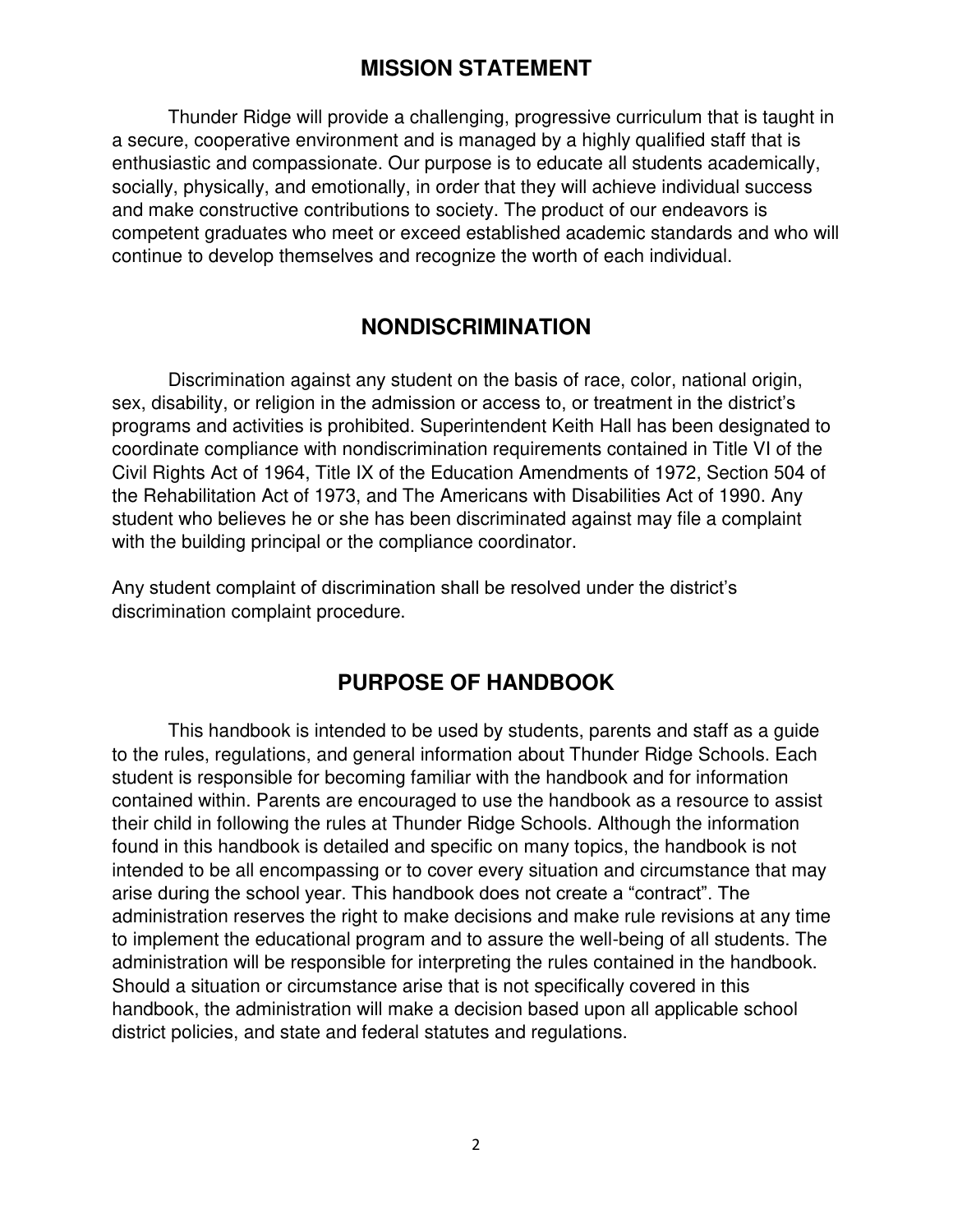# **ACADEMICS**

# **COMPULSORY ATTENDANCE**

All resident students shall be admitted to attend school in the district unless they have been suspended or expelled.

A resident student is any child who has attained the age of eligibility for school attendance and lives with a parent or a person acting as a parent who is a resident of the district. A student may attend Kindergarten if they turn 5 on or before August 31 of the approaching school year.

All students enrolling in the district for the first time shall provide required proof of identity. Students enrolling in kindergarten or first grade shall provide a certified copy of their birth certificate or other documentation, which the board determines to be satisfactory. Students enrolling in grades 2-12 shall provide a certified transcript or similar pupil records.

The enrollment documentation shall include a student's permanent record card with a student's legal name as it appears on the birth certificate, or as changed by a court order and the name, address, telephone number of the lawful custodian. The records shall also provide the identity of the student as evidenced by a birth certificate, copy of a court order placing the student in the custody of the Department of Children and Families, a certified transcript of the student, a baptismal certificate or other documentation the board considers satisfactory.

# **PRE-ENROLLMENT**

All students will pre-enroll in April or May for the next year. A list of available classes will be given to each student along with a checklist of graduation requirements. From this, each student will make a list of 8 classes and two alternative class choices. The principal, counselor, and all teachers are available to talk with each student about the content of the classes and the requirements of each. Changes may have to be made to the schedule after pre-enrollment due to the ITV course schedule or the change in faculty.

Each student shall discuss with his/her parents the class schedule, and the filled out enrollment form must contain the signature of the student and the parent. Students will also be given information pertaining to Graduation Requirements, Regent's Requirements, and NCAA Requirements.

# **GRADUATION REQUIREMENTS**

**USD 110 requires a total of 23 units of credit for graduation from high school. The following is a list of the requirements for graduation:**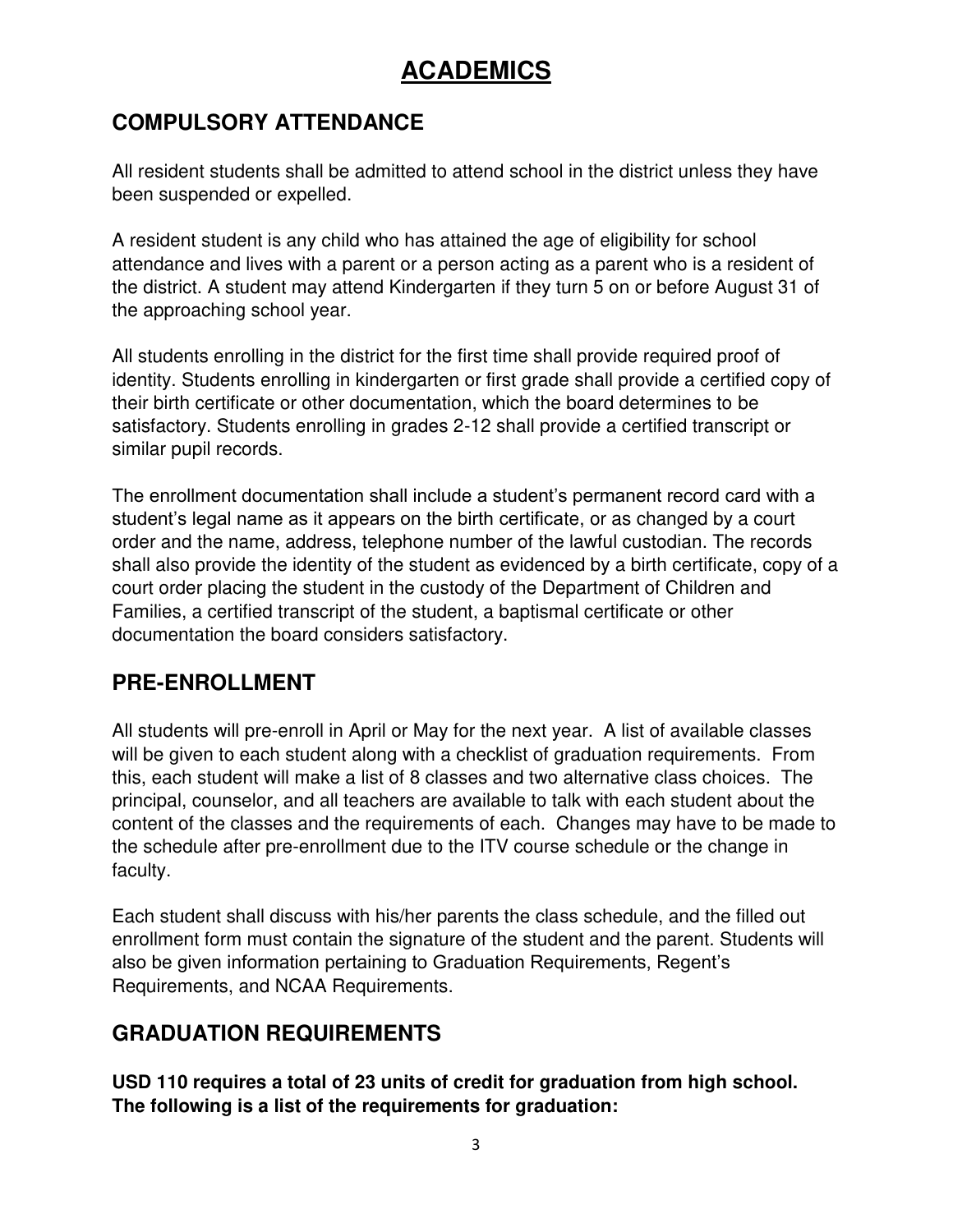**4 units of English 3 units of Mathematics 3 units of Science (one of Biology & two electives) 3 units of Social Science (one American Government, American History & one elective) 1 unit of Physical Education (may include a ½ unit of Health) 1 unit of Computer Technology 1 unit of a Fine Art (includes; Art/Band/Chorus/Forensics & Drama/Industrial Arts/Agriculture Education/In-House Communications/Technology Exploration and Family and Consumer Science Courses) 7 units-electives ------------------------------------------------------------------------------------------------------------------** 

#### **23 units minimum for graduation**

#### **DROP-ADD PERIOD**

Once enrolled in a class, the class may be dropped only after a form is signed by a parent, the principal, the counselor, and the student. Dropping a class may be completed only until the end of the  $1<sup>st</sup>$  3 days of classes. All classes will be for the full year unless otherwise listed.

#### **NON-RESIDENT STUDENTS**

#### *\*The district is not required to admit non-resident students. The USD 110 Board of Education will approve or deny a request based on administrative recommendation.*

Non-resident students are those who do not meet the definition of a resident student. Non-resident students may be admitted only to the extent staff, facilities, equipment, and supplies are available. Out-of-district students must be approved by the USD 110 Board of Education.

A non-resident student who has been suspended or expelled from another district will not be admitted to the district unless approved by the board.

#### **ENROLLMENT**

Each year during enrollment, parents and students must fill out a pupil information form including the following information:

- Name(s), phone number(s), and address of the student's parent(s)/guardians(s)
- Name of individual(s) to contact in case of emergency
- Description of any medical conditions of which the staff needs to be aware

This information is kept on file and made part of the student's record.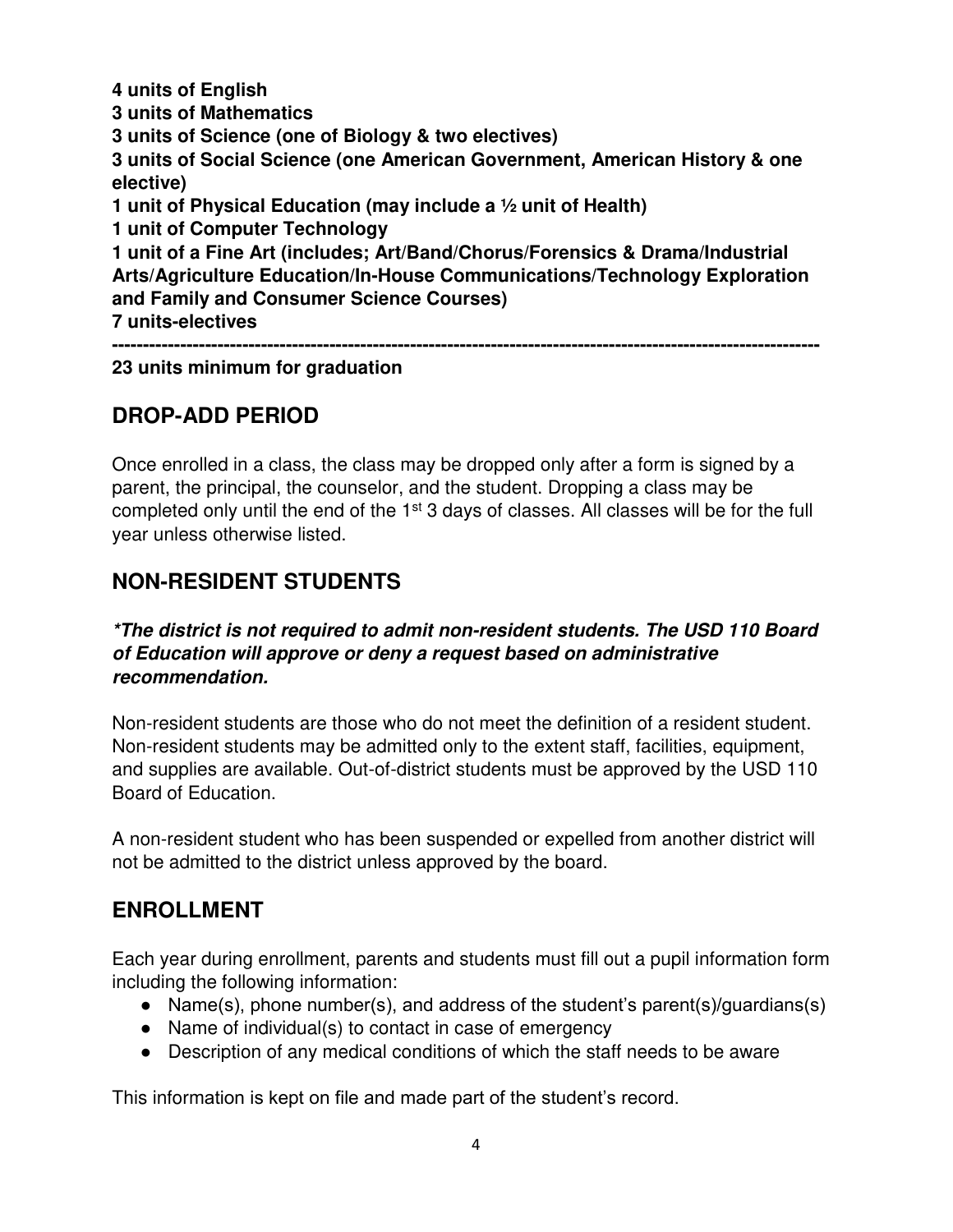Please notify the school secretary within 7 days if any of the following change:

- Numbers for home or parent's work
- Mailing or street address
- Emergency contacts

The superintendent shall assign students to the appropriate building. Any student desiring to attend a school outside the attendance area in which the student resides may do so only with the prior written permission of the superintendent.

Assignment to a particular grade level or particular classes shall be determined by the building principal based on the educational abilities of the student. If the parents disagree, the principal's decision may be appealed to the superintendent. If the parents are still dissatisfied with the assignment, they may appeal in writing to the board. At the high school level, students enrolled will be classified by the following; freshmen**completed eighth grade**, sophomores-shall have successfully completed a minimum of **5 credits**, juniors-shall have successfully completed a minimum of **12 credits** and seniors-shall have successfully completed a minimum of **17 credits**. If a student does not meet the class standing criteria by grade, but does so by years of school attendance, the principal may allow the student to participate in grade related activities.

Junior and Senior students may be able to take classes for dual credit (high school and college). A student must meet specific requirements established by the Board of Regents in order to take dual credit. This may require the student to take an entrance test if the student does not meet other requirements. A student needs approval from the counselor before enrolling in a dual credit course. The district may enter into an agreement with the college for the purpose of allowing these students to receive dual credit. Any class already offered at the school is not eligible for an online class.

# **STUDENT FEES**

Students may be assessed fees for the following (not an inclusive list):

- A **Textbook Fee of \$20** will be assessed for each student for textbooks and workbooks used by the students
- Each student grades K-12 may choose (**voluntarily**) to pay an **Activity Fee of \$15**. This will cover the costs of all athletic events, musicals, and assemblies
- Computer Rental Fee **\$5.**
- Other costs may include:
	- o Materials for class projects
	- o Membership dues in student clubs
	- o Voluntarily purchased pictures, publications, class rings, graduation announcements, etc.
	- o Voluntarily purchased student accident insurance
	- o Musical instrument rental and supplies
	- o Personal apparel, used in extracurricular activities, that become the property of the student
	- o Activity trip fees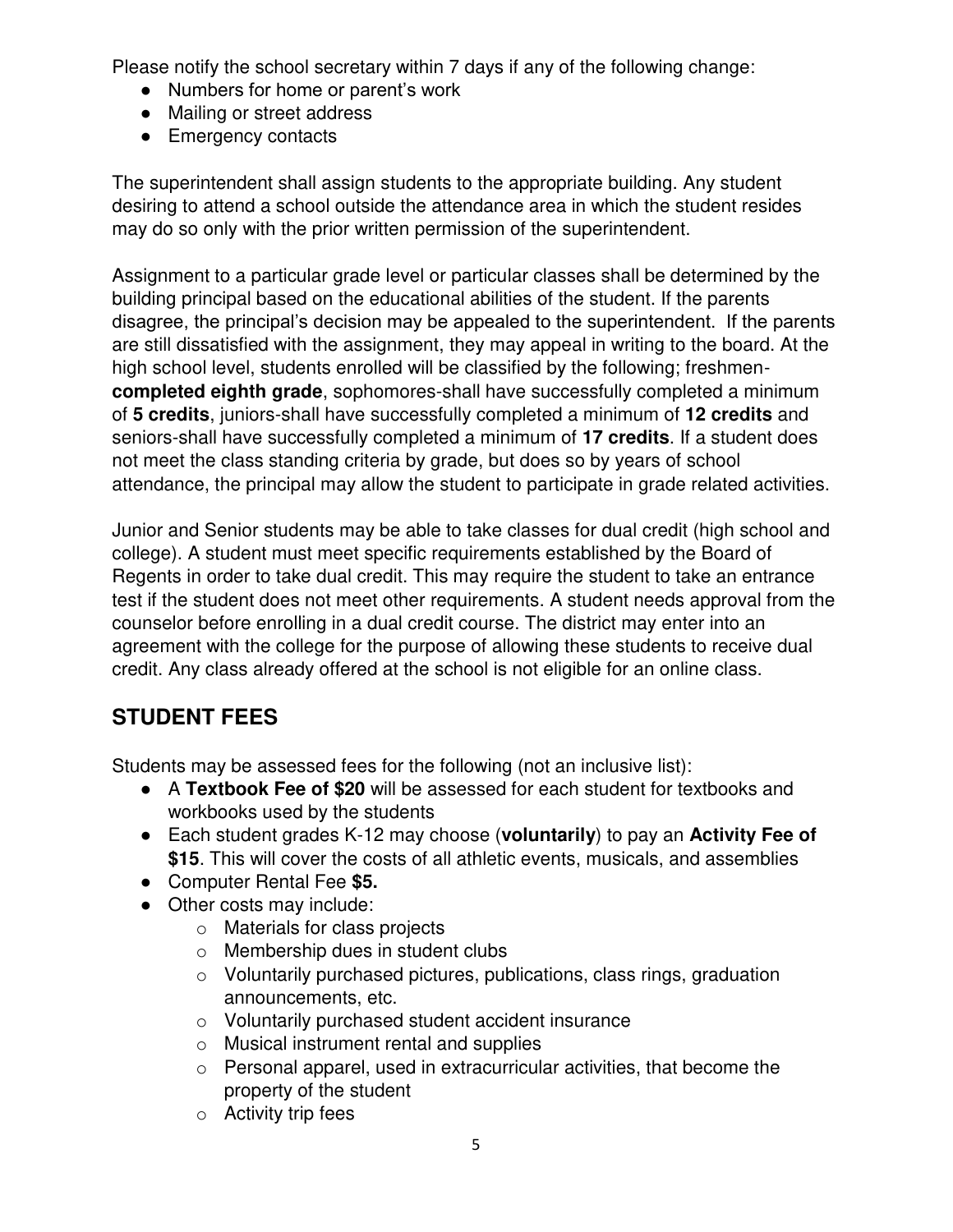# **TRANSFERS FROM NON-ACCREDITED SCHOOLS**

Students transferring from non-accredited schools will be placed by the principal. This may include private or home school situations. Initial placement will be made by the principal after consultation with parents or guardians and guidance personnel. Final placement shall be made by the principal based on the student's documented past educational experiences and performance on tests administered to determine grade level placement. Full faith and credit shall be given to units earned in other accredited schools, unless the principal determines there is valid reason for not doing so.

# **PRE-COLLEGE CURRICULUM**

Under Kansas law, a graduate of an accredited Kansas high school is entitled to admission to a **State Board of Regents' Institution** if the student has completed the pre-college curriculum prescribed by the State Board of Regents with a minimum grade point average of 2.0 on a 4.0 scale.

Five of the six state universities in Kansas, including Emporia State University, Fort Hays State University, Kansas State University, Pittsburg State University, and Wichita State University, use the standards below to review applicants for undergraduate admission. The University of Kansas has different admission standards from those listed below. Visit admissions.ku.edu for more information. Standards are set by the Kansas Board of Regents.

Take notice that the pre-college curriculum consists of:

- $\bullet$  4 units of English;  $\frac{1}{2}$  unit may be from Speech
- $\bullet$  3 units of mathematics; Option A 3 approved units and meet the ACT college readiness math benchmark of 22. Option  $B - 4$  approved units, 1 of which must be taken in the graduating year
- 3 units of social studies
- 3 units of natural science; and 1 of which must be a full unit of Chemistry or Physics

Also, take notice that this district for graduation from high school requires a total of **23 units of credit**s. Consult with a school counselor to determine specific graduation requirements.

*\*The law also specifies that a graduate is eligible for admission if he or she has a composite ACT score of not less than 21 points or ranks in the top 1/3 of his or her high school class upon completion of seven or eight semesters of study.* 

# **NCAA INITIAL ELIGIBILITY**

Students who are considering an athletic career in a NCAA college or university need to be aware of the initial eligibility rules. The NCAA has a list of high school courses that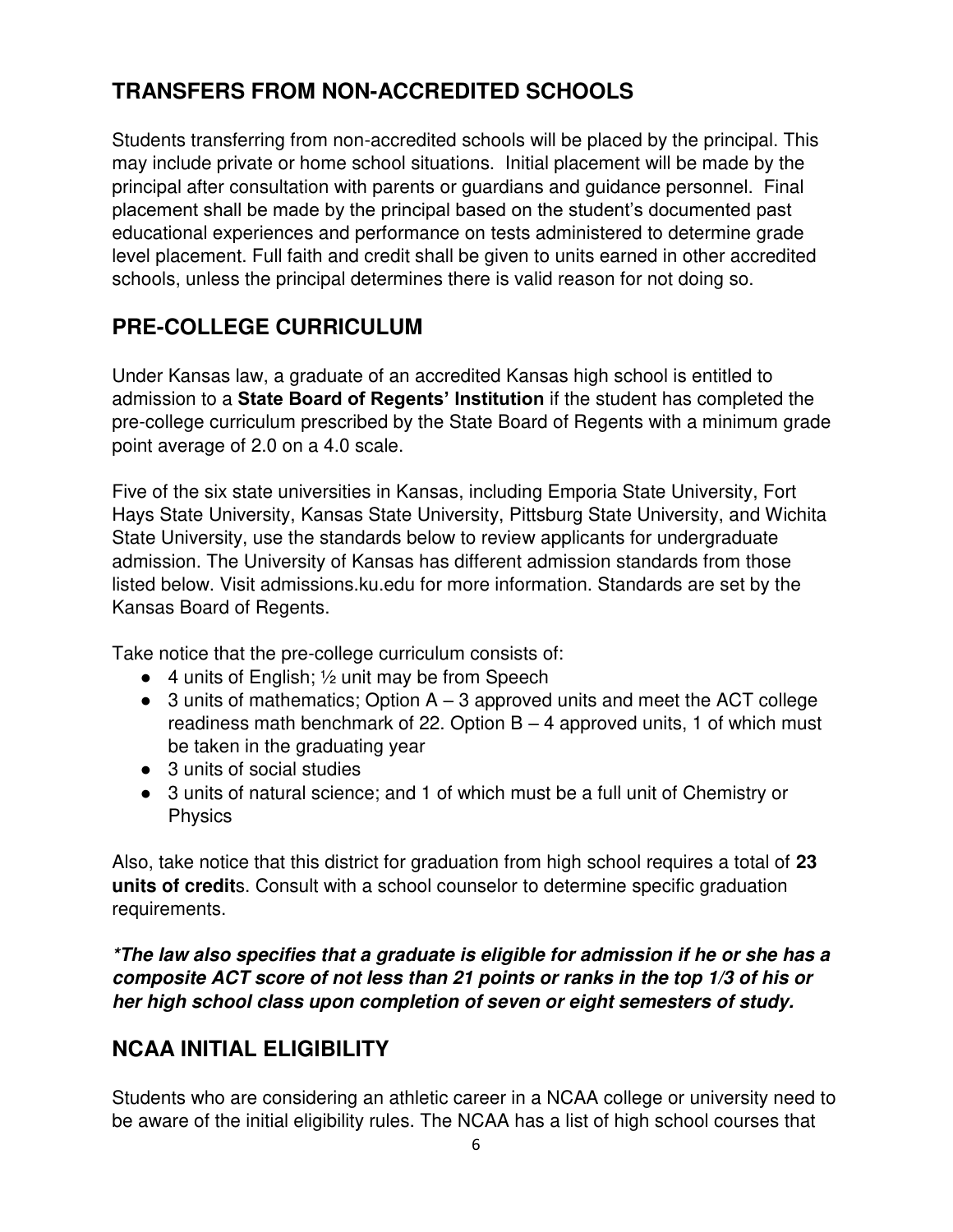are approved NCAA core courses. If any student is considering athletic participation at the NCAA level, he/she needs to get a copy of this information from the guidance counselor.

# **TRANSFERRING OR WITHDRAWING FROM SCHOOL**

It shall be the responsibility of the principal of the appropriate school to determine whether a student has transferred or withdrawn from school. Any student who is absent from school for more than 5 consecutive days shall be presumed to have transferred or withdrawn, unless the principal may determine by investigation that such is not the case.

Any student that drops out of school or is expelled from school loses all rights and privileges afforded students of Thunder Ridge Schools. Fees and dues collected will be returned on a pro-rated basis only if the student or his/her parents or guardian asks for their return.

#### **Procedure for student withdrawal from school:**

- 1. The student must pick up a checkout sheet from the office
- 2. Each teacher must sign out the student from the assigned class
- 3. All school materials must be returned
- 4. All bills must be paid
- 5. Checkout sheet must be returned to the office with appropriate signatures

All student records shall be treated as confidential and primarily for local school use unless otherwise stipulated.

### **READMISSION**

All applicants for readmission to the school shall be submitted to the appropriate building principal in writing. If the student who is applying for readmission has been previously expelled from the school, the principal shall attempt to establish communication with the parents or guardian and to counsel with both parents and student concerning his/her readmission. If the student who is applying for readmission has previously withdrawn, either formally or otherwise, the principal by appropriate counseling shall assist the student in planning his/her schedule, in obtaining the necessary books and supplies and in re-establishing himself as an active participant in the program of the school.

### **FERPA**

Under the provisions of the Family Educational Rights and Privacy Act (FERPA) parents of students and eligible students (those who are 18 or older) are afforded various rights with regard to educational records that are kept and maintained by the school. In accordance with FERPA, you are required to be notified of those rights which include: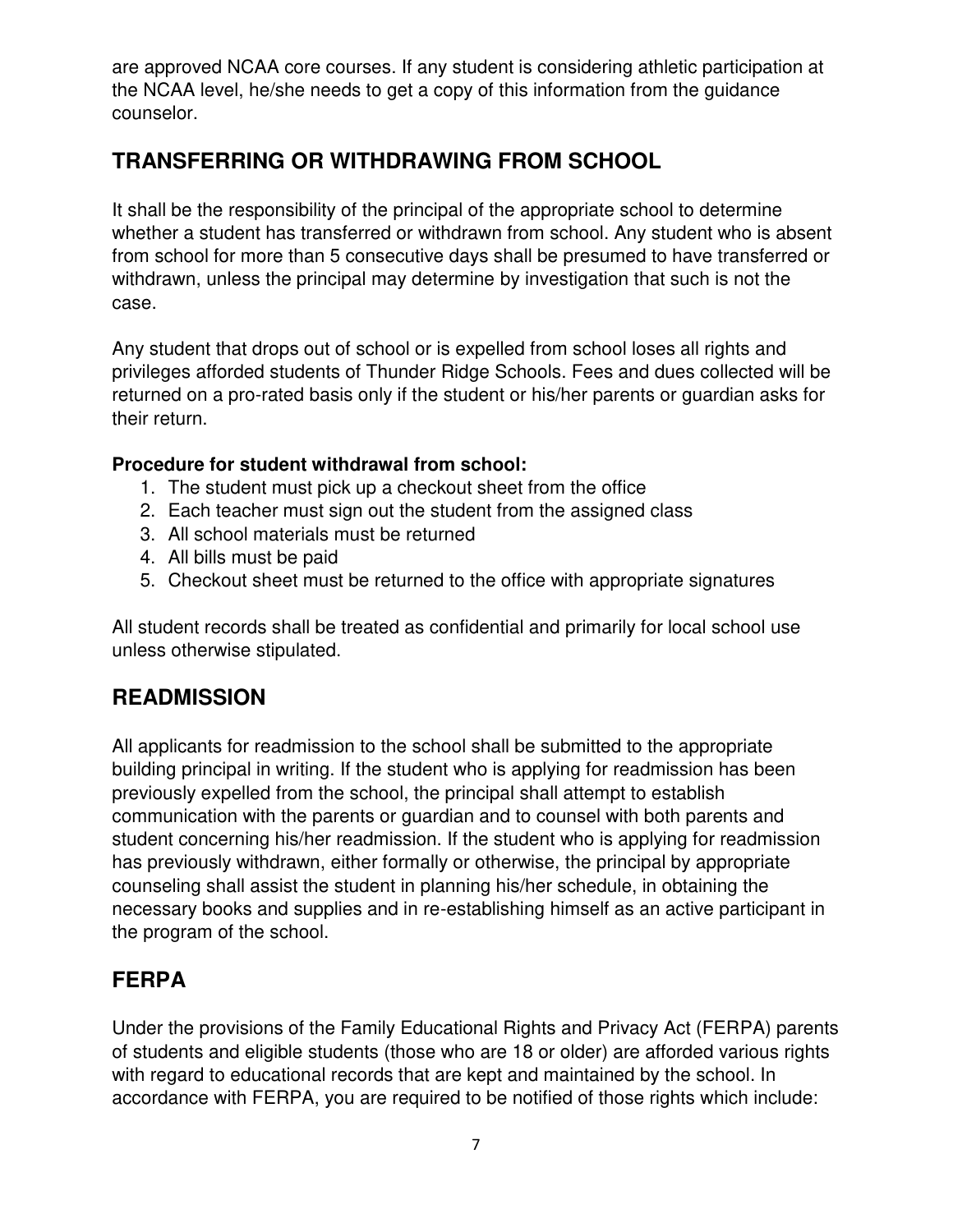- The right to review and inspect all of your educational records except those which are specifically exempted.
- The right to prevent disclosure of personally identifiable information contained in your educational records to other persons will occur only if:
	- o We have your prior written consent for disclosure
	- $\circ$  The information is considered directory information and you have not objected to the release of such information
	- o Disclosure without consent is permitted by law
- The right to request your educational records be amended if you believe the records are misleading, inaccurate, or otherwise in violation of your rights. This right includes the right to request a hearing at which you may present evidence to show why the record should be changed if your request for an amendment to your records is denied in the first instance.
- The right to file a complaint with the Family Policy and Regulations Office at the U.S. Department of Education if you believe USD 110 has failed to comply with FERPA's requirements. The address of this office is 400 Maryland Ave. SW, MES, Room 4074, Washington, D.C. 20202.

# **DIRECTORY INFORMATION**

For purposes of FERPA, USD 110 has designated certain information contained in educational records as directory information which may be disclosed for any purpose without your consent.

Directory information categories may include the following: the student's name, address, telephone number, picture, parent or guardian, date and place of birth; major field of study; weight, height, participation in and eligibility for officially recognized activities and sports; dates of attendance or grade placement; honors and awards received; and the most recent educational agency or school attended by the student.

You have a right to refuse to permit the designation of any or all of the above information as directory information. If you refuse, you must file written notification to this effect with USD 110 at the Thunder Ridge High School before August 15th. If refusal is not filed, USD 110 assumes there is no objection to the release of the directory information designated.

School pictures are normally taken within the first 2-3 weeks of school at the grade school building. **Students are under no obligation to purchase pictures, but they are available for purchase**. All students, except seniors, are required to take student pictures even if not purchasing for the school yearbook.

# **GRADING POLICY**

The school has developed grade level/course objectives for all subject areas.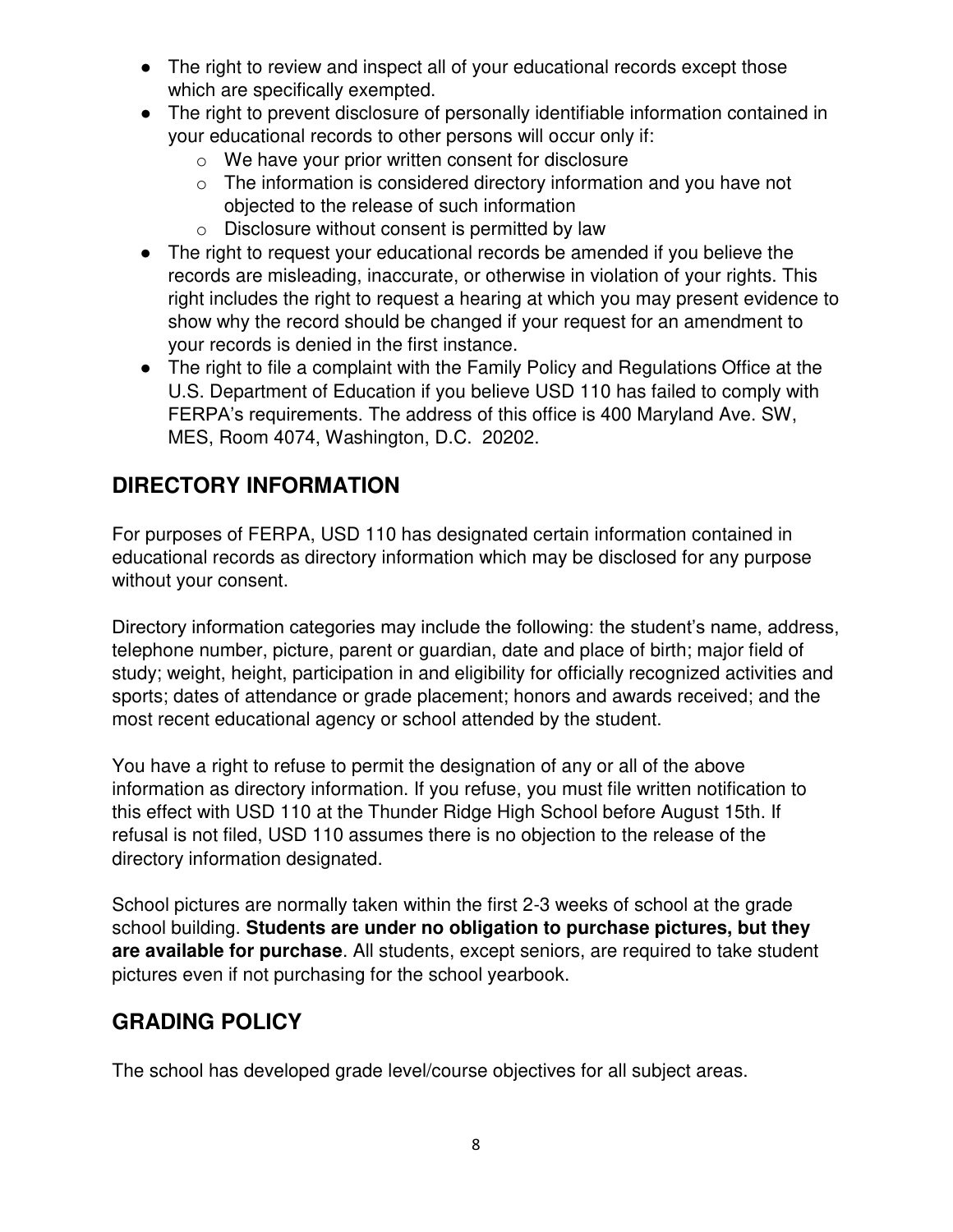The district educational testing program shall consist of multiple assessments. These assessments shall include, as a minimum, individual; teacher subject matter tests, district group achievement tests, and any state required tests.

Students may be promoted when they have demonstrated mastery of the boardapproved learning objectives.

The final decision to promote or retain a student shall rest with the principal after receiving information from parents/guardians, teachers, and other appropriate school personnel.

#### **Grading Scale**

| $98-100 = A+$   | $72 - 77 = C$    |
|-----------------|------------------|
| $92-97 = A$     | $70-71 = C$      |
| $90-91 = A$     | $68 - 69 = D +$  |
| $88 - 89 = B +$ | $62 - 67 = D$    |
| $82 - 87 = B$   | $60-61 = D$      |
| $80-81 = B$     | 59 & Below $=$ F |
| $78-79 = C+$    |                  |

Periodic reports either written, by telephone, or individual conference with the parent(s) may be made to parents during the interim between formal reports being issued. Parents may also access grade reports on PowerSchool. A login and password will be made available to parents.

Formal reports shall be made to students and parents following the end of each established grading period (every Quarter). Report cards will be either sent home or handed to students at the end of each Quarter.

# **PARENT/TEACHER CONFERENCES**

Parents and students are encouraged to request a conference with teachers at any time convenient to all parties. Parent/Student/Teacher Conferences will be held as soon as possible after the first quarter of the school year after grades have been compiled. Parents can access grades anytime online through PowerSchool by going to the school website www.usd110.net. Each parent will be given an ID and password to access the information.

# **EARLY OUT**

Any student that has all grades of C- or above are allowed to leave at the beginning of Seminar on Monday and Thursday of each week starting the third week of the school year. The student has to also be a Student-In-Good Standing before the student is eligible to take part in Early Out. There may be days during the week where the students do not get to take Early Out, but those days are rare.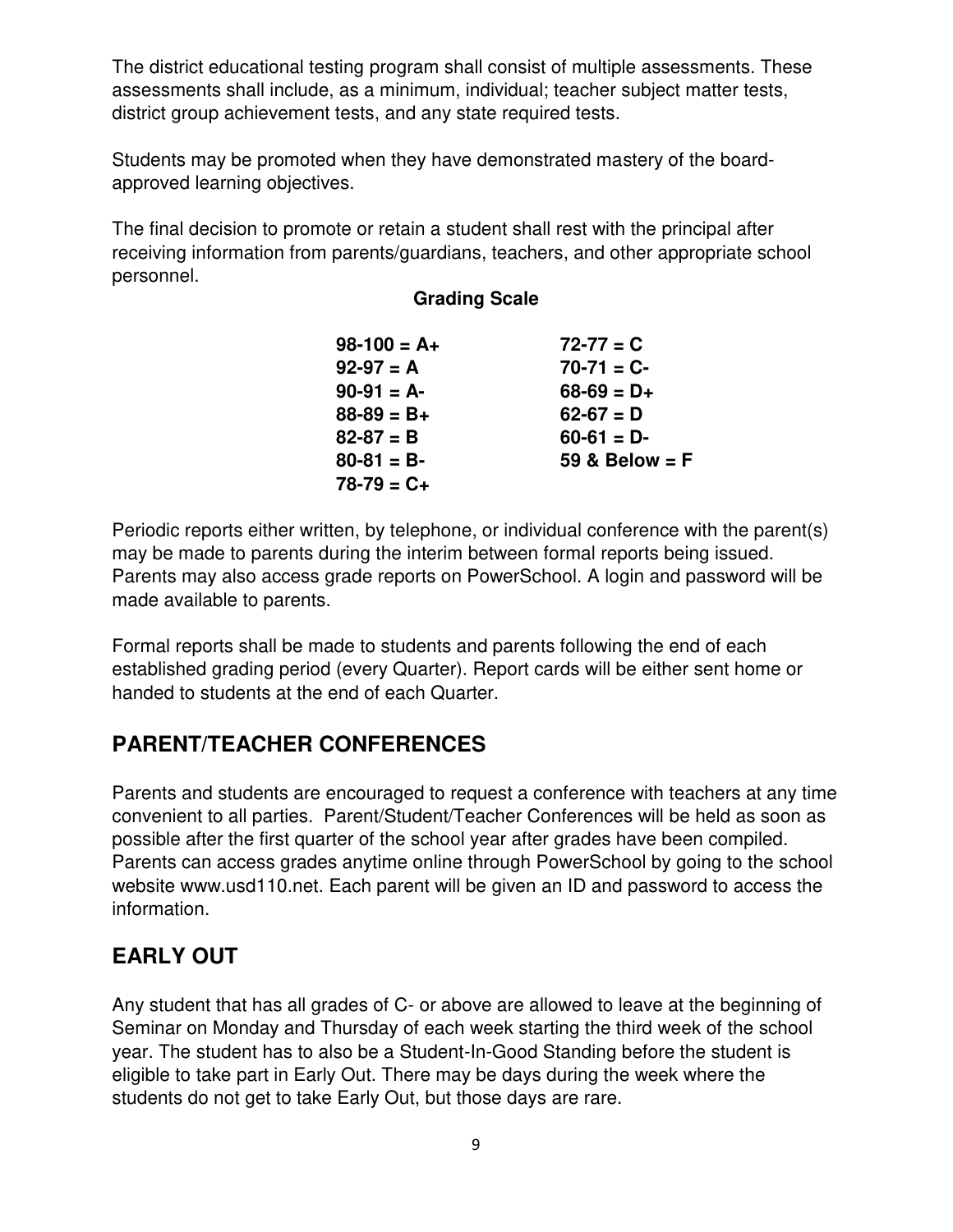### **HONOR ROLL**

To be listed on the quarter, semester, or yearly honor roll a student must meet the following criteria for the grading period:

- 1. The student must have a grade point average of 3.4 or better on a 4.0 scale
- 2. The student must have no grades lower than a C-. Any grade lower than a C- will automatically disqualify the student from the honor roll, regardless of what other grades are earned.
- 3. The student must be enrolled in 7 classes at the high school level. Any fewer number will exempt the student from consideration for the honor roll.
- 4. Students with incompletes will not be listed on the honor roll

# **VALEDICTORIAN & SALUTATORIAN**

A 12-point grading system (see grading scale above) is used to determine the Valedictorian and Salutatorian of the senior class. The Valedictorian is the person with the highest GPA in the class and the Salutatorian is the student with the  $2<sup>nd</sup>$  highest GPA in the class.

# **SCHOLASTIC LETTER**

The purpose of the Scholastic Letter is to give recognition to those students who demonstrate academic excellence. Those students who are named to the TRHS Honor Roll in each of the first three quarters will earn the Scholastic Award. The Scholastic Award will be presented at the Achievement Awards Program.

# **NATIONAL HONOR SOCIETY**

Membership is open to qualified sophomores, juniors, and seniors.

The academic requirement set by the National Council is based on a student's cumulative grade point average. The Thunder Ridge faculty set the minimum required cumulative grade average to 3.5 on a 4.0 scale**. A student must have a 3.5 or higher grade point average to be considered for National Honor Society**.

#### *\*Membership should never be based on grades alone, although the faculty council may consider scholarship the most important of the four criteria.*

Students are evaluated on scholarship, leadership, service, and character. The guidelines are set forth by the Handbook of the National Honor Society. Students become eligible after the first quarter of their 10th grade year.

# **GRADUATION EXERCISES**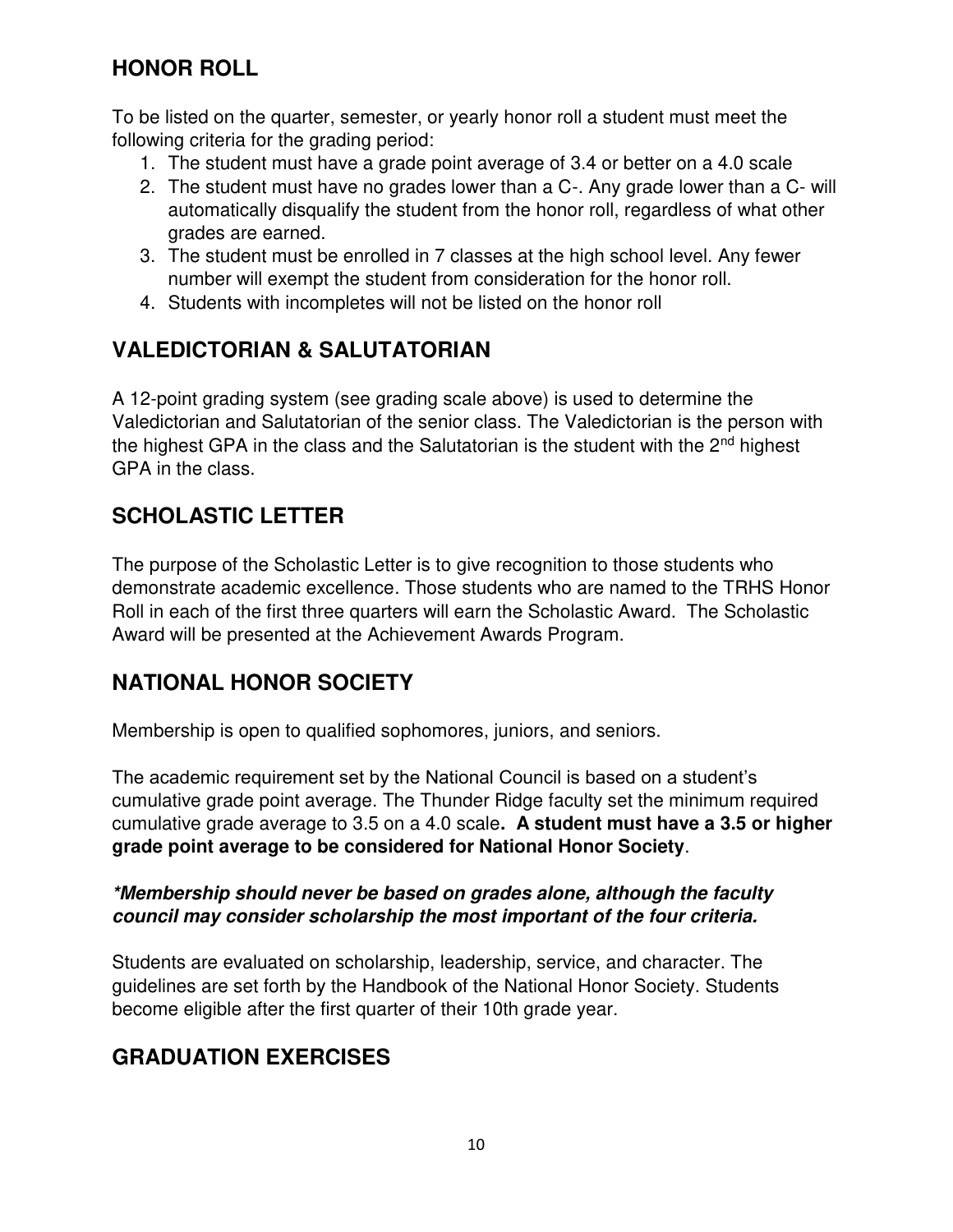Students who have completed the requirements for graduation may be allowed to participate in graduation exercises unless participation is denied for appropriate reasons. Graduation exercises shall be under the control and direction of the building principal.

# **HOMEWORK**

Students are expected to complete homework and turn it in on time. Teachers may assign a zero if the student fails to turn the assignment in on time. We feel it is extremely important that students take the responsibility to make sure assignments are completed on time.

#### *\*It is the student's responsibility to obtain make-up assignments from teachers following an excused or unexcused absence. See the Make-up Work Policy.*

# **ACADEMIC DISHONESTY**

Academic dishonesty–as in cheating or plagiarism–is not acceptable. Cheating includes copying another student's work–such as homework, class work, or test answers–as one's own. Plagiarism is the use of another person's original ideas or writing without giving credit to the true author.

*\*A student that engages in any form of academic dishonesty will be subject to the loss of credit for the work in question, as well other disciplinary measures.* 

# **HUMAN SEXUALITY & AIDS CURRICULUM**

The human sexuality & AIDS curriculum is available for inspection from the high school office upon request. A parent or guardian (or student 18 years or older) may use the district opt-out provision to remove the student from some portion or all of human sexuality & AIDS classes included in the district's required curriculum. To receive information on the opt-out provision, contact the principal's office.

# **ATTENDANCE**

Kansas law requires students to attend school until the age of 18. 16 & 17 year-olds may be exempt from the compulsory attendance requirements if:

- They have attained a GED; or
- They are enrolled in an approved alternative education program, recognized by the local board of education; or
- A court orders exemption; or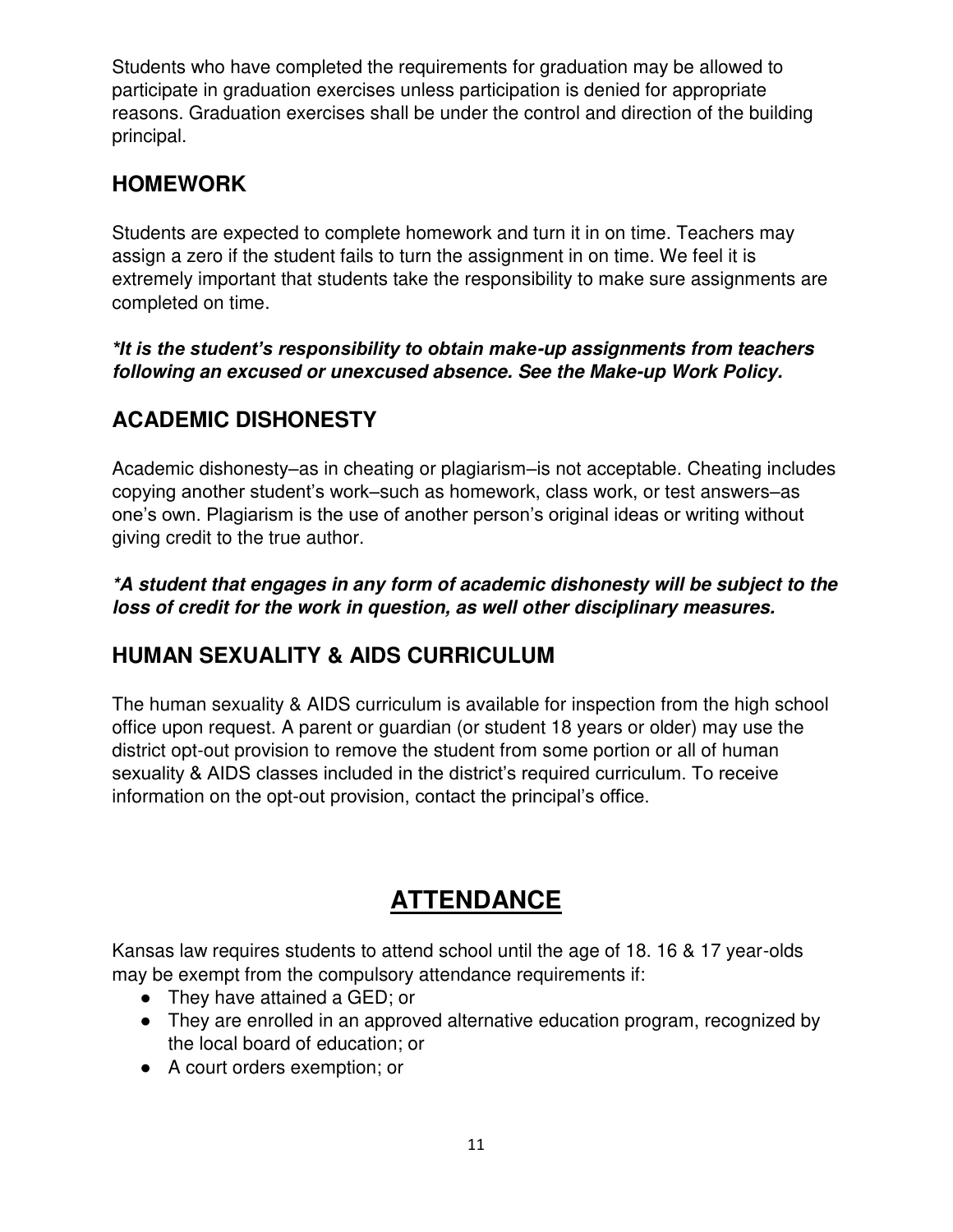• The parent or person acting as parent consents in writing to their child being exempt from the requirement and the child and parent attend a final counseling session conducted by the school to sign a disclaimer.

The law requires the disclaimer to include the following information:

- The academic skills the child has not yet achieved;
- The difference in future earning power between a high school graduate and a high school dropout; and
- A list of educational alternatives available to the child.

Students aged 16 or 17 who are not exempt shall be reported as truant.

*\*Any student not in school, unless on a school trip will be counted absent. Exception: Students attending school sponsored activities without parent's consent during the regular school hours as spectators will be considered unexcused. Students taken from school by their parents to attend school sponsored activities as spectators are excused.*

# **ATTENDANCE POLICY MISSION STATEMENT**

Regular and prompt school attendance is vital to a good education as well as to the development of responsibility and personal discipline. Regular attendance demonstrates respect for teachers and peers by minimizing the time used to help a student catch up after an absence. Opportunities for education and growth sometimes occur outside the school. USD 110 encourages you, with the guidance of your parents or guardians, to evaluate these opportunities and take advantage of those that promote your personal development. Illness and family concerns may also require time away from school. Responsible use of this policy will give you and your parents a chance to arrange your priorities and provide for illness without the threat of disciplinary consequences. You must understand, however, that not every opportunity or need justifies an absence from school. We expect you to give school attendance priority over matters of personal convenience and desire. USD 110 will not excuse absences that serve no constructive purpose or which, regardless of the purpose, are excessive or generally avoidable.

# **ATTENDANCE PROCEDURES**

1. If a student is absent, the parent/guardian must contact the school between 8:00 a.m. and 10:00 a.m. on the day of the absence. If the office does not receive confirmation of the absence by phone or written notification, the absence will be unexcused

#### *\*\*Please see the Make-Up Work Policy below – zero credit will be issued if the absence is unexcused.*

2. Students who know in advance that they are going to be absent are encouraged to advise the office 1 day in advance of the absence and make arrangements for make-up work with their teachers before they leave. *(See Make-Up Policy)*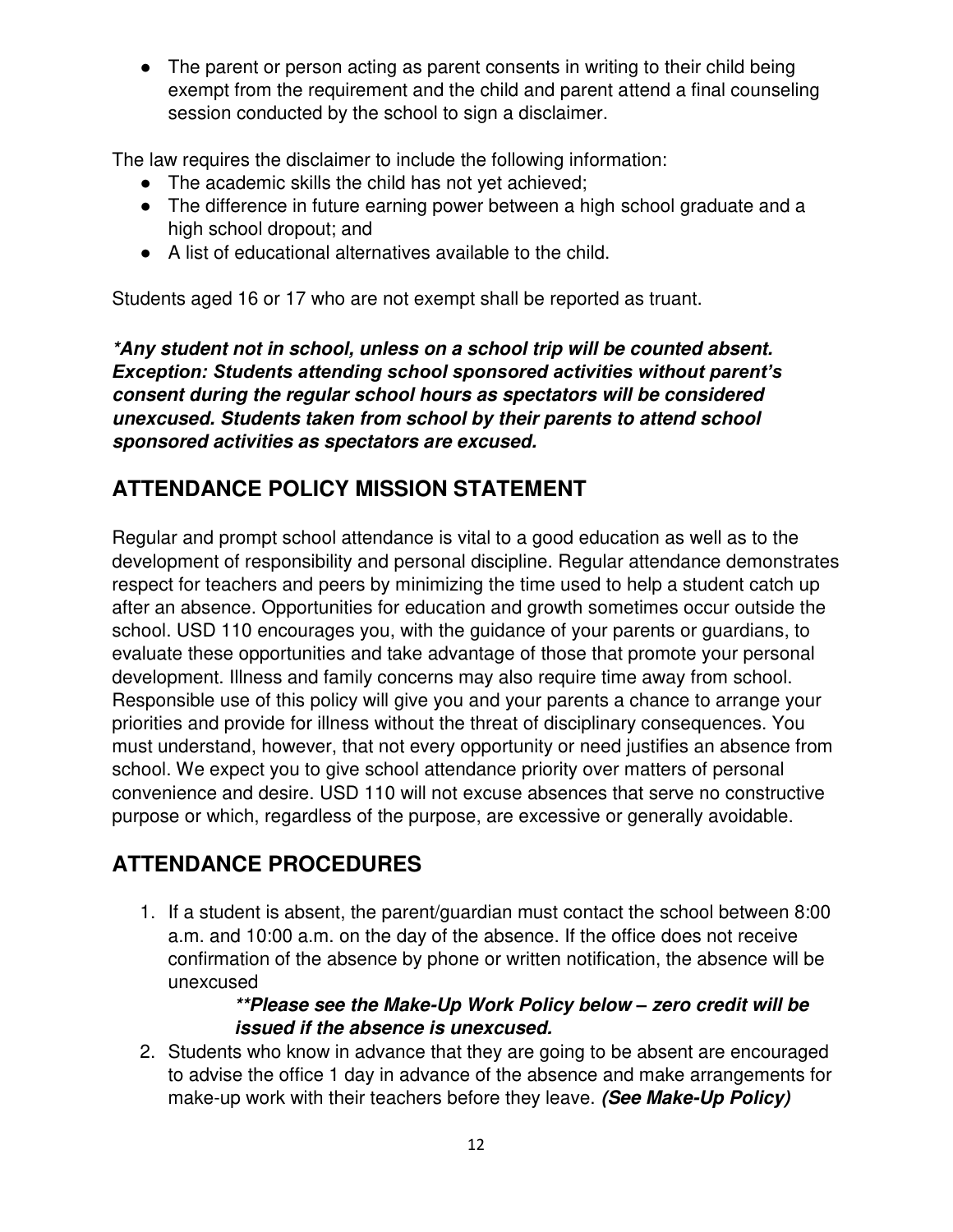- 3. In the event of an unforeseen absence, it is the student's responsibility upon returning to school to meet with each teacher to get missed assignments and to make arrangements to complete make-up work. *(See Make-Up Policy)*
- 4. All students are required to be in attendance by the beginning of the first hour to participate in extracurricular activities (including any practices, games, etc). The exception to this rule is medical appointments, college visits, and funerals. Those students returning to school with a doctor's note or sufficient documentation (i.e.: health clinic note, college brochure) for their absence will be permitted to practice or play that day.
- 5. A student may not leave school property during the school day unless parent contact is completed and permission is granted by school officials. All students who leave during the day must sign out at the office. Leaving without permission from the office will result in an unexcused absence and ISS the next day.

*\*The administration realizes it is difficult to schedule medical and dental appointments, but we request that parents make every effort to schedule appointments so their child misses as little school time as possible.*

# **COLLEGE VISITATIONS**

Seniors will be allowed to make two visitations to colleges, universities, vocational and trade schools, to explore post-high school educational opportunities. If more days are needed, the student will need to obtain approval from the building principal.

To be considered an excused absence, the seniors:

- 1. must arrange the visitations through the school counselor,
- 2. must provide the school counselor with a written parental permission in advance of the visitation, and
- 3. must return with a signed verifications or email verification from a college official.

 **\*\*\*If these 3 criteria are not met, the student will receive a zero for work assigned for that day.** 

#### **Student will be expected to follow the Make-up Work Policy for planned absences.**

#### **EXCESSIVE ABSENCES**

Attending school is currently the main job of a student. Attendance is necessary for effective learning, but it also teaches responsibility, creates habits that will carry them through life. We know things come up and students are required to miss school. We want to instill a policy that will help the students and their parents make WISE CHOICES about how they use their absences.

At TRHS - the day consists of 9 periods in which attendance is taken. Each period missed will be worth 1/9 of a day. Absences will be tallied this way - **for ALL EXCUSED AND UNEXCUSED ABSENCES**. Missing between 1 & 19 minutes is considered tardy,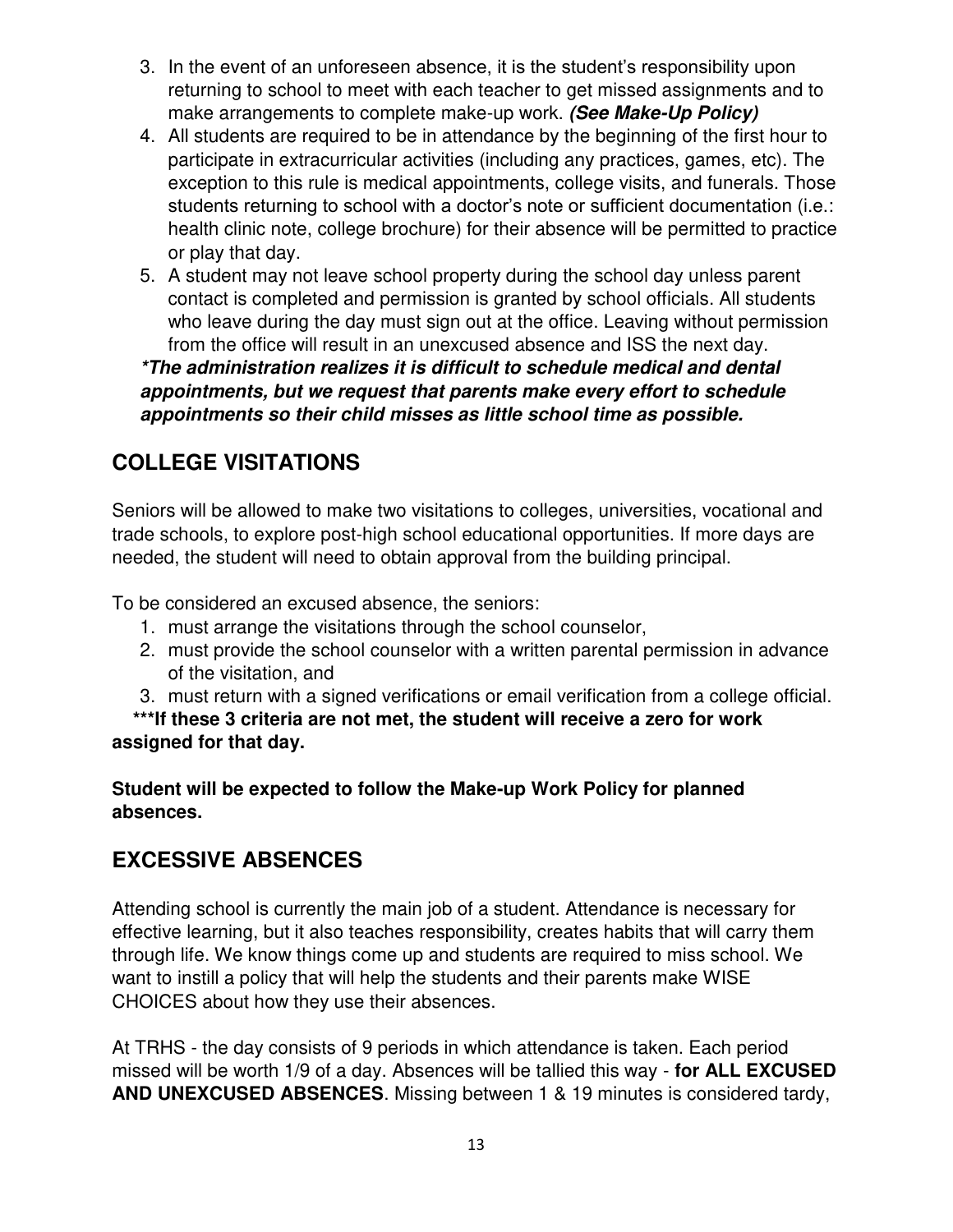but missing 20 minutes or more of a class is an absence. Student Activity absences will not be included in the excessive absence policy.

If a student misses 8 days in a semester, on the  $9<sup>th</sup>$  absence they are required to provide official notification to qualify for an excused absence. This will be required for every day thereafter. Unexcused absences are awarded zero credit.

### **STUDENT-IN-GOOD STANDING**

When a student loses his or her status as a student-in-good standing, the student is no longer eligible to participate in or attend any events in or out of the school, other than regularly-scheduled class periods. (with the exception of graduation exercises for seniors who have met graduation requirements)

*Amended by the Board of Education 12-31-2021:*

- **Students who are ineligible based on the grade eligibility policy may attend public events such as ball games that are outside of the school day. They cannot participate in the event.**
- **They will also be eligible to attend dances \*see information about prom – this does not supersede those rules).**
- **They cannot participate in any group activity not seen as academic being held during the school day.**
- **If the event requires travel that leaves before school is dismissed, the ineligible participant must remain at school.**

**NOTE: Attendance, early out, tardies or discipline issues do not fit under this clause.** 

All decisions regarding student-in-good standing status are subject to administrative review. Criteria for a student to not be considered in good standing are as follows:

 **Attendance:** When a student reaches the threshold of chronic absenteeism for the semester, which is 8 school days. The student may regain student-in-good standing status at the beginning of the next semester. Extenuating circumstances may be excused due to serious illness or a death in the immediate family.

 **Tardies:** When a student is tardy 6 or more times per 9 weeks. (The student may regain student-in-good standing status at the beginning of the next 9-week period.)

 **Eligibility:** Please see the eligibility policy (pg. 47). The student can regain studentin-good standing status at the next eligibility check. Students are permitted to use a pass that will allow the student to participate for the week requested once a semester as long as the student does not have more than one F and the student has not violated any discipline policies.

 **Disciplinary Actions:** A student will lose student-in-good standing status for disciplinary actions if the student is placed on ISS or OSS. If a student is placed on ISS or OSS during the week, the student will lose student-in-good standing status and not be able to participate in any event in or out of school. ISS students will gain student-in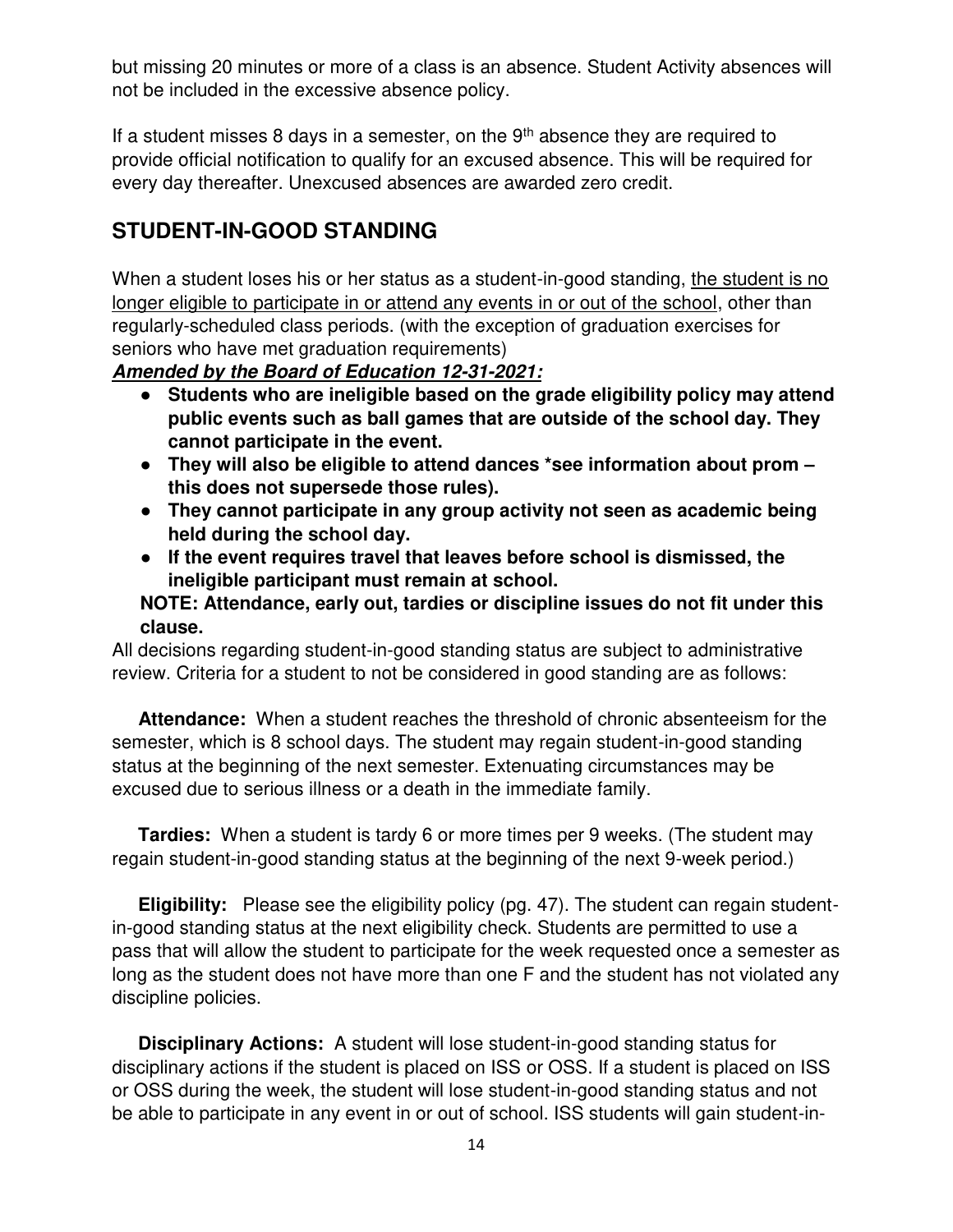good standing status the day after the suspension is over and OSS students are eligible the following week.

*\*NOTE: If a student becomes a chronic discipline issue, such as creating classroom disruptions, mistreating other students or otherwise not maintaining a high level of good citizenship, the principal has the authority to revoke his/her good standing status.* 

### **TRUANCY POLICY**

The Board of Education does not condone truancy for any reason and encourages all students to attend school on a regular and systematic basis. Truancy is defined as any 3 consecutive unexcused absences, any 5 unexcused absences in a semester or 7 unexcused absences in a school year, whichever comes first. The superintendent of schools shall include in his annual report any information relative to truancy, which he feels, should be called to the attention of the Board and to the community. The superintendent shall attempt to enlist the support and cooperation of the Kansas Social and Rehabilitation Services in dealing with the problems created by truancy. The superintendent of schools is authorized to report truancies to the administrative judge of the Kansas DCF (Department of Children and Families) for referral.

# **MAKE-UP WORK POLICY**

If the absence is excused the student will need to meet with their teacher(s) to set a time limit when the work is due not to exceed 1 day for every day absent. Work not made up in the assigned time, even though the absence is excused, will be recorded as a zero and marked incomplete until finished.

Zero credit will be issued if the absence is unexcused.

Advanced make-up work - if a student knows of impending absence, assignments should be secured and work made up in advance. This is the student's responsibility.

Concerning all inter-school activities, teachers must be notified and all make-up work must be obtained in advance of departure. Teachers will contact the coach/sponsor if this is an issue.

A student who does not keep his make-up work current will lose good standing status and not be allowed to depart early for future events.

Students on Out-of-School Suspension (OSS) must have all work ready to turn in upon returning to school. It is the student's responsibility to get work from teachers.

 *\*Teacher discretion applies to all make-up work policies. See specific teacher class syllabus for late work policy, missed class participation grades, etc.*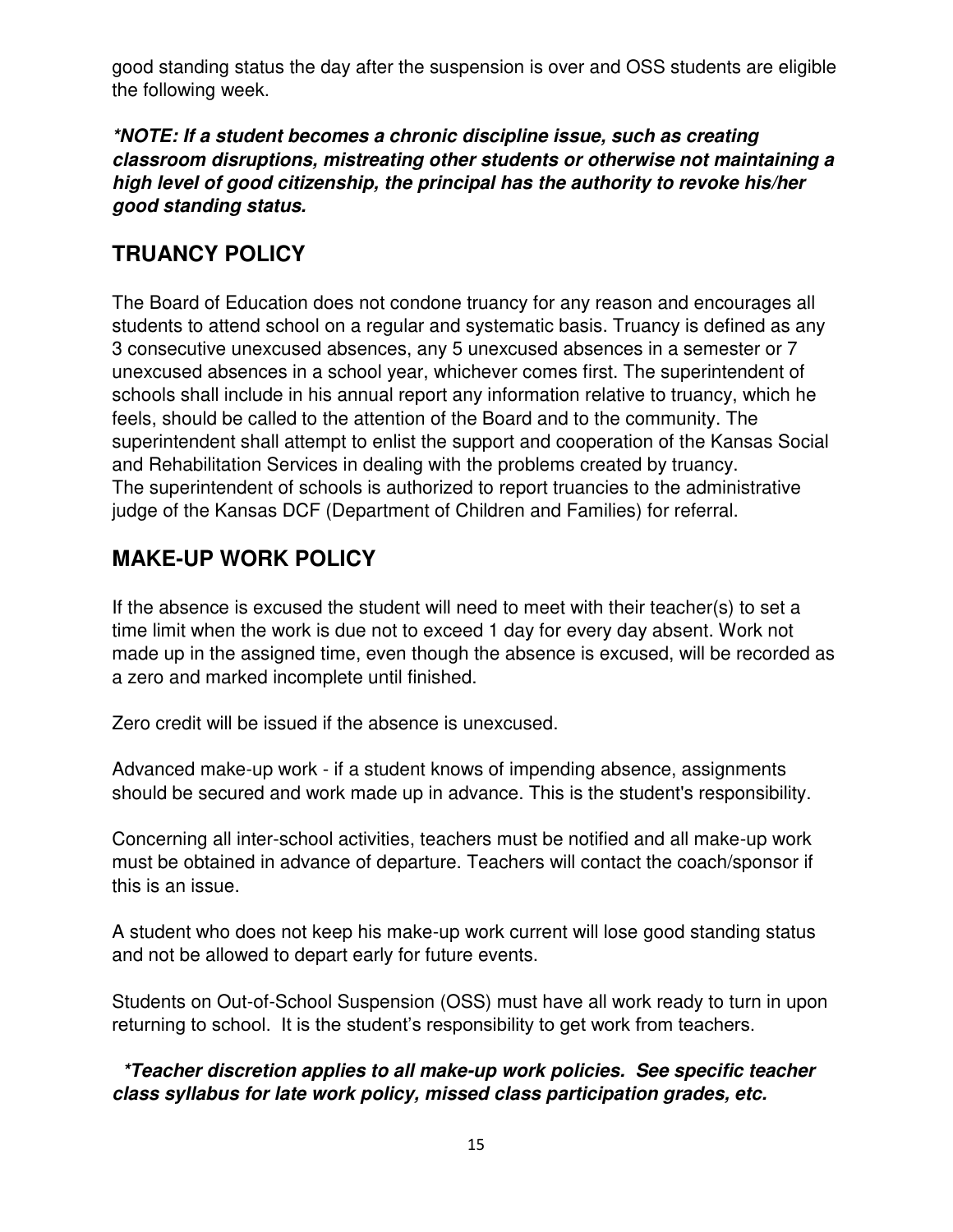### **DETENTIONS**

Monday-Friday from 7:30-8:00 a.m. or 3:45-4:45 p.m. in assigned classrooms.

Teachers can assign detentions based on their classroom policy and school rules. Teachers are asked to communicate with parents on detention dates and times. If the student fails to attend an assigned detention, they will be assigned an additional detention (now there are 2 to serve). The teacher will notify the principal of the missed dates and the make-up dates. The principal will contact parents/guardians so they are informed. Failure to attend either of the 2 detentions will result in ISS. Students must provide their own transportation.

### **CREDIT RECOVERY**

Credit recovery will be offered in summer school. Summer school, for certain students is compulsory for students assigned. Unless mandated by federal law, no credit recovery will be offered during the school year. In extreme circumstances the principal can make an exception. An example would be a senior failing a required class first semester and needs an option to graduate with their class. Every effort will be made to host credit recovery classes in the summer. USD #110 will choose the credit recovery vendor.

#### **Grades & Credit:**

The grade that a student earns in the Grade/Credit recovery Program will be added to the transcript, but will not replace the previous failing grade. The grade awarded will not exceed 70%.

Final grades will be based on the table below. If a student for example receives 90% - 100% on their credit recovery they would receive a 70% grade or C-. A grade of C- is the highest grade a student can receive through credit recovery.

| <b>Final Grade</b> |
|--------------------|
| 70                 |
| 67                 |
| 65                 |
| 60                 |
| F (Failure)        |
|                    |

# **DISCIPLINE**

### **PHILOSOPHY**

The word "discipline" is derived from the word "disciple" which means, "to teach." The purpose of these discipline and attendance policies is to ensure a safe, child-centered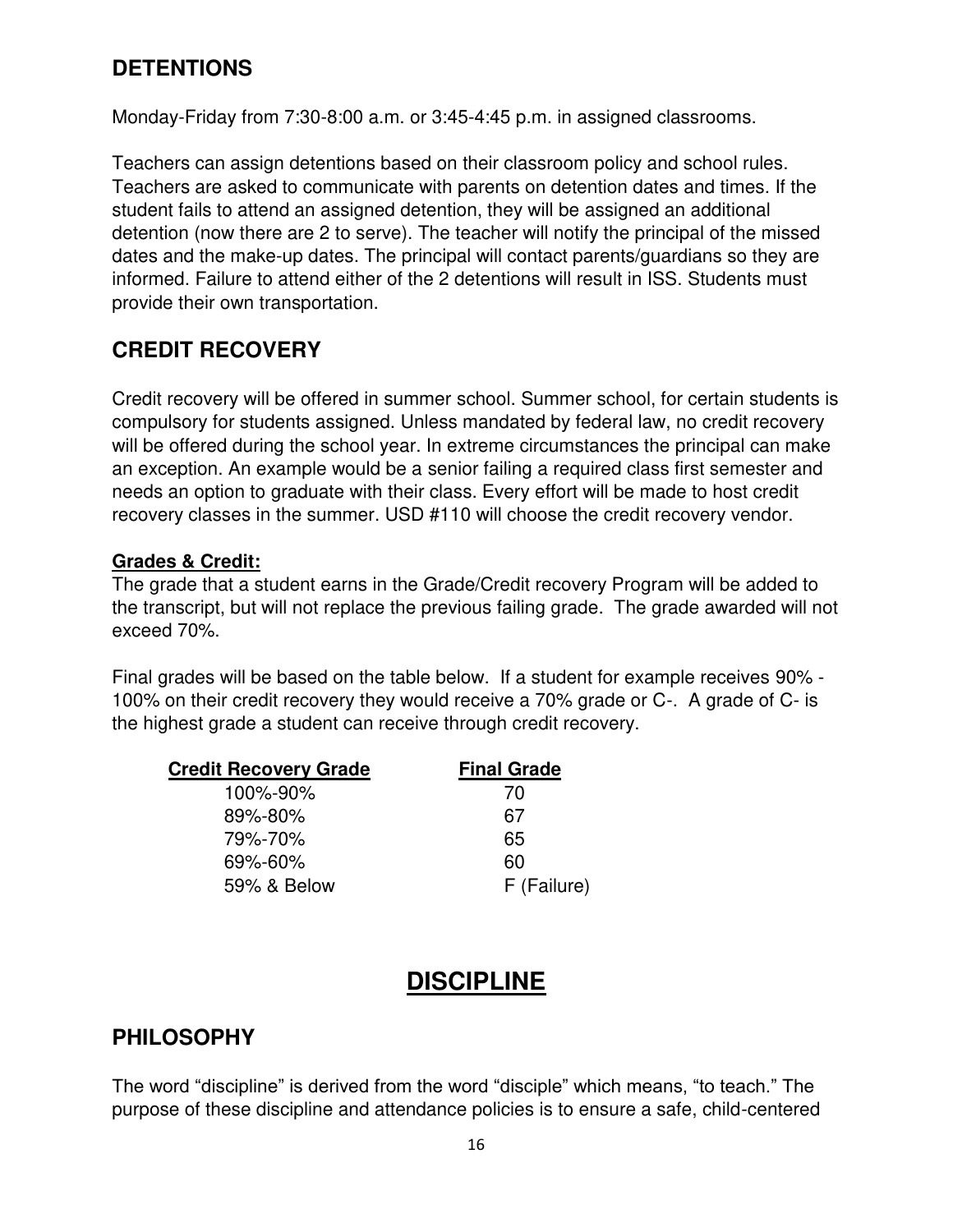learning environment, which is free of disruption. These policies involve parents, community members, and school personnel in the process, and hold students accountable for their behavior. The goal of the Thunder Ridge School District is to develop those traits known as the Six Pillars of Character counts: Caring, Respect, Fairness, Citizenship, Trustworthiness, and Responsibility.

The effective education of our students requires a school environment in which students feel safe and secure. The Board of Education is committed to maintain an environment conducive to learning in which students are safe from violence, threats, name-calling, intimidation, and unlawful harassment. This policy shall include circumstances related to racial harassment and racial discrimination and how each are related to student to student, student to school personnel, and school personnel to student incidents.

#### *\*All discipline policies apply to behavior that occurs while on school property, in a school bus/vehicle, or at a school activity, bus stop, athletic or social event.*

#### *\*\*\*Note on Discipline:*

*School administration will determine the category for disciplinary action. Some issues may be construed differently. For example Hazing may be a form of bullying. What may be perceived as a student to student threat may actually be a conflict that can be solved through conflict resolution. After investigation school administration has the authority to classify the offense according to reports. The behavior that is most important is the concern of a pattern of inappropriate behavior.*

#### **DISCIPLINARY REFERRAL PROCESS**

It is acknowledged that all staff members share in the responsibility for enforcing the discipline policies and creating an environment conducive to learning. Referrals can be immediate but must follow with a written description of the situation. *The written referral can be waived if the principal does a follow-up interview with the teacher.* 

The principal and/or his/her designee shall conduct and document a confidential investigation to determine whether or not to proceed with charging the referred student with a violation of policy.

In investigating a referral, the administrator/designee shall interview the student and/or witnesses as appropriate and necessary.

In processing disciplinary referrals, the administrator/designee shall utilize appropriate counseling techniques.

All disciplinary policy consequences described below accumulate throughout the school year unless otherwise specified. Parents will be contacted regarding each offense.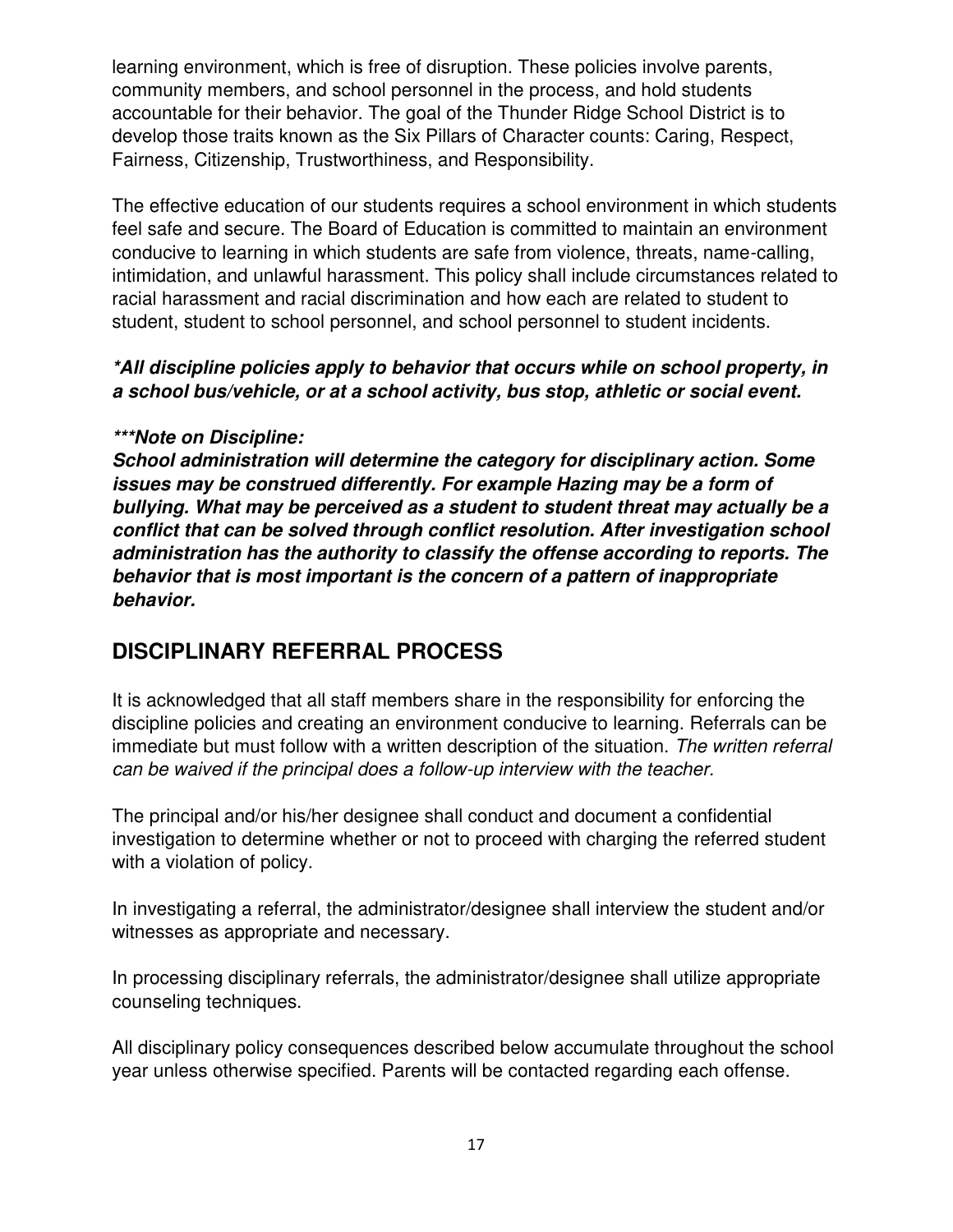Any/all unlawful items shall be confiscated and be turned over to a law enforcement agency as soon as possible.

*\*If a student has been long-term suspended, or if a student violates his/her district contract, resulting in long term suspension, the following should occur: Upon returning from long term suspension, the student will be required to obtain a re-entry Check-in form, signed by the Principal, who will refer the student to the Student Assistance Team prior to clearance. Parents will be contacted regarding each offense.* 

**Office referral** (asked to leave class and report to the office)

Occasionally a student may be asked to leave class for a discipline issue for any number of reasons. Student's that are asked to leave must work through it with the classroom teacher. The penalty of being asked to leave class is one day of ISS. Pending a student's response to the issue their penalty may be reduced. In any ISS situation the principal has the option to allow classwork to be delivered or have it given to the student at the end of the day. If delivered at the end of the day, it is due the next day.

#### *Note: Discipline will be administered by the high school principal.*

# **SUSPENSION PROCEDURES**

When a principal/designee determines that a student be suspended, the following procedures will be followed:

- 1. A Suspension Hearing: A meeting with the student will be held prior to the suspension of any student.
	- a. At this meeting the student will be entitled to:
		- i. A written or oral statement of the charges;
		- ii. If the student denies the charges, a summary of the evidence against the student will be presented;
	- iii. The student will be provided an opportunity to explain his/her conduct.
	- b. The meeting shall precede suspension of the student except where the nature of the misconduct requires immediate removal. In such situations, the meeting will follow the suspension as soon as reasonably possible following the date of suspension.
	- c. Following the Suspension Hearing, the parents or guardians of suspended students will be notified in writing. The notification will include the dates of the suspension, description of the student's misconduct, and the action taken by the principal.
- 2. An Informal Hearing (if long term suspension is being considered)
- 3. Appeal through the Hearing Authority

#### \***Hearing authority defined: An attorney designated by the USD #110 School Board**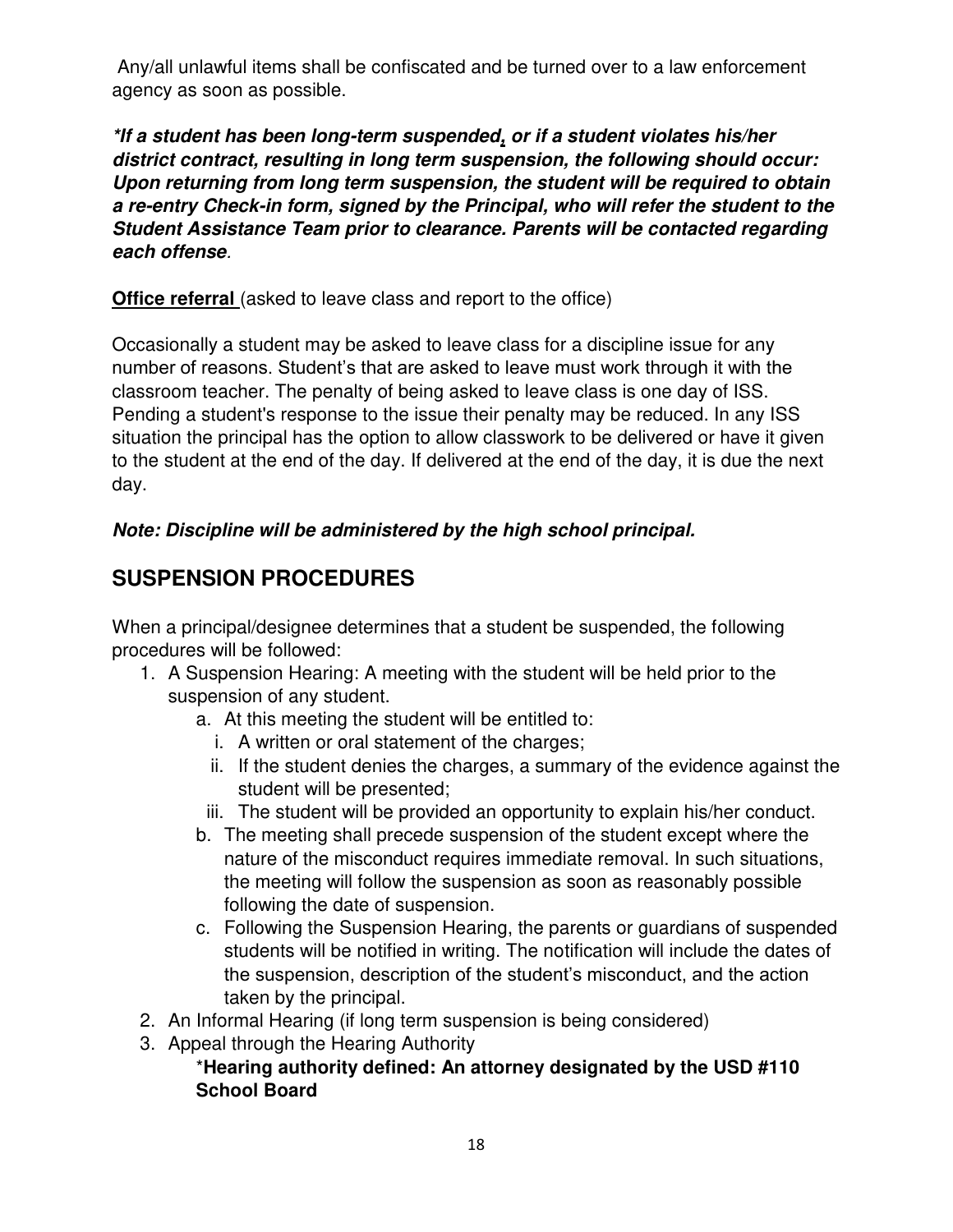#### **\*\*\*In-School-Suspension is always preferred. ISS or OSS is at the principal's discretion in all cases.**

#### **In-School Suspension (ISS):**

In-School Suspension is used primarily for disciplinary situations. ISS involves removing a student from the mainstream of school activity and assigning him/her to a strictly supervised and restricted area. Lunches are also served in an isolated area.

The suspended student must report to the ISS room at 8:00 a.m. The students will be escorted to and from the lunchroom by the principal/designee. Students in ISS are always responsible for completing assignments for classes missed. When a student is suspended for the day (this does not include one-hour time out removal from class), that student is not permitted to participate in extra-curricular practices (athletics, musical, etc.) or competitions until the beginning of the following day.

Students assigned to one period of Time out: Teachers may send students to the ISS room upon notification of the office for the class period, if warranted. If the teacher's labels the issue as a time out, the only discipline consequences are administered through the teacher. If it is labeled an office referral, the principal will initiate the office referral process.

\*Note: If appropriate, students will be given the opportunity to provide an action response in lieu of ISS. Examples would be helping our custodians, providing an assigned chore for a teacher. Students will work with the principal to locate opportunities. Credit will be given – an hour of response equals and hour of ISS. Failure to complete the work by an agreed upon date will result in a full day of ISS. During this ISS time the student will not be given their school work until the end of the day and it is due the next day. Philosophically, we do not want our students in ISS. We want to do all we can, within limits, to prevent it

#### **In-School Suspension Guidelines:**

- 1. No cell phones, IPods, IPads, or any other electronic devices are allowed in ISS. A computer will only be allowed if necessary for a student to complete an assignment.
- 2. No food or drink allowed.
- 3. No talking
- 4. No disruptive behavior
- 5. Students refusing to follow the guidelines of ISS will be suspended OSS for 1-10 days and must make up the ISS assignment upon returning.
- 6. Students placed in ISS cannot attend school athletic activities including practices and games or any other extra-curricular activity until the beginning of the following day.

#### **Out-Of-School Suspension (OSS):**

Out-Of-School Suspension is for disciplinary purposes. OSS involves removing a student from the school premises for a specified number of days. OSS is used for more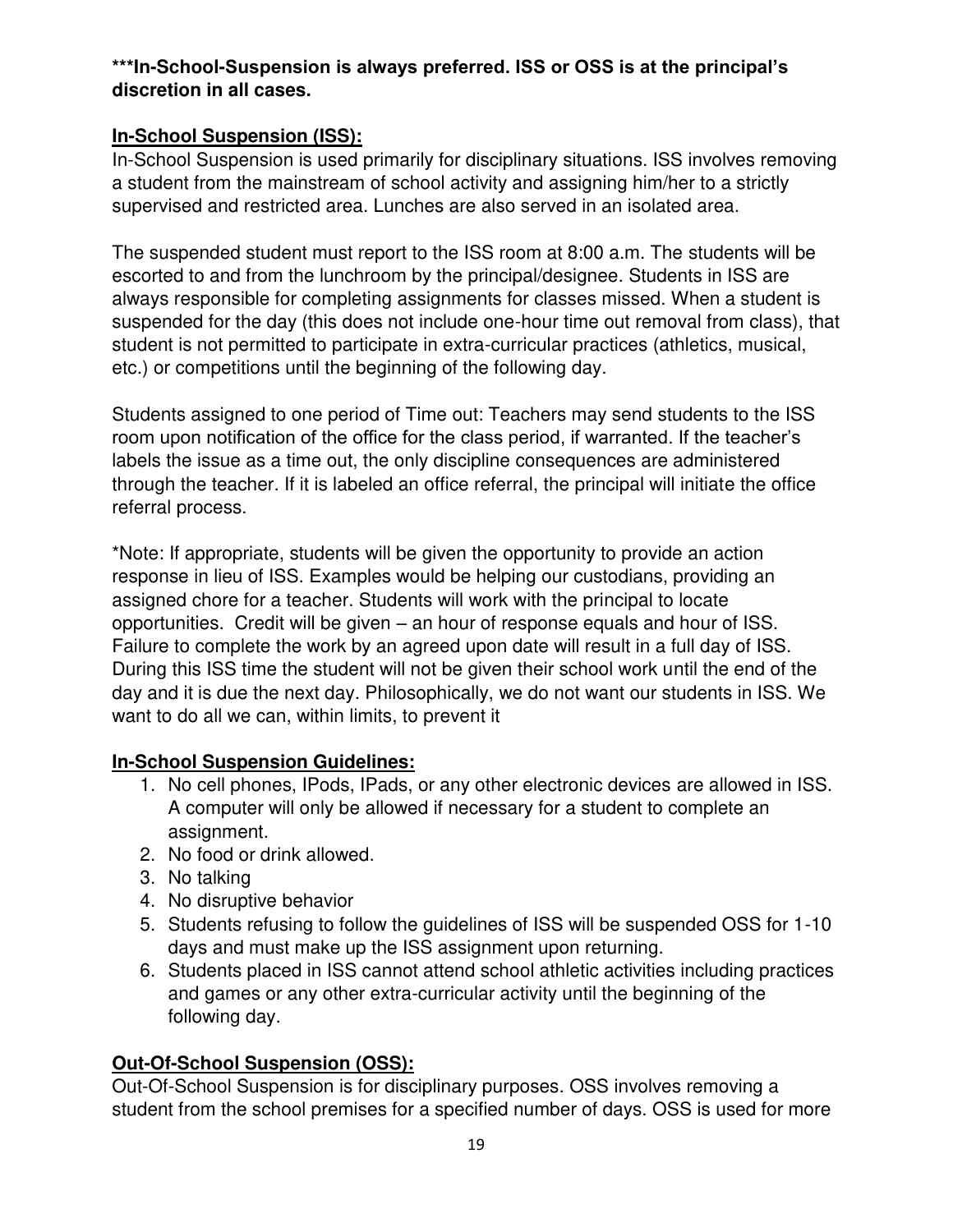severe disciplinary issues and for repeated offenses. Students placed in OSS are not allowed on school grounds during the suspension and are not allowed to be involved in any school activities during the suspension.

# **EXPULSION PROCEDURES**

When a principal/designee recommends to the superintendent/designee that a student be expelled from school, the following procedure will be followed:

- 1. The superintendent/designee may conduct an expulsion meeting, or may appoint one of the following persons to conduct the expulsion meeting:
	- a. Legal counsel
	- b. A member of the administrative staff who did not expel the student and was not involved in the events giving rise to the expulsion.
- 2. An expulsion will not take place until the student and the student's parents are given notice of their right to appear at an expulsion meeting conducted by the superintendent or the person designated above. Failure by a student or a student's parent to appear at this meeting will be deemed a waiver of rights administratively to contest the expulsion or to appeal it to the school board.
	- a. The notice of the right of an expulsion meeting will be in writing, delivered by certified mail or by personal delivery, and contain the reasons for the expulsion and the date, time, place, and purpose of the meeting.
	- b. At the expulsion meeting, the principal/designee will present evidence to support the charges against the student. The student or parent will have the opportunity to answer the charges against the student, and to present evidence to support the student's position.
	- c. If an expulsion meeting is held, the board's designee conducting the expulsion meeting will make a written summary of the evidence heard at the meeting, take any action found to be appropriate, and give notice of the action taken to the student and the student's parent.
- 3. The student or parent has the right to appeal the decision of the person conducting the expulsion meeting to the school board within 10 days of the receipt of notice of the action taken. The student or parent's appeal to the school board must be in writing. If an appeal is properly made, the board must consider the appeal unless the board votes not to hear the appeal. If the board hears the appeal, it will consider the written summary of the expulsion meeting and the arguments of the school administration and the student and/or the student's parent(s). The board will then take any action deemed appropriate. All effort will be made to review the appeal by the next regularly scheduled board meeting.

# **EMERGENCY SAFETY INTERVENTIONS (ESI)**

The Board of Education is committed to limiting the use of Emergency Safety Interventions ("ESI"), such as seclusion and restraint, with all students. The Board of Education encourages all employees to utilize other behavioral management tools, including prevention techniques, de-escalation techniques, and positive behavioral intervention strategies.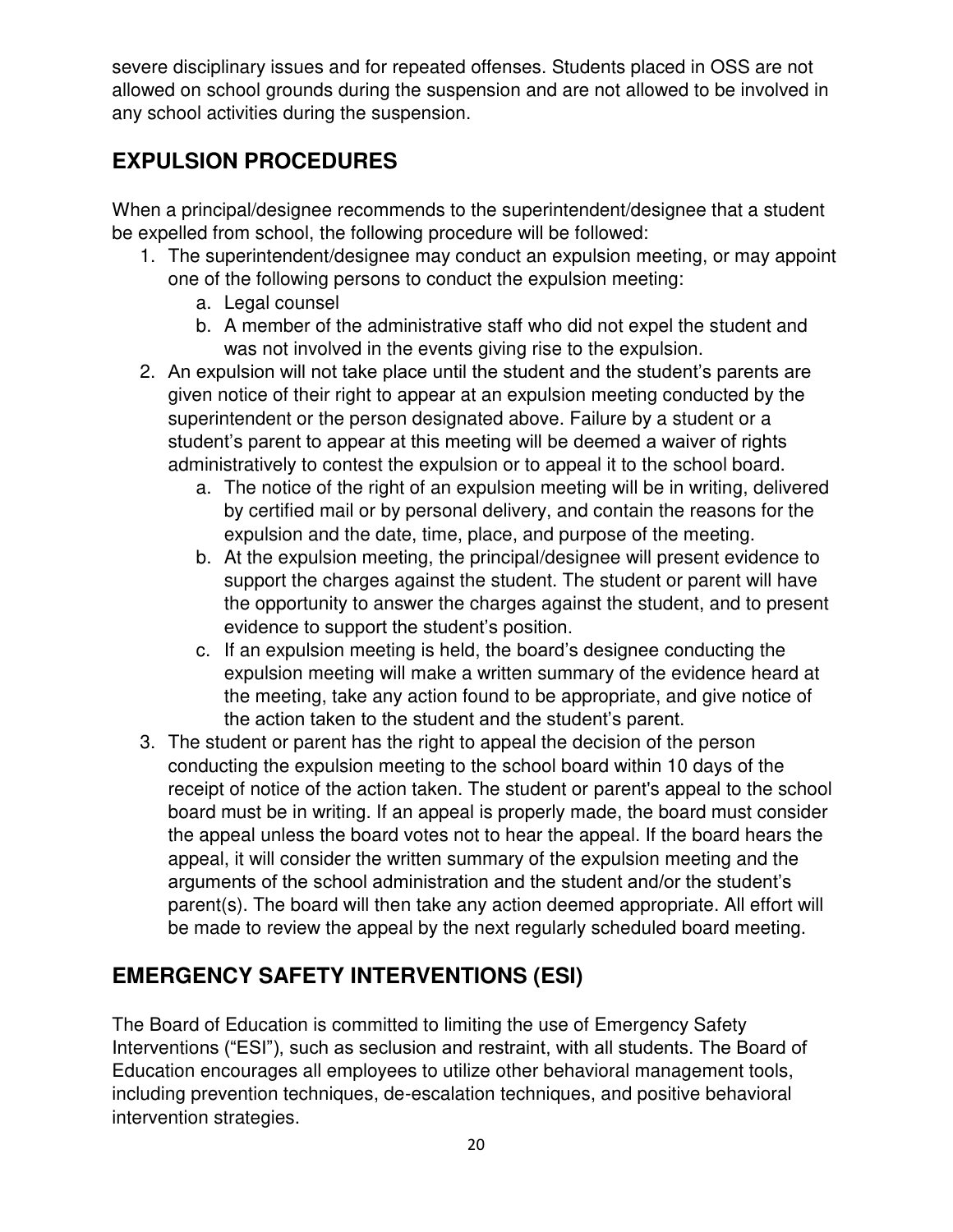ESI is the use of seclusion or physical restraint when a student presents immediate danger to self or others. Violent action that is destructive to property may necessitate the use of ESI.

**"Seclusion"** requires all 3 of the following conditions to be met:

- 1. The student is placed in an enclosed area by school personnel;
- 2. The student is purposefully isolated from adults and peers; and
- 3. The student is prevented from leaving, or reasonably believes that the student will be prevented from leaving the enclosed area.

**"Chemical Restraint"** means the use of medication to control a student's violent physical behavior or restrict a student's freedom of movement.

**"Mechanical Restraint"** means any device or object used to limit a student's movement.

**"Physical Restraint"** means bodily force used to substantially limit a student's movement.

**"Physical Escort"** means the temporary touching or holding the hand, wrist, arm, shoulder, or back of a student who is acting out for the purpose of inducing the student to walk to a safe location.

**"Time-Out"** means a behavioral intervention in which a student is temporarily removed from a learning activity without being confined.

#### **Prohibited Types of Restraint:**

All staff members are prohibited from engaging in the following actions with all students:

- 1. Using face-down (prone) physical restraint.
- 2. Using face-up (supine) physical restraint.
- 3. Using physical restraint that obstructs the student's airway.
- 4. Using physical restraint that impacts a student's primary mode of communication.
- 5. Using chemical restraint, except as prescribed by a licensed healthcare professional for treatment of a medical or psychiatric condition.
- 6. Use of mechanical restraint, except:
	- a. Protective or stabilizing devices required by law or used in accordance with an order from a licensed healthcare professional.
	- b. Any device used by law enforcement officers to carry out law enforcement duties.
	- c. Seatbelts and other safety equipment used to secure students during transportation.

#### **Training:**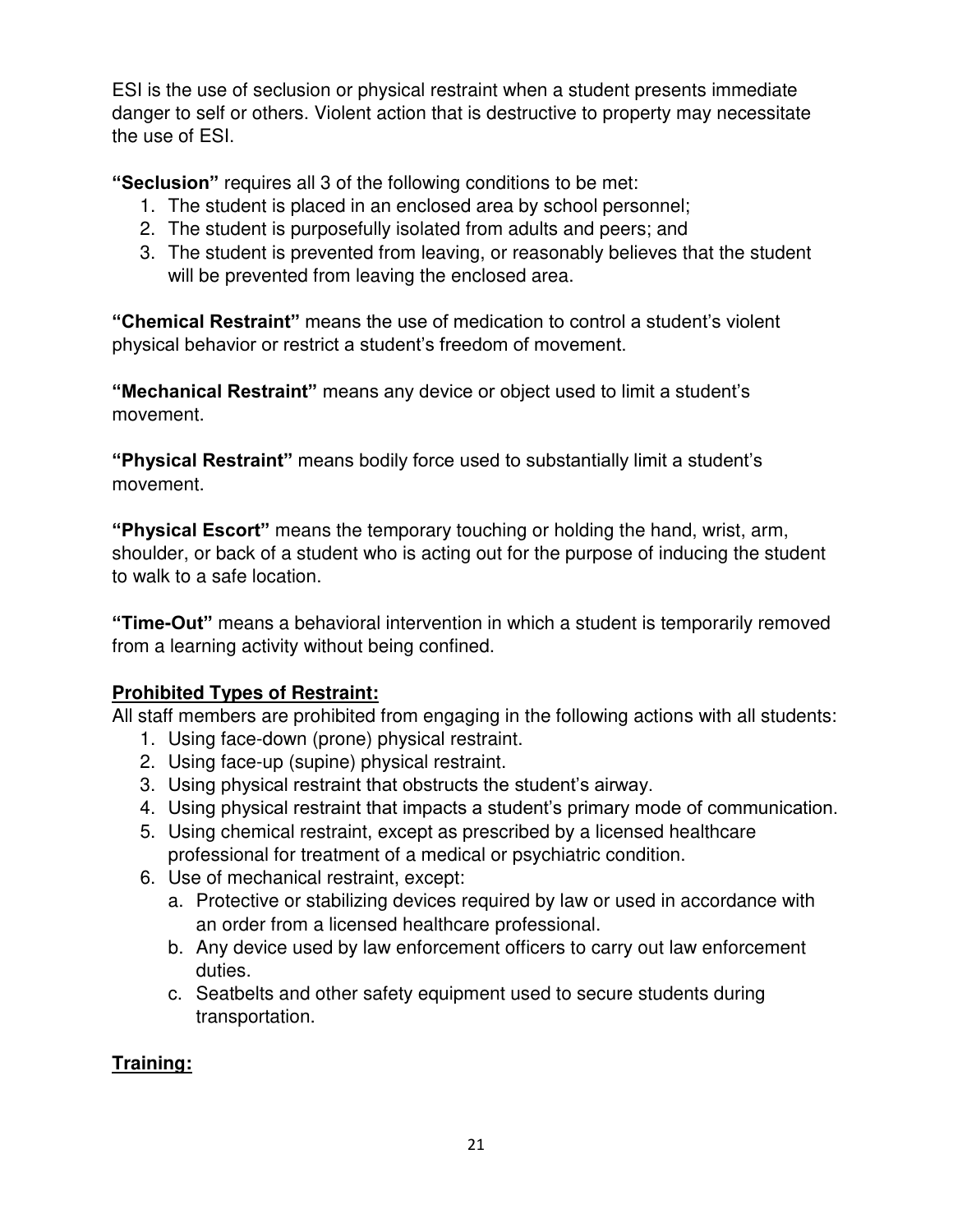All staff members shall be trained regarding the use of positive behavioral intervention strategies, de-escalation techniques, and prevention techniques. The intensity of the training provided will depend upon the employee's position.

#### **Documentation:**

The principal or designee shall provide written notification to the student's parents any time that ESI is used with a student. Such notification shall be provided within 2 days. In addition, each building shall maintain documentation any time ESI is used with a student. Such documentation must include the following:

- 1. Date of time of the intervention
- 2. Type of intervention
- 3. Length of time the intervention was used
- 4. School personnel who participated in or supervised the intervention

All such documentation shall be provided to the building principal, who shall be responsible for providing copies of such documentation to the superintendent on at least a biannual basis. At least once per school year, each building principal or designee shall review the documentation of ESI incidents with appropriate staff members to consider the appropriateness of the use of ESI in those instances.

#### **Local Dispute Resolution Process:**

The Board of Education encourages parents to attempt to resolve issues relating to the use of ESI informally with the Building Principal and/or Superintendent before filing a formal complaint with the board. In the event that the complaint is resolved informally, the administrator must provide a written report of the informal resolution to the Superintendent and the parents to retain a copy of the report at the school. The Superintendent will share the informal resolution with the Board of Education and provide a copy to the state department of education.

If the issues are not resolved informally with the Building Principal and/or the Superintendent, the parents may submit a formal written complaint to the Board of Education by providing a copy of the complaint to the Clerk of the Board and the superintendent.

Upon receipt of a formal written complaint, the board president shall assign an investigator to review the complaint and report the findings to the Board as a whole. Such investigator may be a board member, a school administrator selected by the board, or a board attorney. Such investigator shall be informed of the obligation to maintain confidentiality of student records and shall report the findings and recommended action to the Board in executive session.

Any such investigation must be completed within 30 days of receipt of the formal written complaint by the Board Clerk and Superintendent. On or before the 30th day after receipt of the written complaint, the Board shall adopt the report containing findings of fact and, if necessary, appropriate corrective action. A copy of the report adopted by the Board shall be provided to the parents, the school, and the State Board of Education.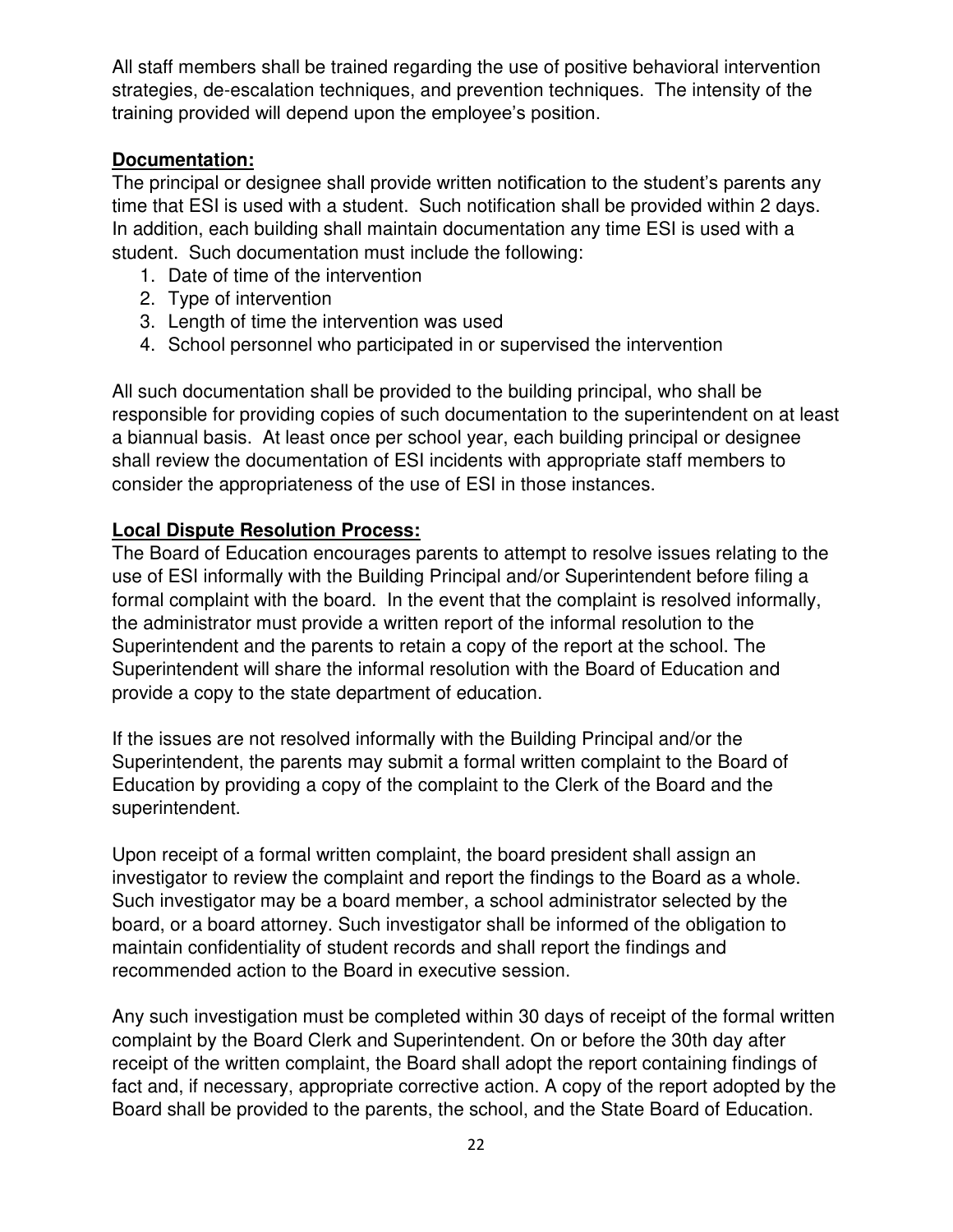# **WEAPONS IN SCHOOL POLICY**

The Board of Education recognizes that the presence of weapons in school not only creates unacceptable risks of injury or death, but also creates a climate that undermines the educational purposes of the schools. Accordingly, it is the policy of the Board of Education to forbid the possession, custody, or use of weapons by students or unauthorized personnel in or around school property.

This policy is enacted to implement the requirements of the Federal Gun Free Schools Act of 1995.

#### **Definitions:**

- **Weapon:** For purposes of this policy, a "weapon" is any firearm, knife, explosive, or other object, even if manufactured for a nonviolent purpose, that has a potentially violent use, or any "look-a-like" object that resembles an object that has a potentially violent use, if under the surrounding circumstances, the purpose of keeping or carrying the object is for use, or threat of use, as a weapon**.**
- **Firearm:** For the purposes of this policy, and for purposes of compliance with Federal Gun Free Schools Act, a "firearm" is defined as any weapon, including a starter gun, which will or is designed to or may readily be converted to expel a projectile by the action of an explosive; the frame or receiver of any such weapon; and firearm muffler or firearm silencer, or any destructive device.
- **Prohibitions:** It is the policy of the Board that no student shall bring a weapon into a school zone, nor carry or keep any weapon in a school zone or while attending or participating in any school activity, including during transportation to or from such activity.
- **Enforcement:** This policy shall be enforced according to the Board's Student Search and Seizure Policy. Disciplinary actions pursuant to this policy shall follow the procedures prescribed by the State Board of Education Regulation NO. 81-3, as amended and the policies of the district.

#### **Penalties for Violations:**

Any student found to be in violation of this policy shall be subject to discipline, including long-term suspension.

- 1. In compliance with the Federal Gun Free Schools Act, any student found to be in violation of this policy due to possession of a firearm, as defined in this policy, shall at a minimum, be expelled from school for a period of not less than 1 year (186 school days). Any long term suspension may be appealed through the hearing authority process (see pg 18).
- 2. This policy shall be interpreted in a manner consistent with the Individual with Disabilities Education Act (IDEA).
	- a. In accordance with the provision of 20 U.S.C. § 1415e(3) (B) of the IDEA, a child with a disability who is determined to have brought a weapon to a school under the jurisdiction of the School Board may be placed in an interim alternative educational setting as specified by the IEP team.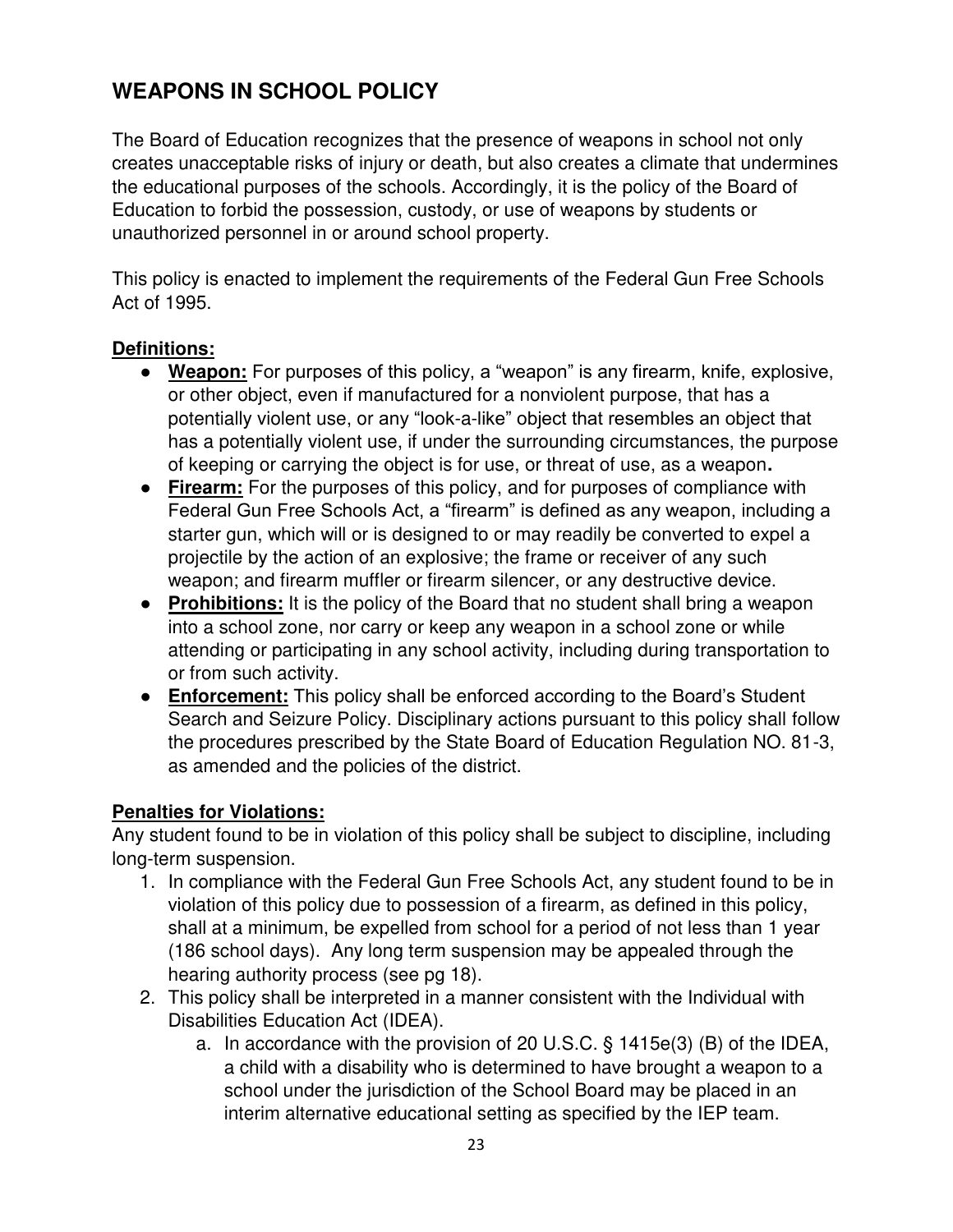b. If the parent or guardian requests a due process hearing, the child shall remain in the alternative educational setting during the tenure of such proceedings, unless the parents and school officials agree otherwise.

#### **Consequences for Weapons in School Policy:**

**Any Offense:** Parental notification, notification to the appropriate law enforcement authorities, and a short term suspension followed by an Informal Hearing at which time a recommendation of long term suspension for one calendar year may be made. The expulsion may be appealed to the Hearing Authority.

#### **Consequence for Possession of Weapons Other Than Firearms:**

**Any Offense:** Parental notification, notification to the appropriate law enforcement agency, and a short term suspension followed by an Informal Hearing at which time a recommendation of long term suspension may be made for the remainder of the current semester with the option of extending the long-term suspension for 1 calendar year (186 school days). The expulsion may be appealed to the Hearing Authority.

#### **Threat or Attack with a Weapon or Threat to Use a Weapon**

A threat with a weapon or an attack with a weapon with the obvious intent to harm school personnel, another student, or other persons attending a school function or on school property. A weapon is defined as any instrument such as a knife, gun, ice pick, razor, or any substance used with the intent of inflicting bodily harm.

Weapons are not to be in student possession while attending school, at a school activity, or on a school bus or other means of district transportation. Possession of a weapon will be dealt with under "Weapons in School Policy".

#### **Consequence for Threat of Attack with Weapon or Threat to Use:**

**Any Offense:** Parental notification, notification of the appropriate law enforcement agency, and a short term suspension followed by an Informal Hearing at which time a recommendation of long term suspension for one calendar year may be made. The expulsion may be appealed to the Hearing Authority.

# **DISRUPTIVE & DANGEROUS TACTICS**

Offenses that are considered dangerous or disruptive. Arson, playing with fire, calling in a bomb threat, possession or explosion of fireworks and explosives, riot, walk-outs, strikes, setting off fire alarms, discharging fire extinguishers are included in this section. Also, other acts that are equally as disruptive or dangerous might be charged as an offense in this policy, such as students obstructing school personnel from responding to a dangerous or potentially dangerous situation.

#### **Consequence for Disruptive & Dangerous Tactics:**

**Any Offense:** Parental notification, notification to the appropriate law enforcement agency, and a short term suspension followed by an Informal Hearing for long term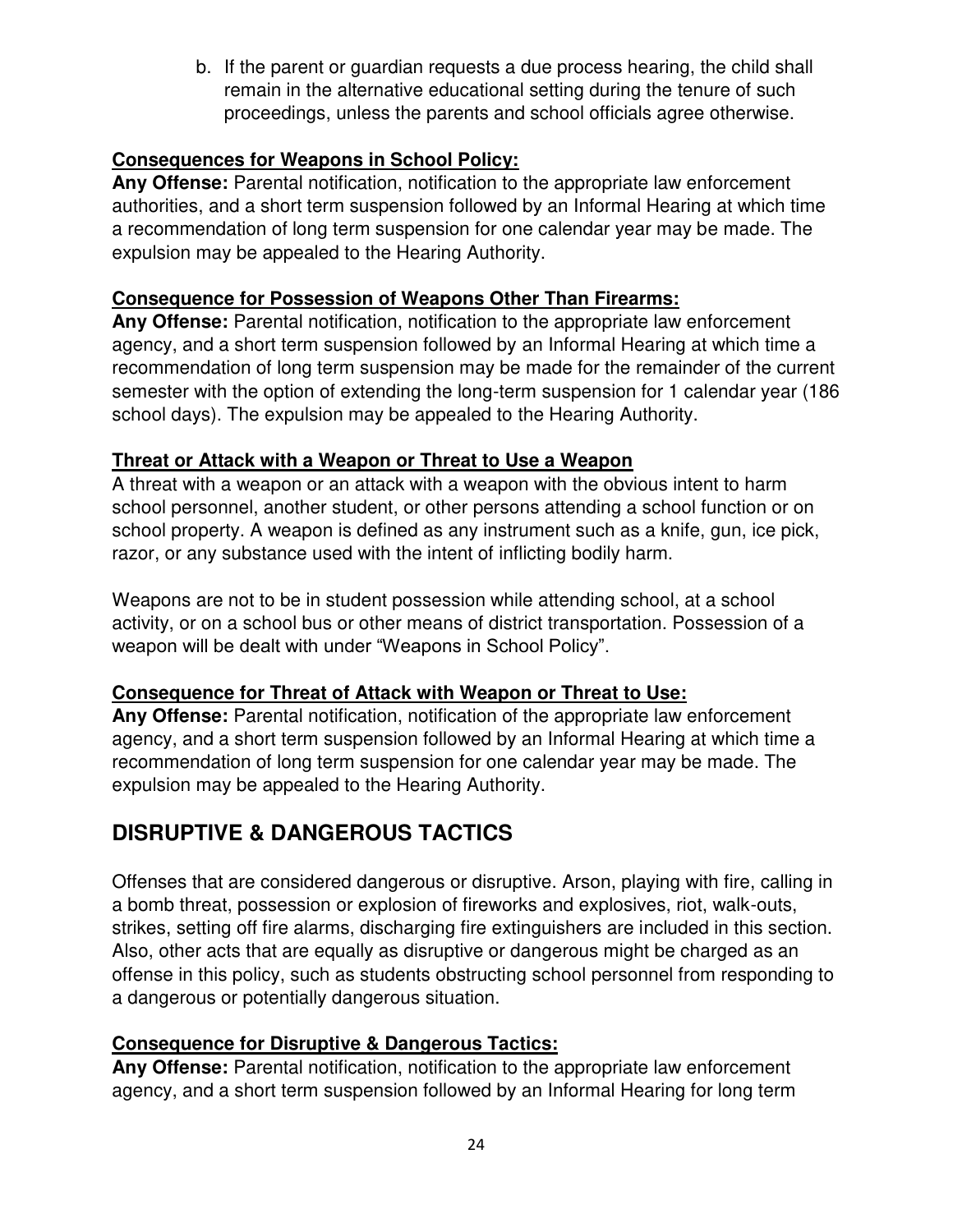suspension up to one calendar year and/or district behavior contract, depending on the nature of the offense.

#### **SEXUAL ATTACK (Student to Student/School Personnel)**

The act of abusing the personal rights of another by the imposition of sexual acts. Various forms of touching may be interpreted as assault.

#### **Consequence for Sexual Attack:**

**Any Offense:** Parents of both students and the appropriate law enforcement agency shall be notified. The student responsible for the assault shall be referred for an Informal Hearing and suspended from school until the hearing is held. The student may be suspended for up to 1 calendar year (186 school days) and placed on a behavior contract. The student responsible for the assault must begin counseling with a mental health agency prior to returning to school. Any long term suspension may be appealed through the Hearing Authority process (see pg 18).

#### **PHYSICAL ATTACK (Student to School Personnel)**

An actual attack on school personnel, or other persons on school property or at a school activity. This may include any form of intentionally forceful, harmful, hurtful, or clearly offensive physical contact administered upon or directed to the body of another, including, but not limited to:

- 1. Striking, kicking, squeezing, pushing, or pinching any part of the body, or forcefully grabbing the body or attempting to do any of the foregoing; or
- 2. Restraining or restricting physical movement through physical contact, or attempting to do either.

#### **Consequence for Physical Attack:**

**Any Offense:** Parental notification, notification to the appropriate law enforcement agency, and a short term suspension followed by an Informal Hearing for long term suspension up to one calendar year.

*\*The student shall be suspended for a minimum of 5 days or until the hearing, whichever is longer.*

### **PHYSICAL ATTACK (Student to Student)**

The act of inflicting bodily injury of a serious nature to another student. This would include using part of your person, including, but not limited to the following: fist, head, elbow, foot, knee, or teeth.

#### **Consequence for Physical Attack:**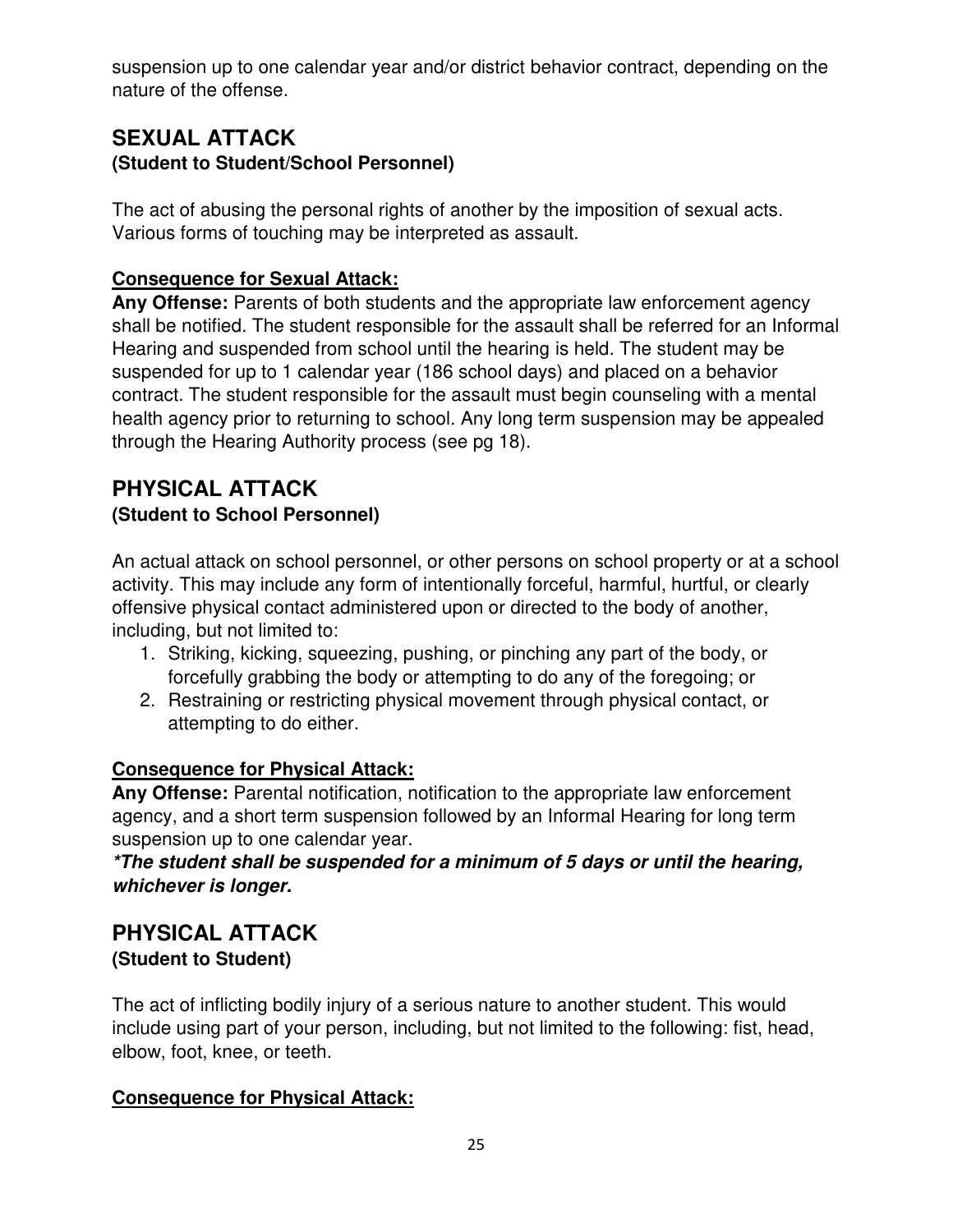1<sup>st</sup> Offense: Parental notification and notification of the appropriate law enforcement agency, and a Suspension Hearing with 3-5 days ISS or OSS. If, in the opinion of the principal, the severity of the injury sustained is of a violent or serious nature, then the principal/designee would have the option of recommending an Informal Hearing for long term suspension up to 1 year (186 school days). The student will be suspended for a minimum of 5 days or until the hearing, whichever is longer. Outside counseling is required.

2<sup>nd</sup> Offense: Parental notification, notification of the appropriate law enforcement agency, and a Suspension Hearing with 3-5 days ISS or OSS. The principal may recommend an Informal Hearing to discuss recommendation for district behavior contract and/or the possibility of long-term suspension for up to 1 year. The student will be suspended until the hearing.

### **AGGRESSIVE CONFRONTATION (Student to Student)**

The act of verbally or physically confronting another student in a disruptive manner. Shall include, but not be limited to, the acts of intentionally pushing, shoving, bumping, running into, tripping, or grabbing another student however no punches are thrown.

#### **Consequence for Confrontation:**

**1 st Offense:** After careful investigation to ascertain the extenuating circumstances and individual guilt, proceed with parental notification and up to 3 days ISS or OSS. Mediation and counseling may be required.

**2 nd Offense:** After careful investigation to ascertain the extenuating circumstances and individual guilt, proceed with parental notification and then up to 5 days OSS with mandatory parental conference for re-entry. Mediation and counseling may be required.

**3 rd Offense:** Parental notification and a Suspension Hearing. The principal may recommend an Informal Hearing for long term suspension.

**4 th Offense:** Parental notification and an Informal Hearing for long term suspension for the remainder of the school year.

### **THREAT (Student to School Personnel)**

Threatening physical harm, harassment or intimidation toward school personnel either by spoken or written word or by gesture or expression.

#### **Consequence for Threat:**

**1 st Offense:** Parental notification, referral for counseling, and a 3 days ISS or OSS with mandatory parental conference. Depending on the severity of the act, notification may be made to the appropriate law enforcement agency and referral for an Informal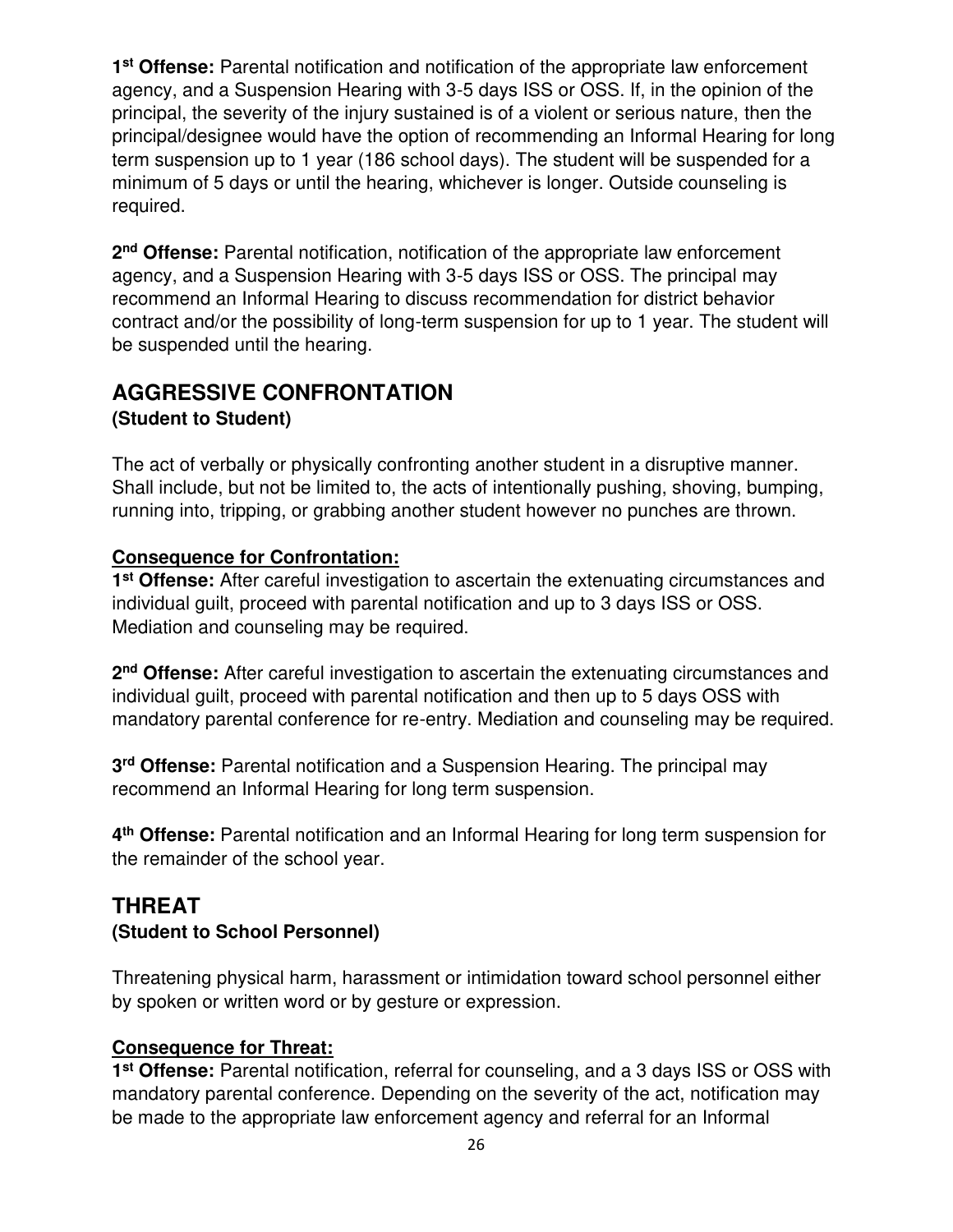Hearing to discuss the possibility of long-term suspension for the remainder of the semester and/or district behavior contract.

**2 nd Offense:** Parental notification, notification of appropriate law enforcement agency, and an Informal Hearing for long term suspension.

### **THREAT (Student to Student)**

Threatening physical harm, harassment or intimidation toward another student or a guest of the school either by spoken or written word or by gesture or expression. Signing to intimidate another student or students.

#### **Consequence for Threat Student to Student:**

**1 st Offense:** Parental notification and mandatory parental conference, and either 1 day ISS or OSS or a chosen alternative form of discipline.

**2 nd Offense:** Parental notification and mandatory parental conference, refer for counseling, and either a 3 day ISS or OSS or a chosen alternative form of discipline.

**3 rd Offense:** Parental notification and an Informal Hearing to discuss the possibility of long-term suspension for the remainder of the semester and/or district behavior contract.

**4 th Offense:** Parental notification and an Informal Hearing with recommendation of long-term suspension for the remainder of the school year.

#### **HAZING/INTIMIDATION (Student to Student)**

Any willful act done by a student, whether individually or in concert with others, to another student(s) for the purpose of subjecting such student(s) to humiliation, intimidation, physical abuse or threats of abuse, social or other ostracism, shame, or disgrace.

#### **Consequence for Hazing/Intimidation:**

**1 st Offense:** Parental notification and notification of the appropriate law enforcement agency, and a minimum of 5 days ISS or OSS with a mandatory parent conference for re-entry. If in the opinion of the principal, the severity of the injury sustained is of a violent or serious nature, then, the principal/designee would have the option of referring the student for an Informal Hearing to discuss the possibility of long-term suspension for up to 1 year (186 school days). If referred, the student will be suspended for a minimum of 5 days or until the hearing, whichever is longer. Outside counseling is required.

2<sup>nd</sup> Offense: Parental notification and notification of the appropriate law enforcement agency, and an Informal Hearing to discuss recommendation for district behavior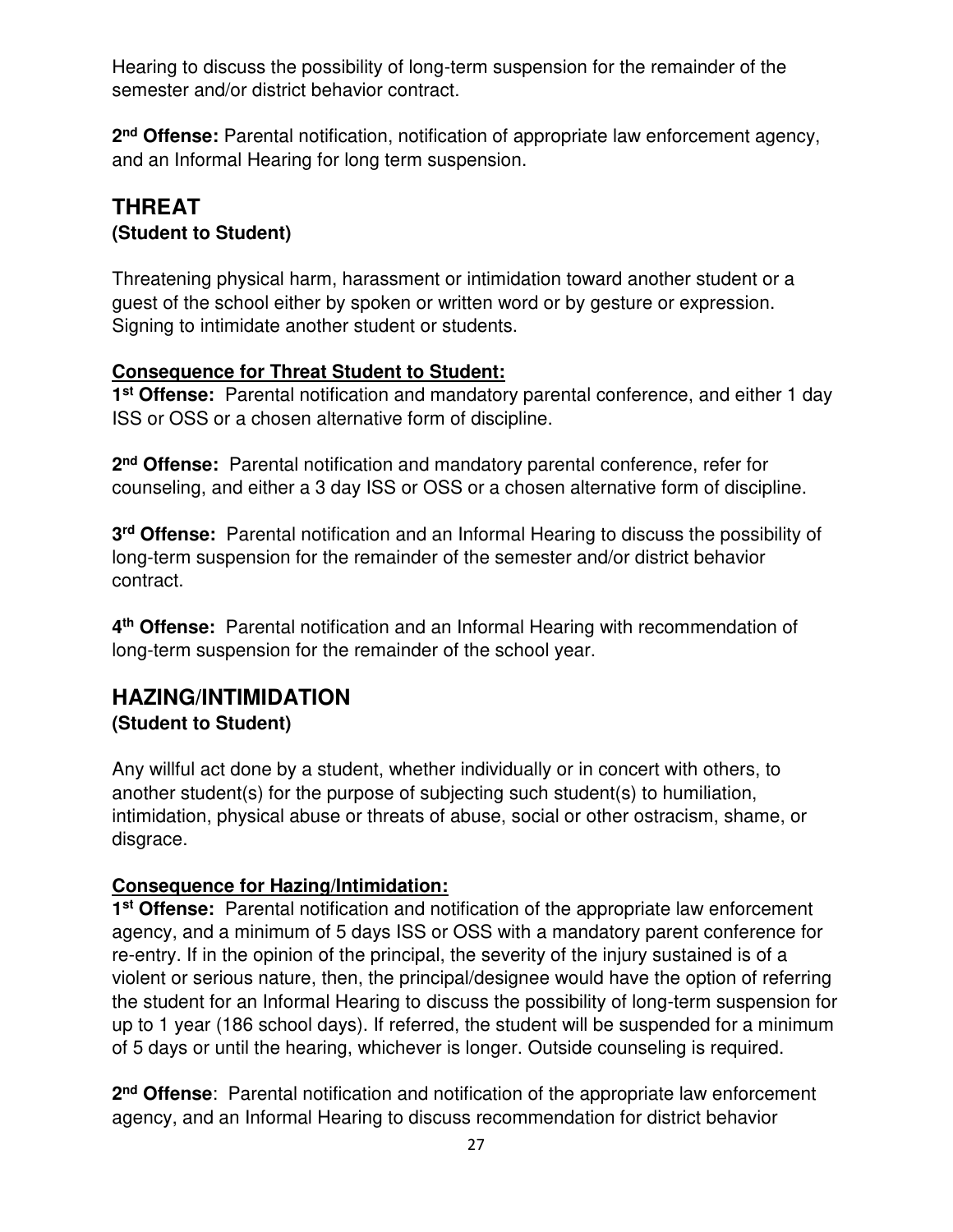contract and/or the possibility of long-term suspension for up to 1 year (186 school days). The student will be suspended until the hearing.

# **BULLYING POLICY**

The board of education prohibits bullying in any form on school property, in a school vehicle or at a school-sponsored activity or event. The administration has proposed, and the board has reviewed and approved the following plan to address bullying on school property, in a school vehicle or at a school-sponsored activity or event.

Students who have bullied others in violation of this policy may be subject to disciplinary action, up to and including suspension and expulsion. If appropriate, students who violate the bullying prohibition shall be reported to local law enforcement.

Bullying is unwanted, aggressive behavior among school aged children that involves a real or perceived power imbalance. The behavior is repeated, or has the potential to be repeated, over time. Both kids who are bullied and who bully others may have serious lasting problems.

In order to be considered bullying, the behavior must be aggressive and include:

- An Imbalance of Power: Students who bully use their power—such as physical strength, access to embarrassing information, or popularity—to control or harm others. Power imbalances can change over time and in different situations, even if they involve the same people.
- **Repetition:** Bullying behaviors happen more than once or have the potential to happen more than once.

Bullying includes actions such as making threats, spreading rumors, physical gestures, attacking someone physically, verbally or written, and excluding someone from a group on purpose.

Some bullying situations can be very linear and easily addressed. Other situations are more complex because of the situation and personalities involved. The more complex the more time it may take to resolve. The effort in the more time intensive situations will be to ensure the reporter that they are supported and safe.

#### **Steps to address Bullying:**

All bullying reports will be documented on the bullying report form. The form will ask the student to describe the situation and name all students that were involved or witnessed the bullying activity. The student may verbalize it to the counselor and they can log it into the system.

Student report:

• The student will report to the counselor, who will investigate, either through consultation with staff or administration, to decide on the appropriate action. Not all reports will require action, but every situation will be documented as well as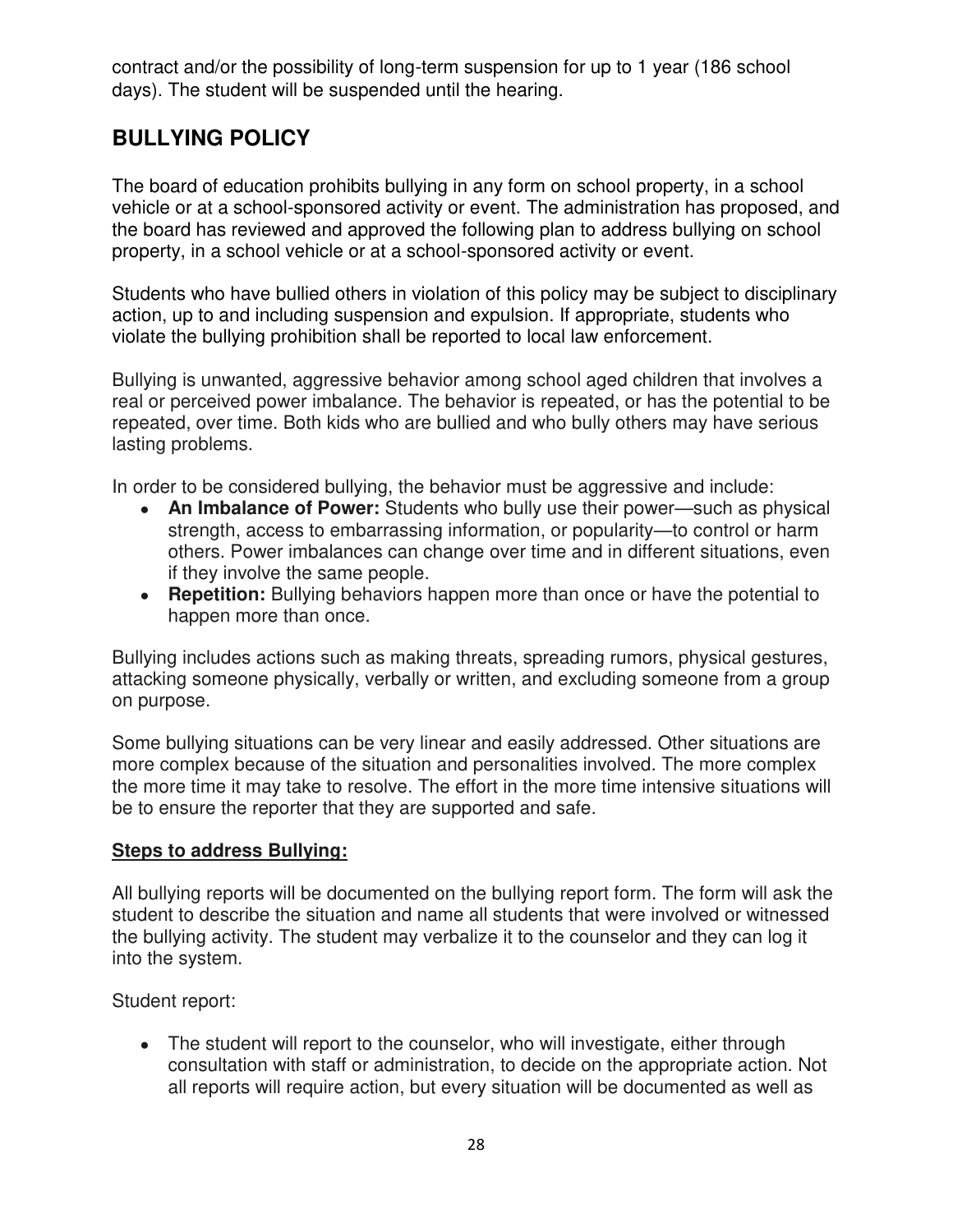the action taken (or no action). If the situation requires staff awareness, staff will be notified to take notice. Staff will report if bullying is observed or reported.

#### **Two types of reports:**

**Actionable** - With permission from the reporter, the counselor will have a conversation with the reported bully. Resolution will be pursued. If no resolution is needed (just a conversation) it will be documented as such. The counselor will consult with the reporter at a later date to ensure all is well. If the situation is more problematic, is not possible to resolve at the counselor level, and needs further investigation, it will be referred to the principal. The principal will investigate. Parents will be notified by phone, email and/or letter. Resolution will continue to be pursued, but if there is no resolve, the principal will exercise options ranging from issuing a cease and desist email, disciplinary action, professional external counseling to or recommending parents contact police. Note: The district will not pay for external counseling and parents should not interpret a conversation about counseling as an agreement for the district to cover the cost.

**Monitoring with possible action** - Because the student cannot be protected by the school 24 hours a day and an extreme imbalance of power, the student may not be comfortable bringing the situation out in the open. If needed, parents may be consulted to decide if the issue can be brought out to gain resolution. If not, the counselor and principal, with the aid of all staff will continue to monitor the situation. ALL staff will be made aware to monitor.

The principal will guide the process from this point. Depending on how it moves forward the principal may use any form of action as described previously in this document they see as necessary to support all involved and achieve resolution.

### **CYBERBULLYING**

Cyberbullying is when a child, preteen or teen is tormented, threatened, harassed, humiliated, embarrassed or otherwise targeted by another child, preteen or teen using the Internet, interactive and digital technology or mobile phones. It has to have a minor on both sides, or at least have been instigated by a minor against another minor. Once adults become involved, it is plain and simple cyberharassment or cyberstalking. Adult cyberharassment or cyberstalking is NEVER called cyberbullying.

The methods used are limited only by the child's imagination and access to technology. And the cyberbully one moment may become the victim the next. The kids often change roles, going from victim to bully and back again.

Cyberbullying is usually not a one-time communication, unless it involves a death threat or credible threat of serious bodily harm. Kids usually know it when they see it, while parents may be more worried about the lewd language used by the kids than the hurtful effect of rude and embarrassing posts.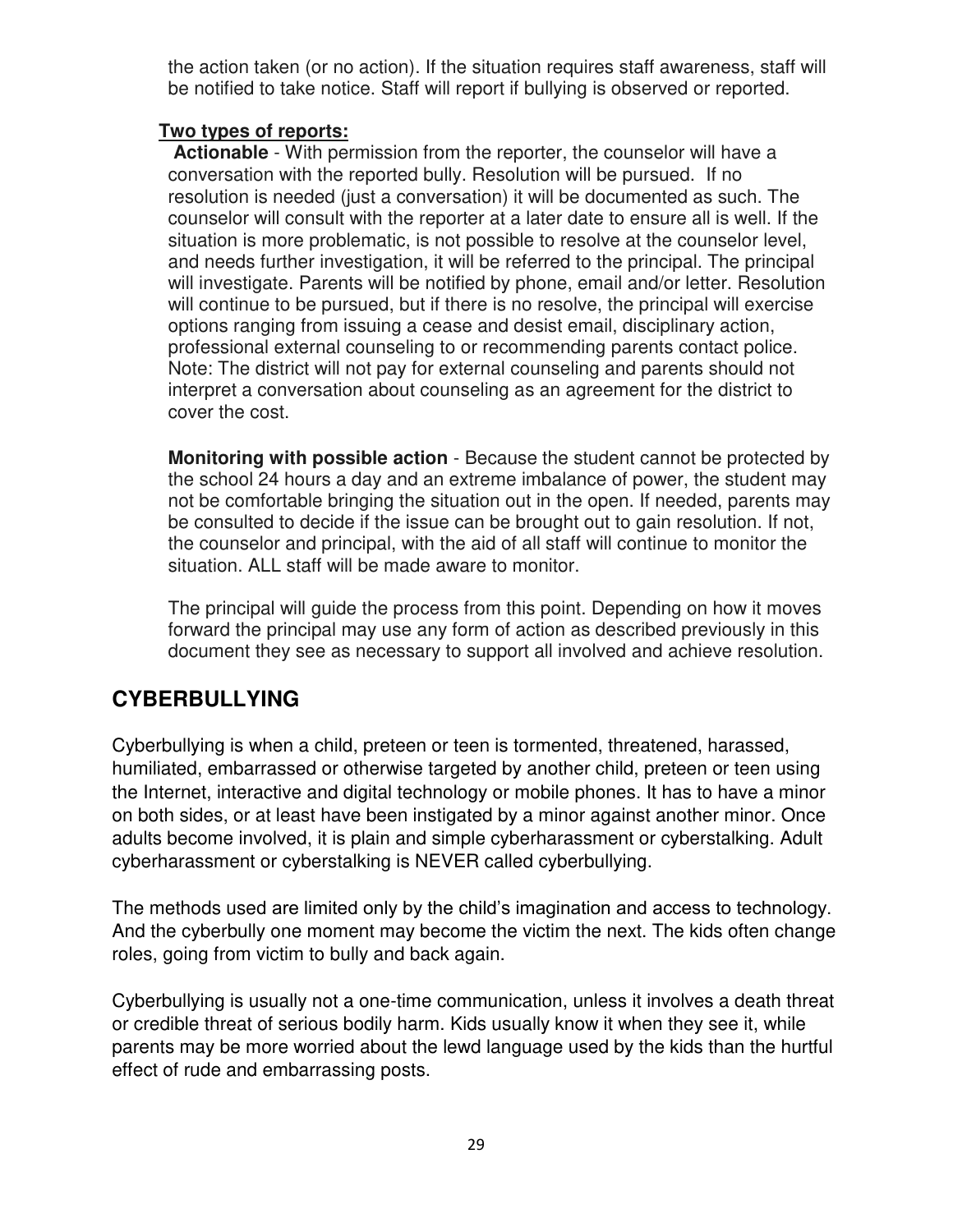Cyberbullying may arise to the level of a misdemeanor cyberharassment charge, or if the child is young enough may result in the charge of juvenile delinquency. Most of the time the cyberbullying does not go that far, although parents often try and pursue criminal charges. It typically can result in a child losing their computer access as a terms of service violation. And in some cases, if hacking or password and identity theft is involved, it can be a serious criminal matter under state and federal law.

### **SEXUAL HARASSMENT**

#### **(Student to Student/School Personnel)**

Behavior (including gestures) or words (oral or written) that are directed at a student or school personnel because of his/her sex that are uninvited, unwanted, or unwelcome which would cause the person of that sex to feel uncomfortable or offended or when the conduct by its nature is clearly unwelcome or inappropriate. A student who has initially welcomed conduct of a sexual nature by active participation must give specific notice to the alleged harasser that such conduct is no longer welcomed in order for such subsequent conduct to be deemed unwelcome.

Examples include, but are not limited to:

- Comments about body parts or rating a person's body
- Spreading of sexual rumors, stories, or jokes
- Using sexual orientation as an insult
- Staring or pointing at a person's body parts
- Making obscene gestures
- Displaying of sexual materials
- Verbal sexual advances including subtle pressure for sexual activity
- Repeated or persistent unwelcome requests for dates, meeting, or other social interactions

#### **The bullying process will be used for a report of sexual harrassment - see page 28.**

#### *\*NOTE: If sexual touch occurs, the Sexual Attack Policy can be enforced.*

#### **Consequence for Sexual Harassment:**

1<sup>st</sup> Offense: Parents of both students shall be notified. The student responsible for the harassment will receive up to a 3-day ISS or OSS with a mandatory conference for reentry. At principal's discretion, notification of appropriate law enforcement agency if the circumstances warrant such.

**2 nd Offense:** Parents of both students shall be notified. The student responsible for the harassment will receive up to a 5-day suspension. The principal would have the option of referring the student for an Informal Hearing with recommendation for long-term suspension for the remainder of the semester. At principal's discretion, notification of appropriate law enforcement agency if the circumstances warrant such.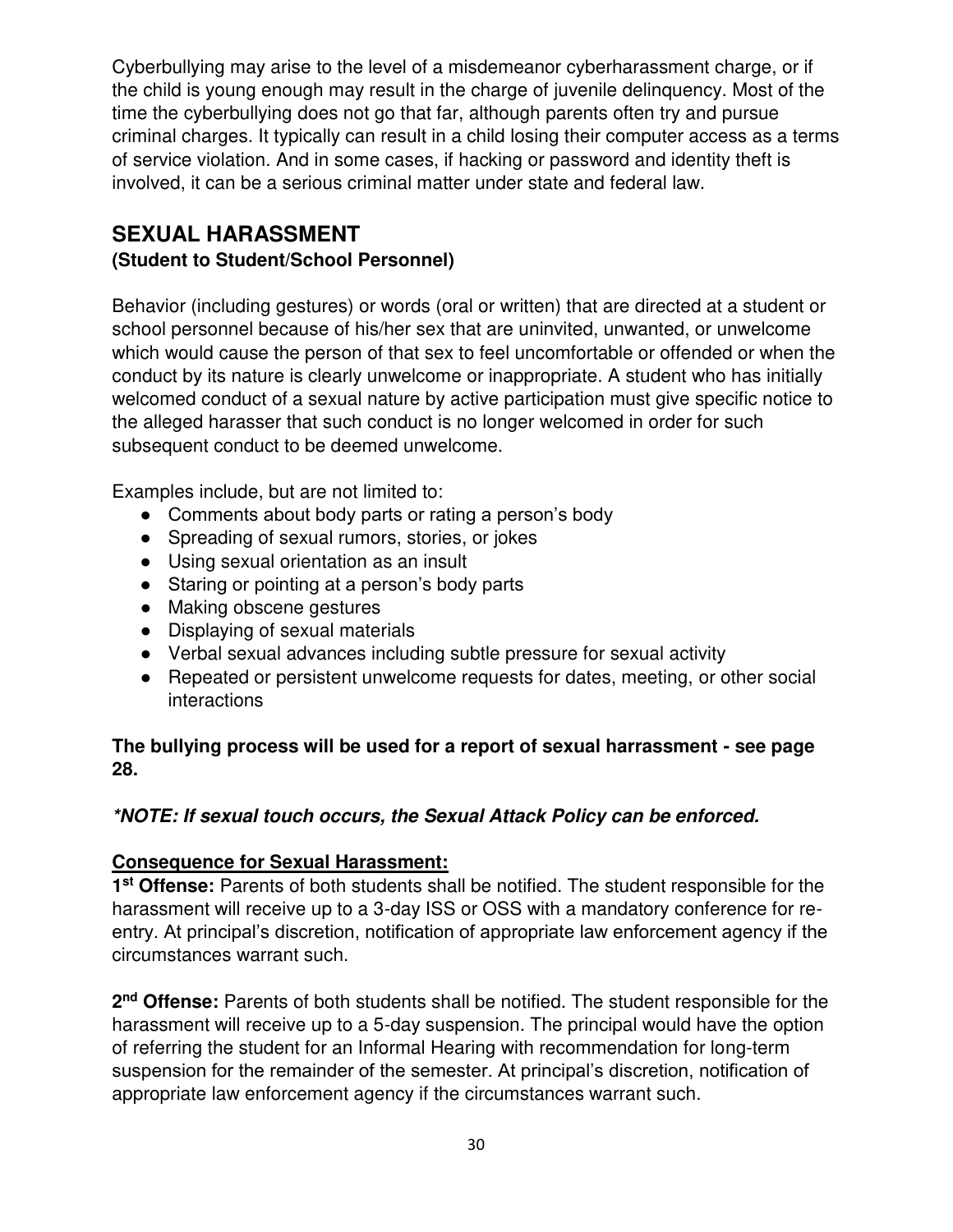**3 rd Offense:** Notification of appropriate law enforcement agency and the student responsible for the offense shall be referred for an Informal Hearing for possible longterm suspension for the remainder of the school year.

#### **INDECENT EXPOSURE (Student to Student/School Personnel)**

The act of exposing one's private parts, including buttocks, in public.

#### **Consequence for Indecent Exposure:**

**1 st Offense:** Parental notification and 3-day ISS or OSS.

**2 nd Offense:** Parental notification, and an Informal Hearing with a recommendation for a behavior contract and/or long-term suspension for the remainder of the semester.

**3 rd Offense:** Parent notification and an Informal Hearing to recommend long-term suspension for the remainder of the year.

# **ABUSIVE LANGUAGE/GESTURE**

#### **(Student to School Personnel)**

The usage of improper language or the usage of insulting language/gesture or the use of profanity directed toward school personnel.

#### **Consequence for Abusive Language/Gesture:**

**1 st Offense:** Parental notification, and 1 day of ISS or OSS. At principal discretion appropriate law enforcement agency may be notified.

2<sup>nd</sup> Offense: Parental notification, short term suspension, and possible notification of appropriate law enforcement agency. Referral for an Informal Hearing to discuss the possibility of long-term suspension for the remainder of the semester and/or district behavior contract.

**3 rd Offense:** Parental notification, notification of appropriate law enforcement agency, and an Informal Hearing for the recommendation of long-term suspension for the remainder of the school year.

### **DRUNKENNESS/DISORIENTATION**

Student using abnormal speech or exhibiting abnormal behavior resulting from the usage of drugs and/or the consumption of intoxicating (alcoholic) beverages or inhalants.

### **POSSESSION OF DRUGS/ALCOHOL/COUNTERFEIT DRUGS/ANY SUBSTANCE WITH INTOXICATING OR ADDICTIVE EFFECT**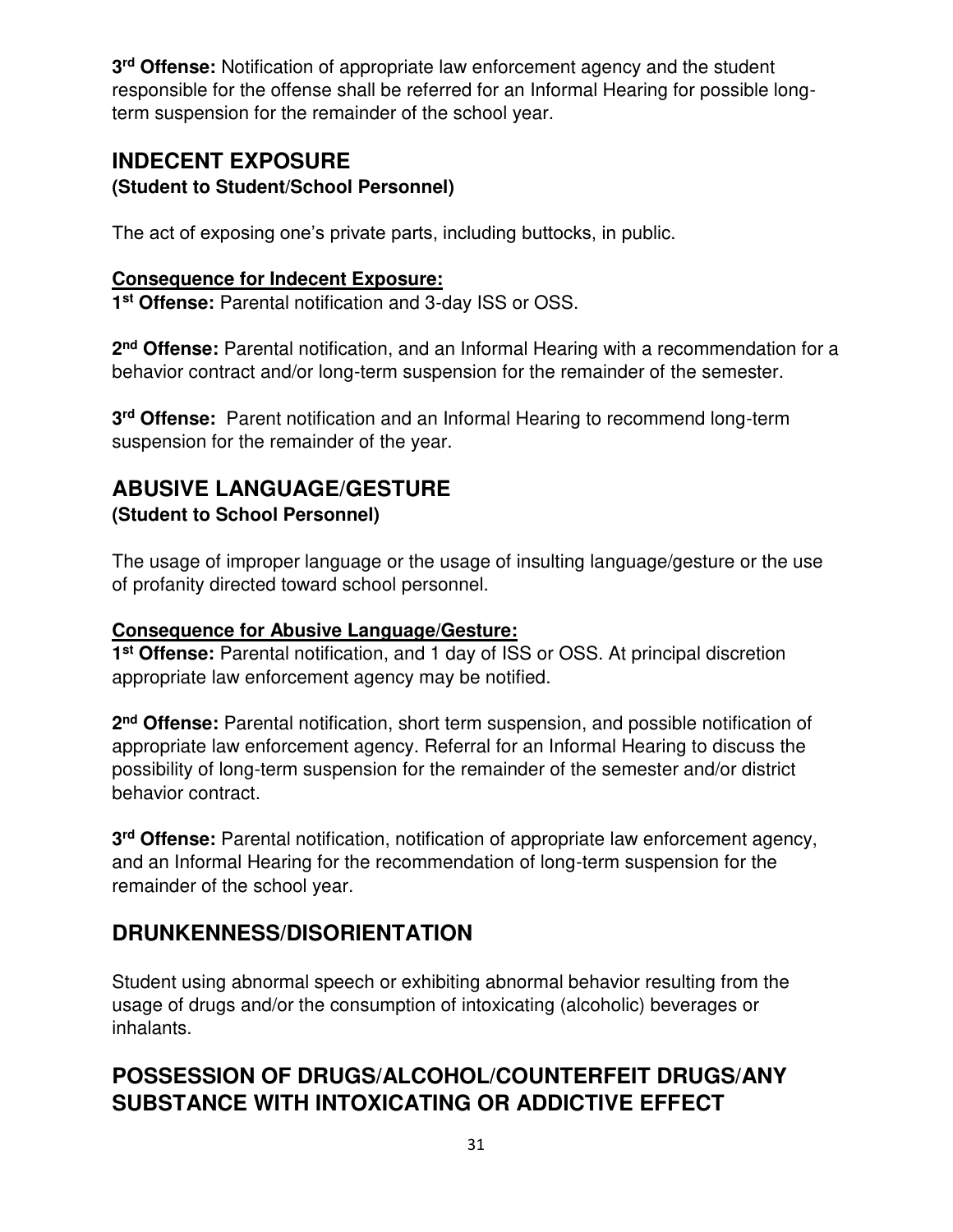The possession of marijuana, hallucinogenic drugs, other abuse prone drugs, counterfeit drugs, any substance with an intoxicating effect, or the possession of intoxicating (alcoholic) beverages. This also includes possession of paraphernalia that has been used to ingest drugs.

#### **Definition of Possession:**

- On a student's person while at school, school activity, or while being transported to and from an activity in a school bus or school vehicle.
- In a student's assigned or unassigned locker.
- In a student's car or friend's car while on school property.
- Knowingly concealed on school property by a student.
- On a student's person while under sports/activity season 24-hour policy.

#### **Definition of Counterfeit Drugs:**

- Any substance designed to look like an illegal or abuse-prone drug.
- Any substance represented as an illegal or abuse-prone drug.

#### **Definition of a Substance with Intoxicating/Addictive Effect:**

- A substance such as permanent markers, hair spray, vanilla, liquid paper, gasoline, or caffeine pills used to produce an intoxicating effect.
- Drugs prescribed by the student's physician that are being taken according to the directions of the prescription are exempt under this policy.
- The usage of marijuana, hallucinogenic drugs, other abuse-prone drugs, counterfeit drugs, any substance with an intoxicating or addictive effect, or having consumed intoxicating (alcoholic) beverages.

#### **Definition of Usage:**

- Using prior to attending school, then attending school.
- Using prior to attending a school activity, then attending the school activity.
- Using while at school.
- Using while being transported in a school bus/vehicle to and from school or to and from an activity, which the school is sponsoring or in which the school is taking part.
- Using while under sports/activity season 24-hour policy.

#### *\*NOTE: prescribed medications are to be kept in the high school office and taken under the supervision of school personnel.*

#### **The following provisions apply when a student violates any or all of the substance abuse definitions:**

1<sup>st</sup> Offense: Parental notification, notification to the appropriate law enforcement agency and possible referral for an Informal Hearing for a long-term suspension. Student will be suspended a minimum of five days or until the scheduled hearing.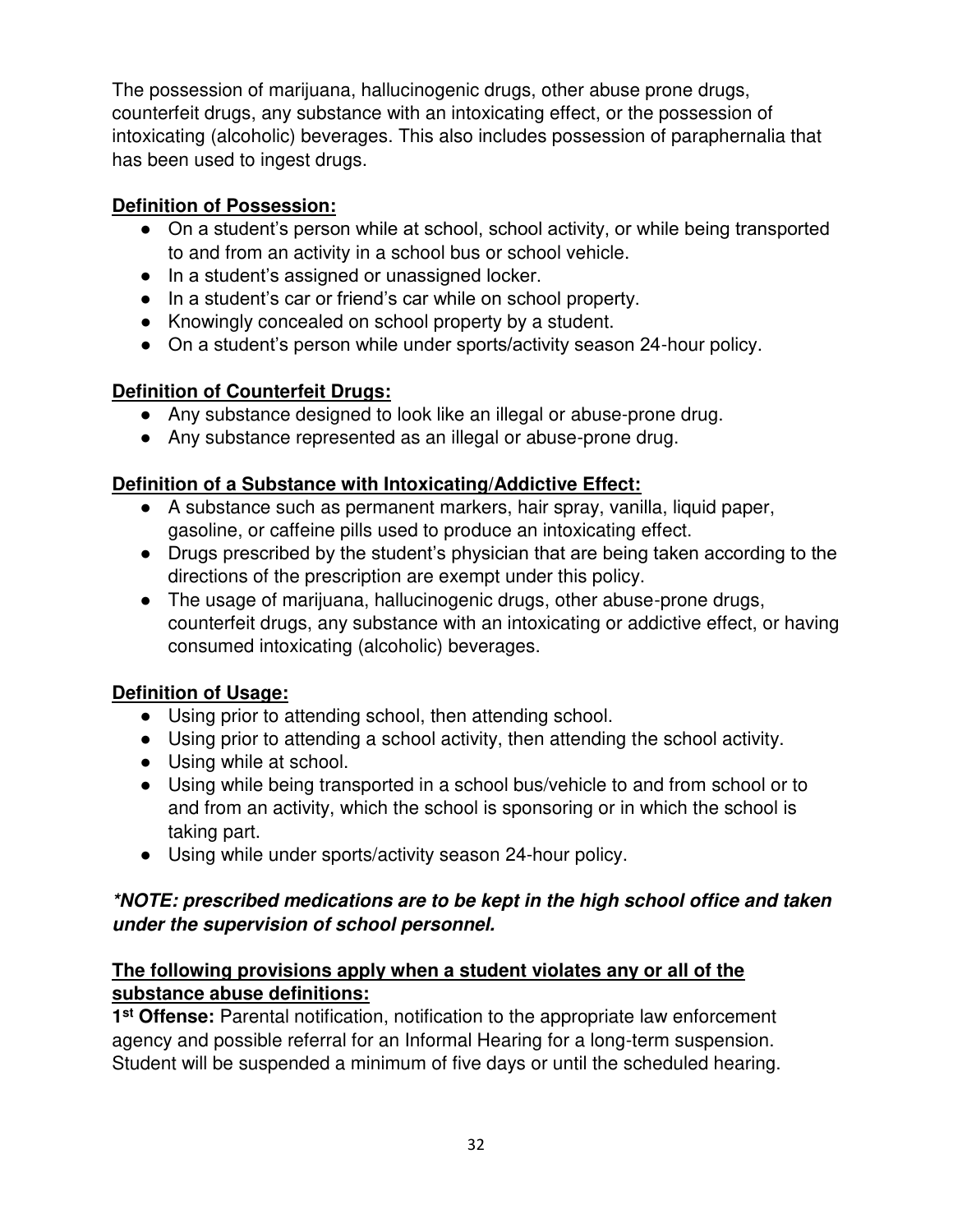At the hearing, if the student is found to be in violation of this policy, and is allowed to remain in school, a contract shall be agreed to by the student, parent(s), and school district that provides for the following:

- The punishment up to and including short-term suspension.
- Suspension from all student activities for a period of not less than two activities.
- An evaluation from an acceptable drug and alcohol program.

2<sup>nd</sup> Offense: A second time violator shall be subject to the following sanctions:

- A punishment up to and including long-term suspension up to 1 year (186 school days).
- Suspension from all school activities for a period of not less than a month.
- A student placed on long-term suspension.

**3 rd Offense:** A third of subsequent violation of this policy, shall be subject to the following sanctions:

- A punishment up to and including expulsion from school.
- Suspension from participation and attendance at all school activities for the year.
- A student who is expelled from school under the terms of this policy may be readmitted during the term of the expulsion only if the student maintains regular attendance.

### **SALE/DISTRIBUTION OF DRUGS/ALCOHOL/COUNTERFEIT DRUGS/SUBSTANCE WITH INTOXICATING/ADDICTIVE EFFECT**

Sale or distribution of marijuana, hallucinogenic drugs, other abuse prone drugs, and/or intoxicating (alcoholic) beverages to other students or persons while on school property or a school activity.

#### **Definition of Sale or Distribution:**

- The act of selling drugs or alcoholic beverages for money or compensation.
- The act of distributing drugs or alcoholic beverages without gaining compensation.
- The act of distributing drugs or alcoholic beverages while under sports/activity season 24-hour policy.

#### **Consequence for Sale of Intoxicating Drugs:**

**Any offense:** Parental notification, notification to the appropriate law enforcement agency and possible referral for an Informal Hearing with a recommendation of longterm suspension for 1 calendar year (186 days). The student will be suspended until the hearing.

# **TOBACCO/VAPE POLICY**

The usage of tobacco products; smoking, chewing or dipping or possession of tobacco products on one's person while at school, on school property, school bus/vehicle, or at a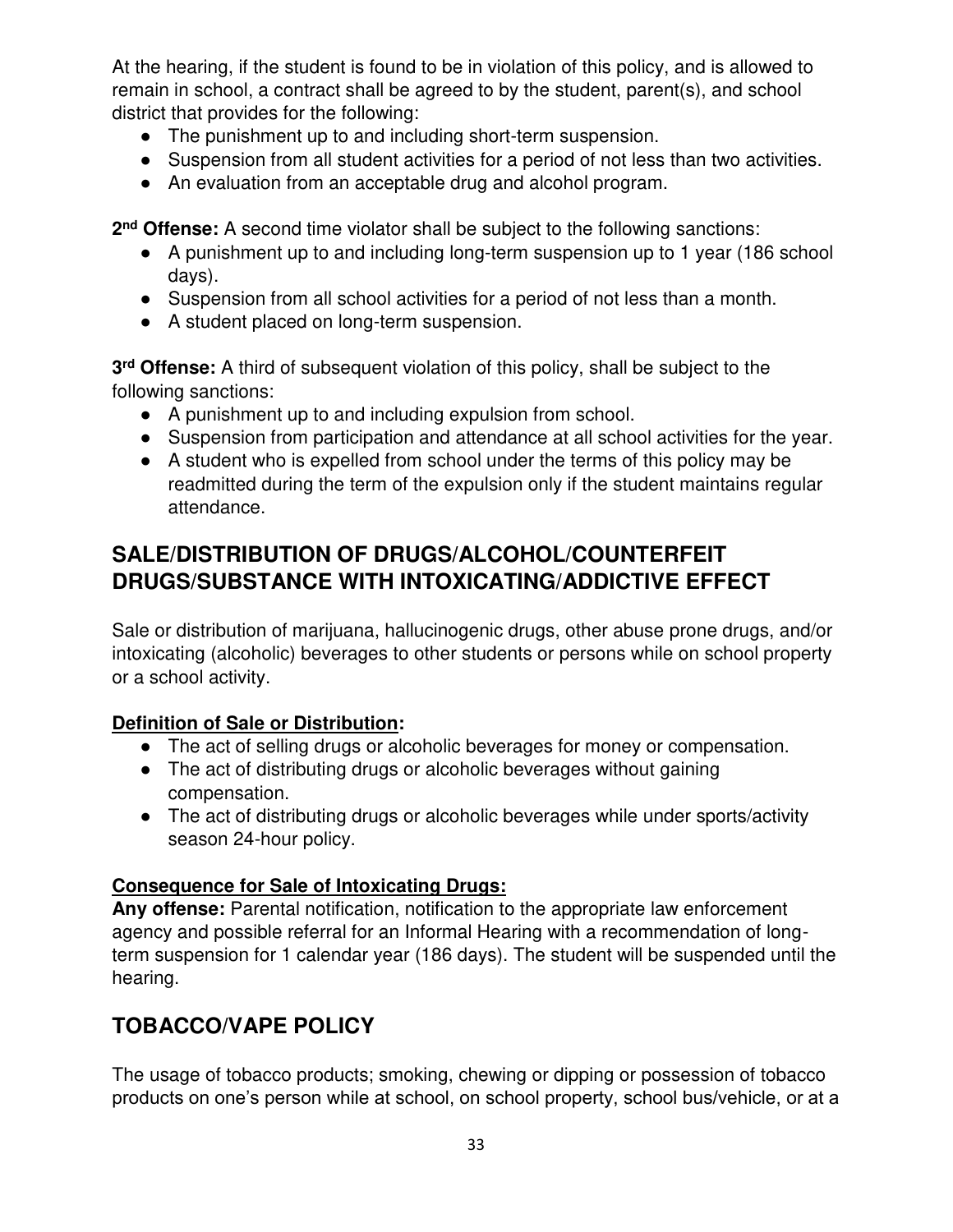school activity. This includes Vapes. (The Athletic/Activities Policy also applies to this policy)

#### **Consequence:**

**1 st Offense:** Principal-student conference and parent notification and 1 day ISS.

**2 nd Offense:** Parental notification either 2 days of ISS or a chosen alternative form of discipline.

**3 rd Offense:** Parental and either three 3 days ISS or OSS or alternate consequence.

**4 th Offense**: (and Subsequent) Parental notification, and either 5 days ISS, 3-5 days OSS, or a chosen alternative. Additional consequences may include placement in an alternative setting and/or a local behavior contract.

#### *\*NOTE: In cases of on-going, persistent offenses, the local behavior contract may stipulate that a student may be referred for an Informal Hearing to recommend behavior contract and/or long-term suspension for the remainder of the semester.*

Violations of the Tobacco Policy will be included under the Multiple Violations provisions. Students who are expelled for violation of the tobacco policy and return during the same school year will begin at step #3 of this policy.

# **ATHLETIC/ACTIVITY (Extracurricular) DRUG (Includes Tobacco/Vapes) & ALCOHOL POLICY (K-12) (Usage/Possession/Sale or Distribution)**

#### **Philosophy:**

Athletics and Activities are an integral part of the educational process providing students with opportunity to further develop their unique capabilities, interests and needs beyond the classroom environment. Participation in these programs is a PRIVILEGE offered to and earned by students. Because participants are representatives of their school and community, their conduct is expected to exemplify high standards at all times.

The following applies when students, who are members of a district's athletic or activity programs, are in violation of the usage, possession, sale, or distribution of the district's drug and alcohol policies. This policy applies to participants during each sports/activity season and requires 24-hour compliance, on and off campus.

**1 st Offense:** Parent notification.

- **"Off Campus"** and **"On Campus"** violations in which students are involved in an athletic/activity program will forfeit their privilege of participation in competition for **2** activities. The athlete will continue to practice during the suspension.
- **"On Campus"** violations or infractions occurring "to, from, or at" extracurricular events may result in notification to the appropriate law enforcement agency or juvenile authorities and possible referral for an Informal Hearing. **Students will**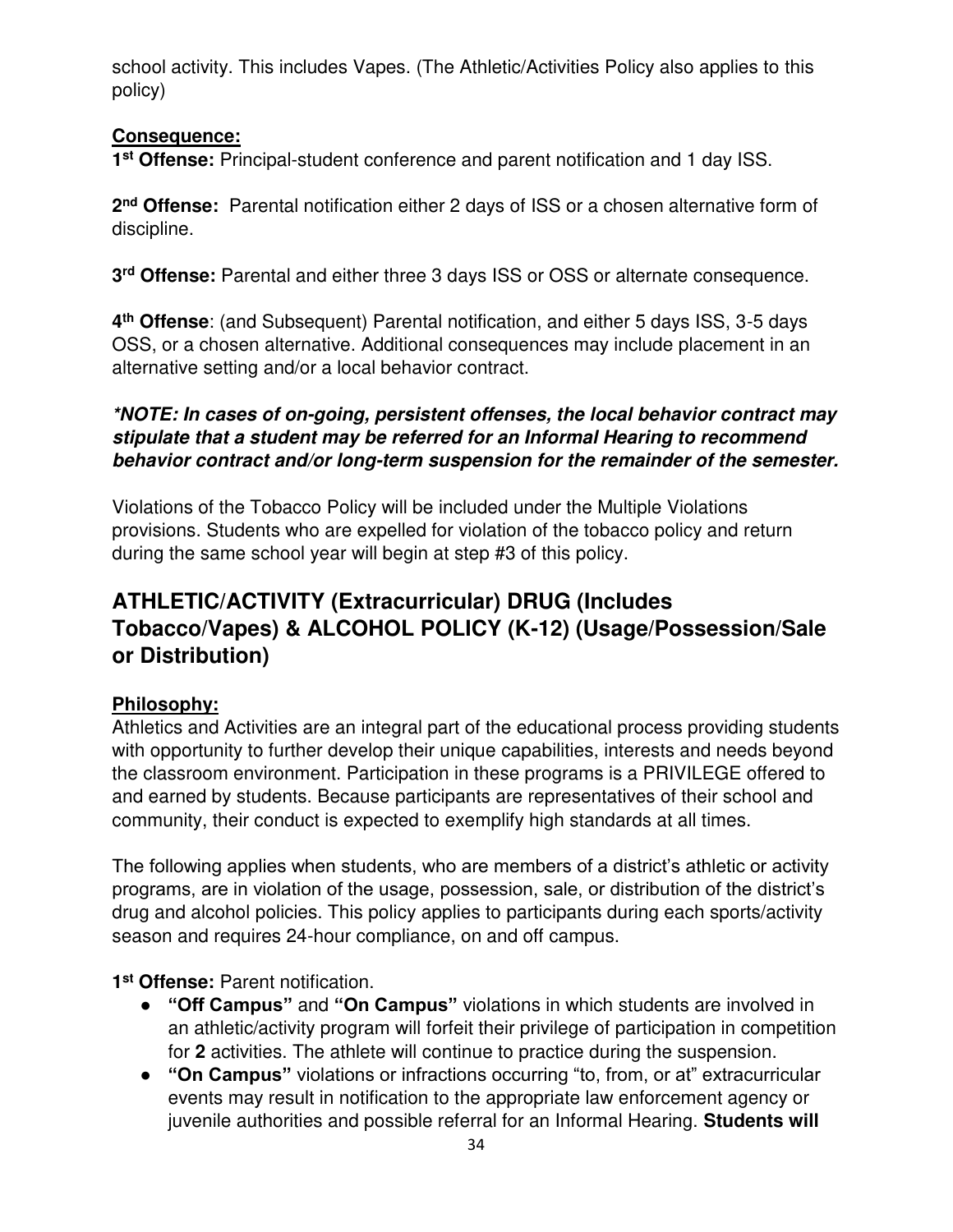**receive a short-term suspension and could be dismissed from the team for the remainder of the season.**

• Students will be required to abide with district drug and alcohol counseling program requirements.

**2 nd Offense:** Parent notification.

- **"Off Campus"** violations in which students are involved in an athletic/activity program will forfeit their privilege of participation in all extracurricular programs for a period of **4** events. Students will also forfeit their eligibility for all relevant awards, honors, or letters.
- **"On Campus"** violations or infractions occurring "to, from, or at" extracurricular events may result in notification to the appropriate law enforcement agency or juvenile authorities. **Students will be dismissed from the team/activity for the rest of the sports/activity season and receive a short-term suspension.**

**3 rd Offense:** Parent notification.

- **"Off Campus"** Student loses participation in extra-curricular activities for the remainder of the school year.
- **"On Campus"** violations or infractions occurring "to, from or at" extracurricular will result in notification to the appropriate law enforcement agency or juvenile authorities and then a referral for an Informal Hearing. **Students will be dismissed from teams/activities for the remainder of the school year and receive a short term suspension.**

# **LARCENY, BURGLARY, & CRIMINAL DAMAGE TO SCHOOL OR PERSONAL PROPERTY**

Larceny consists of stealing anything of value, which belongs to the school, school personnel, or other individuals on school property or at a school function.

Burglary consists of unauthorized entry of any vehicle, water-craft, aircraft, dwelling, or other structure, movable or immovable, which belongs to the school, school personnel, or other individuals while on school property or at a school function with the intent to commit any felony or theft therein.

Criminal damage to school or personal property consists of intentionally damaging any real or personal property of the school or school personnel without the consent of the school or personnel.

Any pupil who commits larceny, burglary, or criminal damage to school or private property shall be liable to the school or owner for full restitution of the property or for payment to the school or individual owner for an amount equal to the fair market value of the property, less any salvage value. In the event such a pupil shows financial inability to restore to the school or individual owner the fair market value less salvage (if any), an installment payment plan shall be established.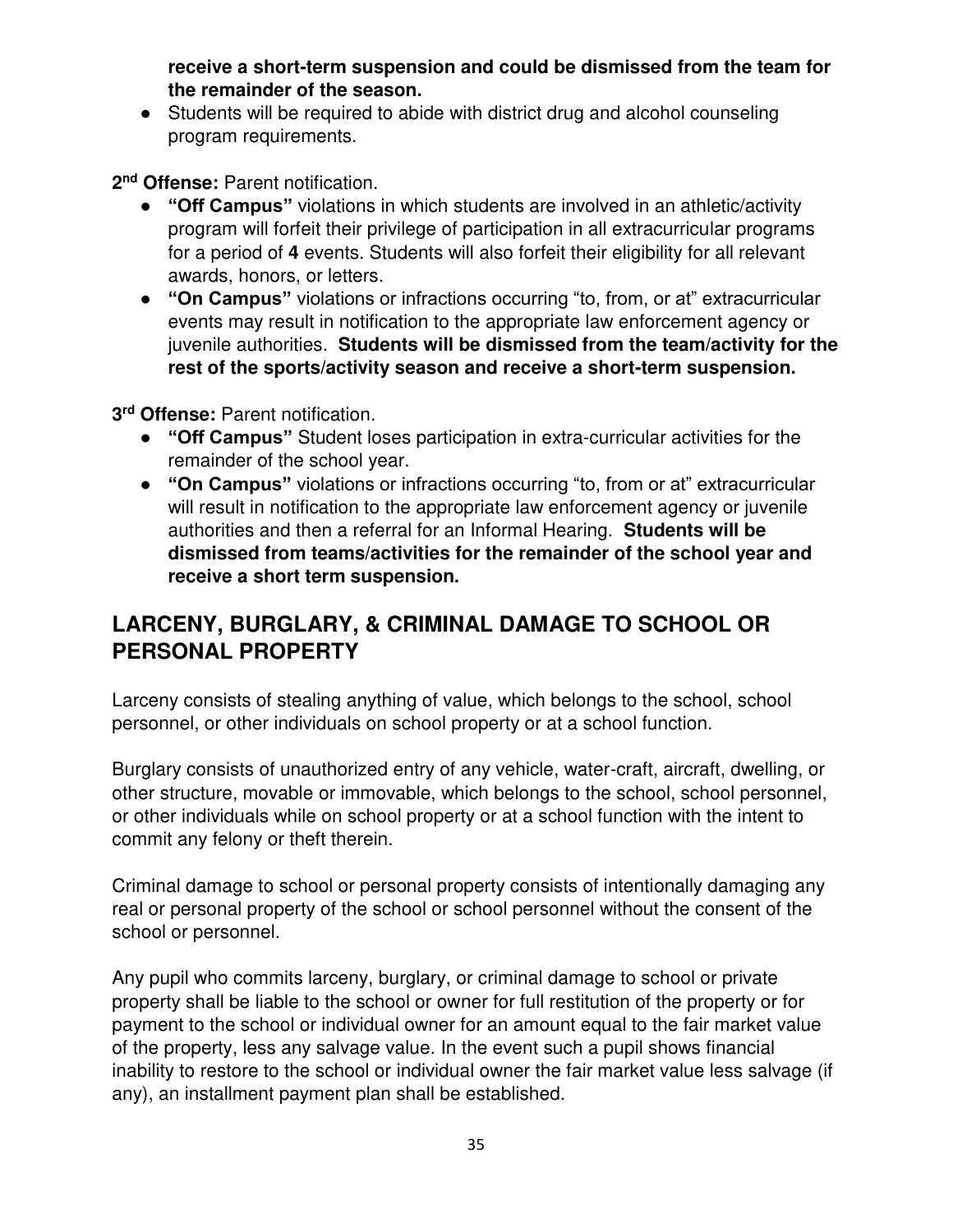If such a pupil is found by the Board to:

- 1. be financially able to restore the value or
- 2. be financially able to meet a reasonable installment plan to restore the value and fails or refuses to do so, the student may be subjected to long-term suspension until such time as compliance begins.

Any pupil who commits burglary, larceny, or criminal damage to the school or personal property may also be found to have engaged in misbehavior or other specific offenses under these policies may be invoked. This procedure may include referral to a Human Services Agency or the District Attorney if the act is judged criminal and/or delinquent.

The school administrator will refer the student for an Informal Hearing to decide whether the student will be allowed to remain in school or be placed on suspension for a period of time comparable with other acts of similar nature.

# **CRIMINAL & DELINQUENT ACTS**

Certain acts may be determined criminal and delinquent and forwarded to the attention of the juvenile court system, the county attorney, or other human service department. This action is at the discretion of the administrative authority (unless covered specifically by board policy) and may be carried out in addition to sanctions imposed within the school system.

These acts include but are not limited to:

- Arson;
- Assault and/or battery;
- Property damage;
- Criminal libel;
- Criminal trespass;
- Unlawful assembly or disturbing lawful assembly;
- Extortion:
- Larceny, robbery, or burglary;
- Illegal sale, possession, or use of;
	- o alcoholic beverages;
	- o firearms or other deadly weapons including explosives or flammable fluids;
- Sale, possession, or use of, without prescription, a drug or controlled substance;
- Use of solvent for intoxication;
- Use of a telephone to terrify, intimidate, threaten, harass, annoy, or offend.

If a criminal and delinquent act is committed by a student and this act is not identified in a specific policy, the school administrator will refer the student for an Informal Hearing to decide whether the student will be allowed to remain in school or be placed on suspension for a period of time comparable with other acts of similar nature.

### **THIEVERY**

#### **(Student to Student/School Personnel)**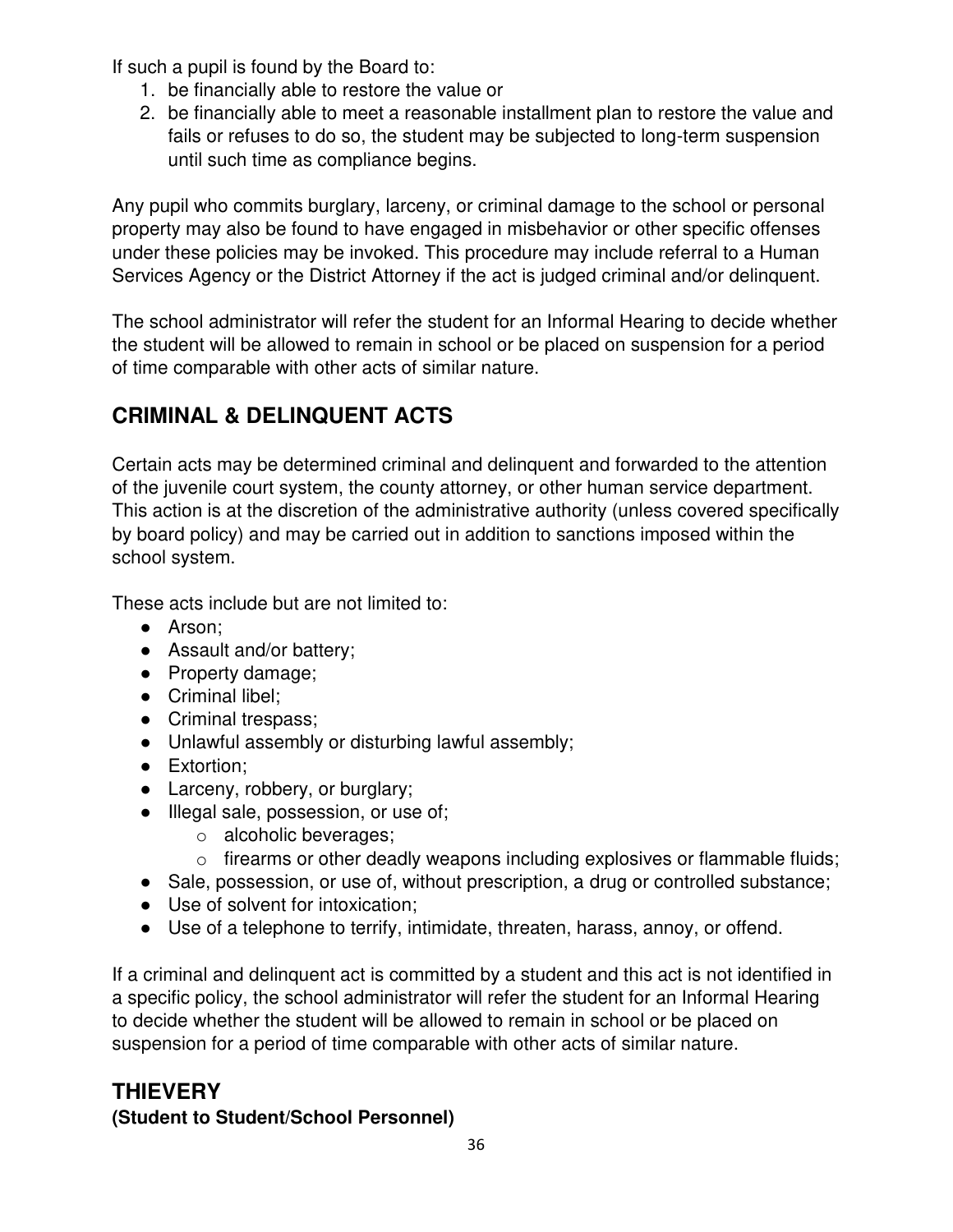Taking something without permission from another student, teacher, school building, or school premises and/or knowingly being in possession of stolen property, goods or contraband.

#### **EXTORTION (Student to Student/School Personnel)**

The illegal taking of money or property by using threat or using force.

#### **Consequence for Extortion:**

**1 st Offense:** Parental notification, notification to the appropriate law enforcement agency, and 3 days OSS. If the charge is Extortion, referral for an Informal Hearing to discuss the possibility of long-term suspension for the remainder of semester. The Hearing Authority will have the prerogative of long-term suspension and/or district behavior contract. The student will be suspended until the hearing.

**2 nd Offense:** Parental notification, notification to the appropriate law enforcement agency, and 5 days OSS with a mandatory parent conference for re-entry. Referral for an Informal Hearing (principal's discretion).

**3 rd Offense:** Parental notification, notification to the appropriate law enforcement agency, and an Informal Hearing to discuss the possibility of long-term suspension for the remainder of the semester. The student will be suspended until the hearing.

*\*Secondary students expelled for thievery will begin at step 3 if they return during the same school year.*

# **FORGERY**

The act of falsifying a person's name, or altering of any school document and/or fraudulent use of school documents, such as passes, etc.

#### **Consequence for Forgery:**

**1 st Offense:** Parent notification and either a 1 day ISS or OSS, OR a chosen alternative form of discipline.

**2 nd Offense**: Parental notification and either a 3 day ISS or OSS with mandatory parent conference for re-entry, OR a chosen alternative form of discipline.

**3 rd Offense:** Parental notification, referral to the Student Assistance Team and 5 days ISS or OSS, OR a chosen alternative form of discipline. Additional consequences may include placement in an alternative setting and/or a local behavior contract.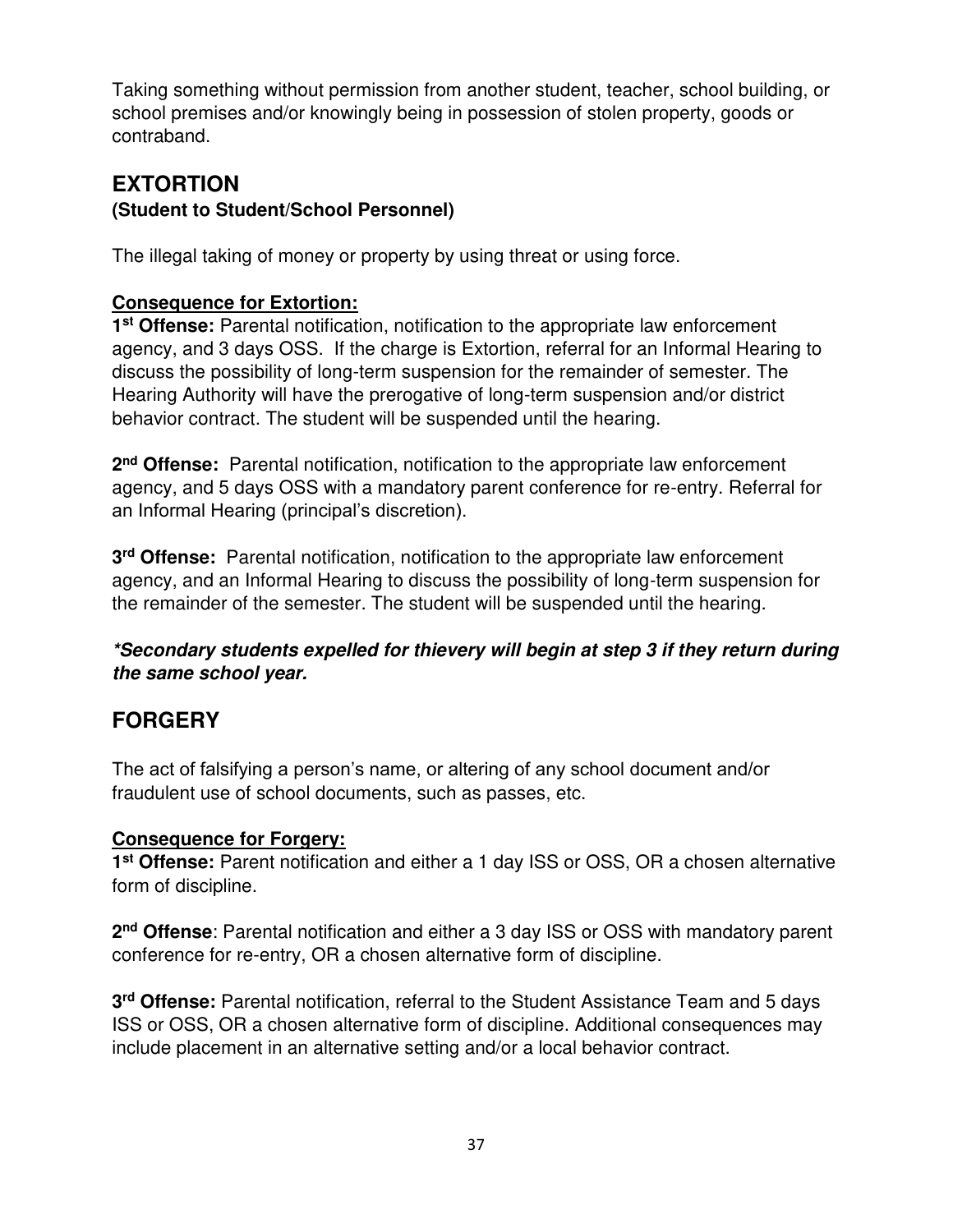**4 th Offense:** Parental notification and an Informal Hearing to discuss the possibility of long-term suspension for the remainder of the semester. The student will be suspended until the hearing.

#### *\*Secondary students having been expelled for forgery will begin at step three if they return during the same school year.*

#### **MISBEHAVIOR**

Behavior which creates a willful and significant interference with the educational process.

Misbehavior may include repetitive disruptions for which the classroom teacher has exhausted classroom consequences, including parent notification. The misbehavior may occur on school property, school bus/vehicle, at a bus stop, or at an activity, athletic, or social event. The principal or his/her designee will use their discretion in the processing of student referrals.

Misbehaviors include, but are not restricted to the following definitions:

- The use of profane language or gestures, which are disruptive, but not directed at school personnel.
- The willful refusal to identify one's self upon request from school personnel.
- The failure to disperse or leave any school facility or school event after being requested to do so by authorized school personnel.
- The refusal to follow a reasonable direction issued by authorized school personnel.
- The theft of minor items such as school supplies.
- The wearing of clothing which is disruptive to the educational process or in poor taste.
- Signing or tagging to establish territory on school property.
- Making particular hand gestures to signal affiliation or action.

At the time of parental notification, parental input will be solicited as to the consequences of the misbehavior.

#### **Consequence for Misbehavior:**

**1 st Offense:** Principal-student conference and parental notification. If the principal or his/her designee feel the student behavior warrants a parent conference, then the student may be suspended until a conference can be arranged.

**2 nd Offense:** Parental notification then either 1 day ISS or OSS OR a chosen alternative form of discipline.

**3 rd Offense:** Parental notification, referral for counseling and/or to the Student Assistance Team for review, and then either 3 days ISS or OSS OR a chosen alternative form of discipline.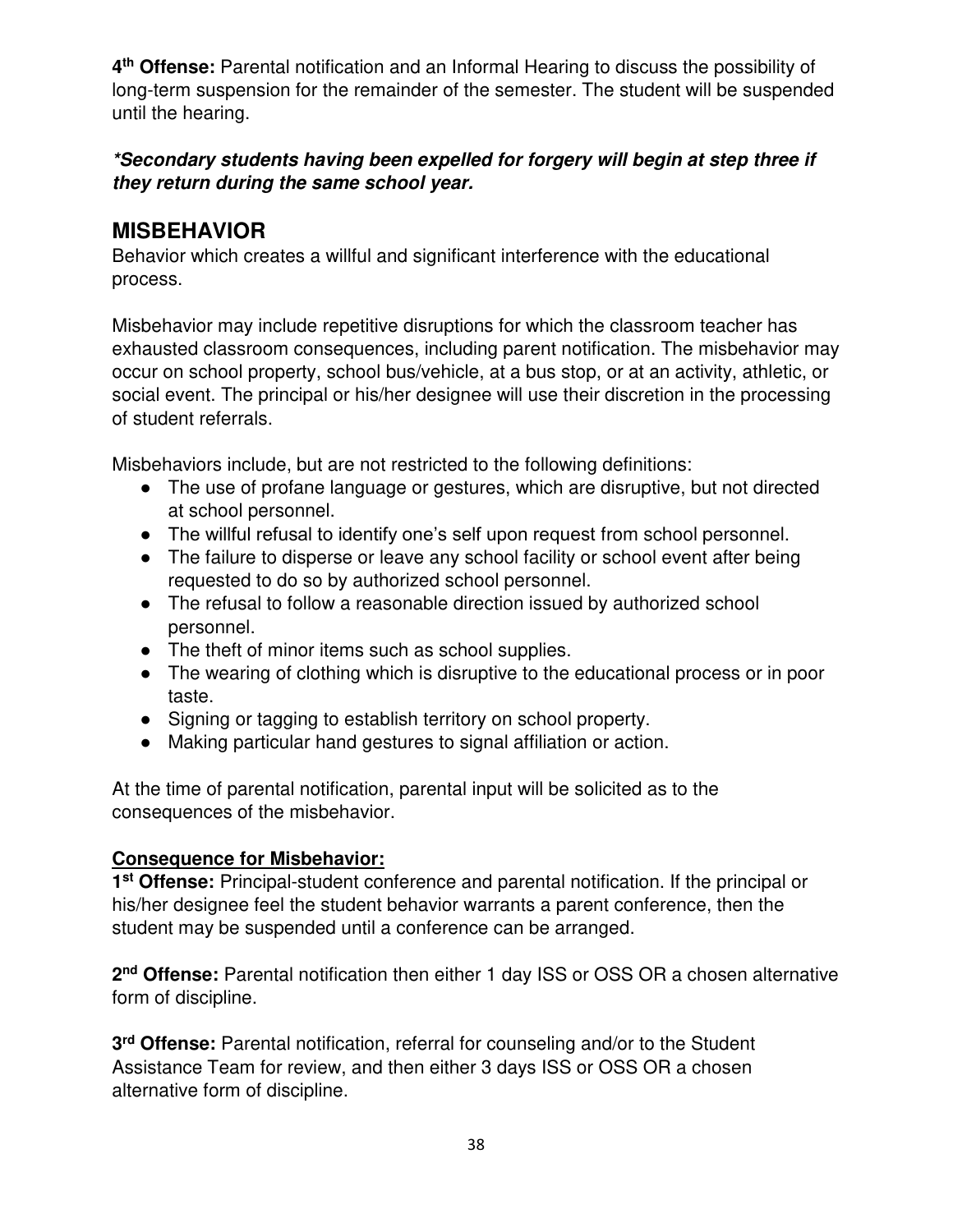**4 th Offense:** Parental notification and referral to the Student Assistance Team (mandatory if not previously referred) for consideration of Intervention options, and then 5 days ISS or OSS, OR a chosen alternative form of discipline. Additional consequences may include placement in an alternative setting and/or a local behavior contract.

**5 th Offense:** Parental notification and an Informal Hearing to discuss the possibility of long-term suspension for the remainder of the semester. The student will be suspended until the hearing.

#### *\*Students having been expelled for misbehaviors will begin at step four if they return during the same school year.*

# **TRUANCY**

A student found to be truant is absent from class or school without the prior knowledge and consent of the parent or guardian. The office must receive written or verbal verification within 24 hours of the absence. Students charged with Truancy will not receive credit for class work missed due to the absence. Any work missed will be unexcused and counted as a zero for grading purposes.

# **MULTIPLE VIOLATIONS**

It is possible under these policies to be referred to the administration for misbehavior on several occasions in the various classifications without reaching the level of recommended long-term suspension.

In order to discourage such a practice, students in elementary schools who are referred to the administration for disciplinary action 8 times during a semester will be considered for long-term suspension for the remainder of the semester. Students attending middle or high schools who are referred to the administration for disciplinary action 4 times during a semester or 6 times during a school year, will be recommended for an Informal Hearing for long-term suspension for the remainder of the semester/year.

If the student is allowed to remain in school and subsequent offenses occur, a recommendation for long-term suspension will be made by the administration. Absentee offenses will not be included in long-term suspension cases involving multiple misbehaviors. In long-term suspension cases involving multiple misbehaviors, the misbehaviors can be counted in any combination of two or more categories.

# **GUILT BY ASSOCIATION**

The concept of guilt by association is recognized in these policies. In a situation where a student is in the company of another student who is guilty of misbehavior but the same guilt or innocence cannot be established, then the parent/guardian will be notified of the incident.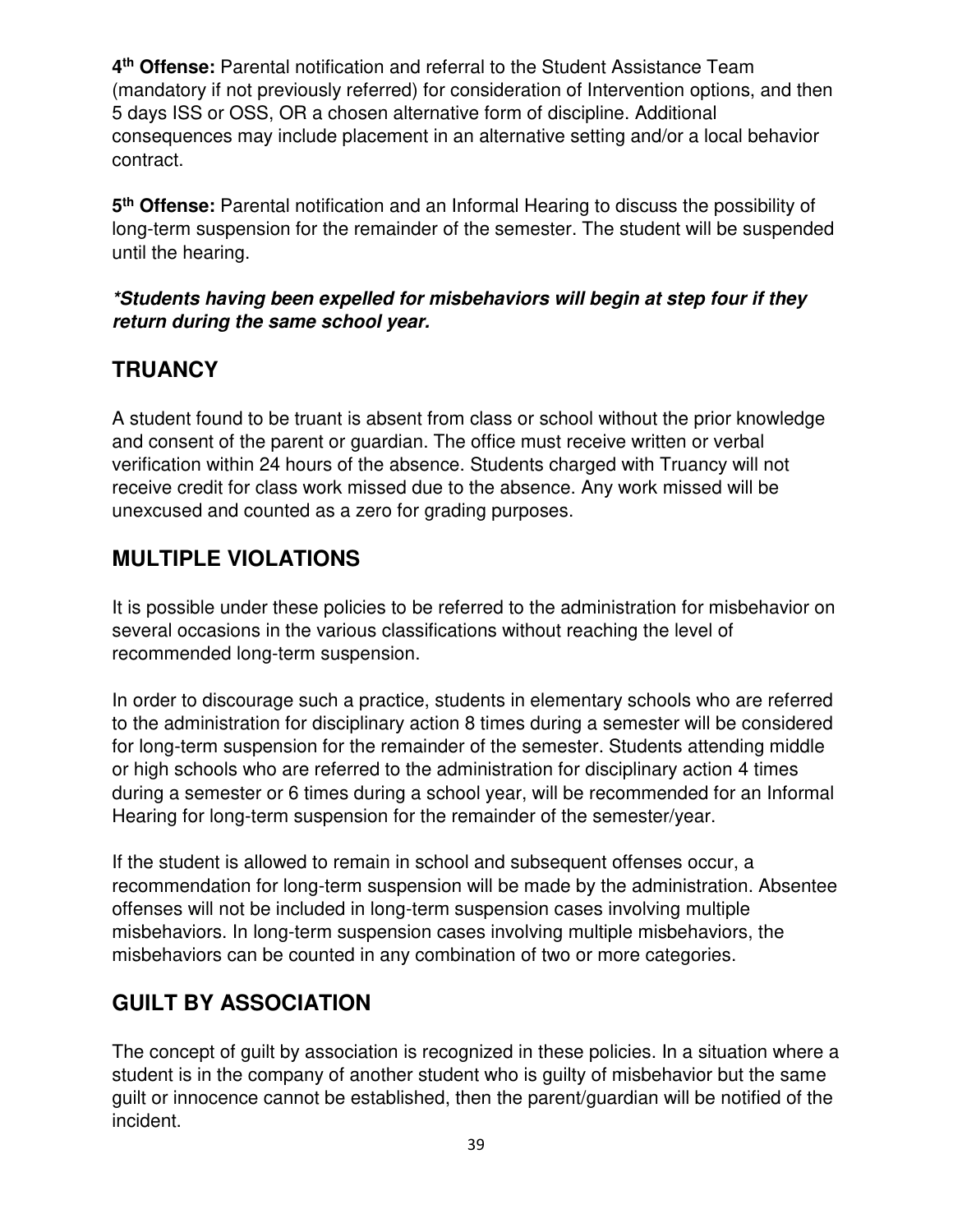# **BUS RULES**

#### **Bus Riding Policy:**

USD 110 provides bus transportation for all rural students to and from school. Students who take the shuttle bus from Agra to Kensington or Kensington to Agra must catch the bus prior to its departure or parents will be responsible for transportation. The shuttle buses normally leave around 7:40 a.m.

Elementary students regularly riding the school bus to and from school must ride the bus home from school unless picked up by a parent/guardian. If the parent/guardian wishes their child to be picked up by another adult, they should notify the principal's office. Bus students are not to ride home with other students that are not siblings unless there has been a written or verbal request to the principal's office and that request has been approved.

School bus drivers are to have control of all children conveyed between the homes of the children and the school, and return. The driver shall keep order, maintain discipline among students while in the bus or along the route, treat all students in a civil manner, see that no pupils are imposed upon or mistreated while in his/her charge, and use every care of the safety of students under the driver's charge. **School bus drivers shall assure that all pupil passengers observe the following regulations:**

- 1. Each pupil shall be seated immediately upon entering the bus. The driver may assign seats.
- 2. Pupils are not to stand or move from place to place during the trip.
- 3. Indecent conduct, loud, boisterous language will not be permitted.
- 4. Passengers are not to behave in any manner, which fringes upon the rights of any other passenger. Keep your hands to yourself.
- 5. Windows and doors are to be opened or closed only with the permission of the bus driver.
- 6. No pupil is to enter or leave the bus until it has come to a complete stop, and the driver opens the door.
- 7. Each student is to be waiting at his/her loading station when the bus arrives.
- 8. Before riding a bus other than the assigned bus, students are to have a written note from their parent or guardian stating their destination and should obtain a bus pass from the office. Students are to identify themselves to the driver.
- 9. ABSOLUTELY NO TOBACCO, DRINKS, ALCOHOL, OR ILLEGAL DRUGS ARE ALLOWED ON THE BUS.
- 10. Students are not to throw objects of any kind on the school bus or out the windows.
- 11. Students will not be permitted to bring such items as skateboards, radios, CD players, MP3 Players, or boom boxes on the bus. The bus driver will have the authority to deny transportation to a student with such articles in his/her possession. Should a student bring these items on a bus, the driver nor school bear any responsibility if it is lost, stolen, or damaged.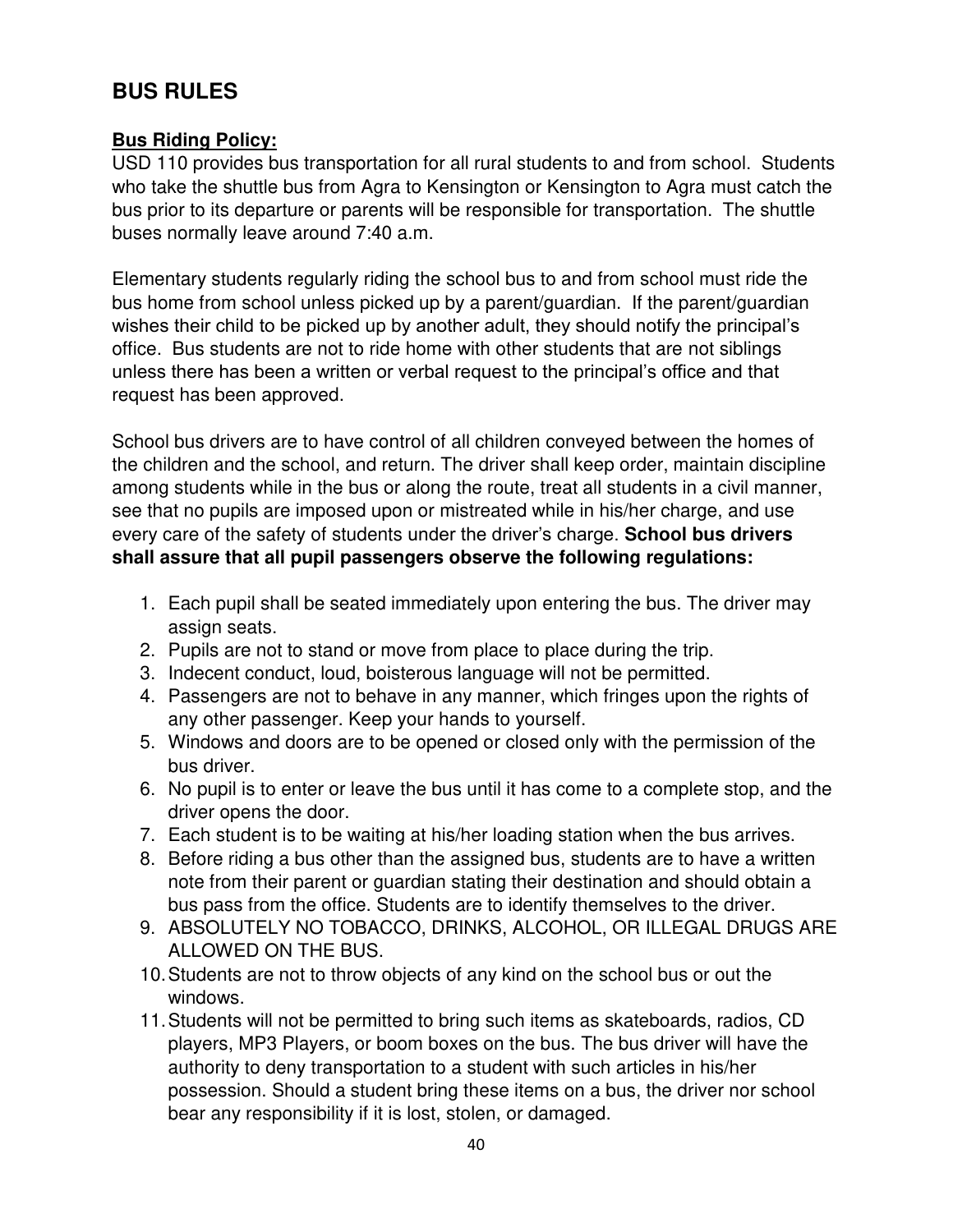12. The privilege of riding the school bus may be denied to any student who does not conduct himself/herself in a safe and orderly fashion. School bus drivers and administration will determine what is safe and orderly.

#### **Disciplinary Action for Transportation Violations:**

When a student violates one of the rules listed above, disciplinary action may be taken. This action will generally occur in a sequential fashion, however, depending upon the nature of the behavior, action may be taken of a more serious consequence. When receiving a written bus discipline referral, the bus discipline form must be signed by the parent and returned to the bus driver before returning to ride the bus.

**1 st Offense:** A written warning is given to the student. This form should be given to the bus driver before entering the bus the next day.

2<sup>nd</sup> Offense: The student will be removed from the bus for one day and/or placed in ISS for one day.

**3 rd Offense:** The student will lose bus-riding privileges for a period of 5 school days.

**4 th Offense:** The student will lose bus-riding privileges for a period of 10 school days.

**5 th Offense:** The student will lose bus-riding privileges for a period of 20 school days.

**6 th Offense:** Bus privileges suspended for the rest of the year.

# **DRESS CODE**

The appearance of students, relating to dress and grooming, is an important factor for maintaining an effective and desirable atmosphere for learning. Thunder Ridge High School students will be expected to wear clothing and to dress in a manner that reflects pride in one's self and one's school. Students are expected to wear clothing and to manage appearance in a manner that does not disrupt the educational setting, interfere with health or safety, or promote vulgarity and obscenity. Student dress will be regulated to the extent that worthwhile values of health, safety, decency, and good taste are emphasized. All students are expected to dress cleanly and neatly at all times. It is the responsibility of the students and parents to maintain a healthy and respectful looking appearance while attending school and school activities.

It is impossible for policies to cover all the changing trends in styles and taste. The administration will reserve the right to adjust the policy as needed to maintain a positive learning environment.

#### **Specific regulations of the dress standards are:**

- 1. Shoes or other appropriate footwear are to be worn at all times.
- 2. Hats, bandannas, du-rags, hoods, scarves, stocking caps, or other similar head coverings are not allowed upon entering the building and not placed on until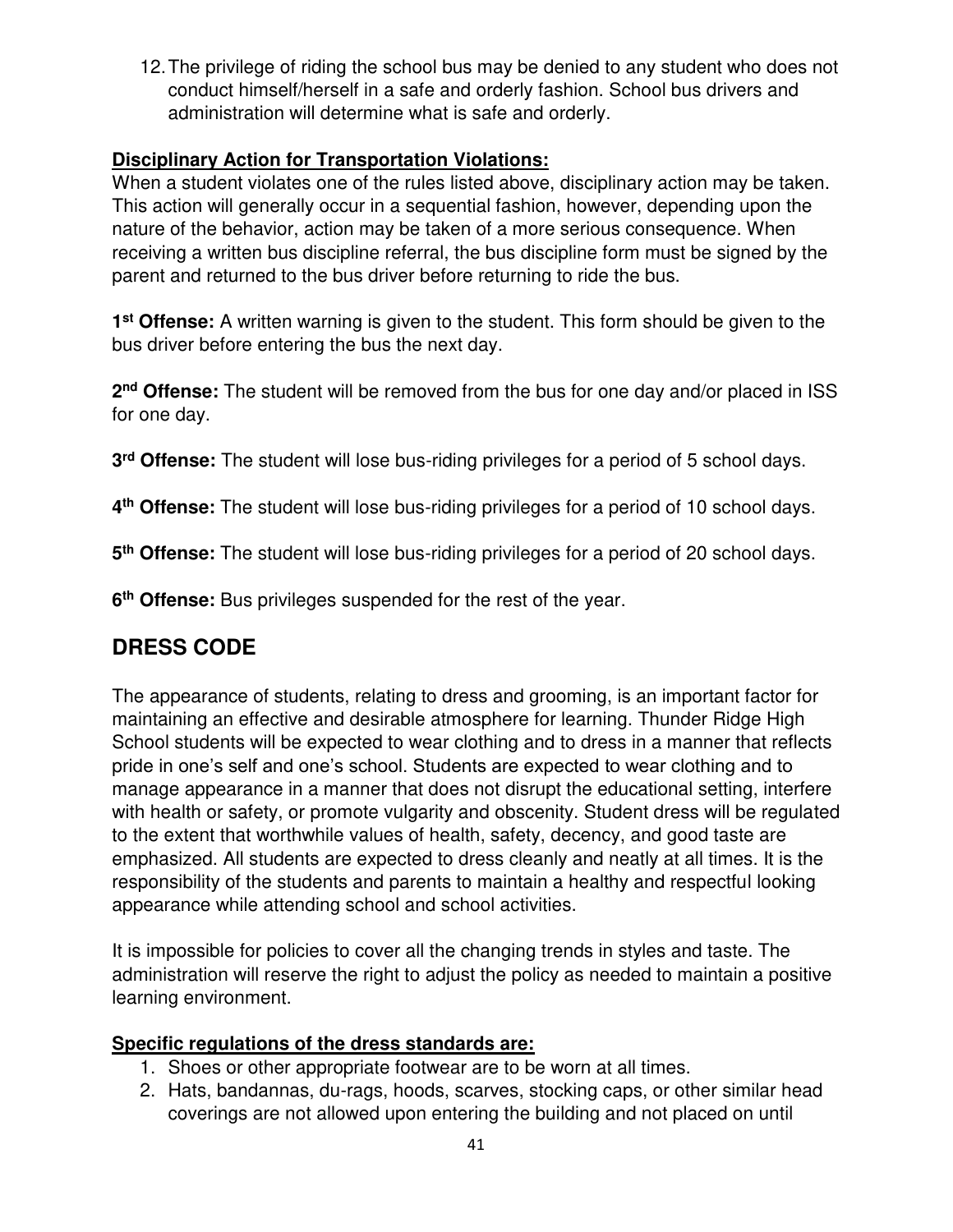exiting the building after the school day is over. Headbands are allowed if they are off the forehead and for the express purpose of holding the person's hair back out of the eyes.

#### *\*\*Exception: Hats may be worn on school sanctioned hat days during homecoming.*

- 3. Any attire that glorifies, advertises, promotes, or via innuendo or double meaning gang membership, death, violence, sex, alcohol, tobacco, and or illegal substances, Satanism, racism, and inappropriate language or ideas are considered inappropriate. (This includes hats, belt buckles, and medallions).
- 4. All shirts, blouses must be of adequate length to tuck in.
- 5. All tank top styled shirts, dresses, sweaters or blouses must have straps at least 2'' wide. Cold-shoulder tops and dresses are acceptable. Exception: Female attire for Formal and Semi-Formal dances.
- 6. Pants, jeans, shorts:
	- a. Dresses, or skirts must extend to mid-thigh length.
	- b. Shorts must have a 3'' inseam and must cover the entirety of the rear end.
	- c. If jeans or pants have holes, the holes must be below the middle inseam of the pants.
- 7. Students shall maintain a "modest appearance" in their dress. Shirts and blouses shall cover the upper part of the body. Inappropriately sheer, tight or low-cut clothing that bare or expose traditional parts of the body are not permitted.

#### **The following guidelines designate acceptability:**

- 1. Proper waist size.
- 2. Worn at waist. Jeans and pants are to be worn around the waist and are not to sag. No student is to wear his/her pants in a manner where the pants are resting well below the waistline.
- 3. Clothing normally worn when participating in school-sponsored extracurricular sports or activities (such as cheerleading uniforms and the like) may be worn to school when approved by the sponsor or coach.

#### **The following is not acceptable:**

- 1. Extreme baggy pants, jeans, and shorts.
- 2. Shirts without 2" sleeves including, but not limited to tank tops, racer back shirts, spaghetti strap shirts, cut-off t-shirts, and tube tops.
- 3. Clothing accessories such as heavy chains will not be permitted. Pliers will not be permitted.
- 4. Sunglasses may not be worn in the building unless ordered by a doctor. *\*\*Exception: Sunglasses may be sanctioned for fun day activities.*
- 5. Trench coats should not be worn in the building at any time. (Administration will make appropriate adjustments if building is not heated properly)
- 6. Body piercing that is a distraction to the classroom setting is not acceptable.
- 7. Caps, insignia, emblems, shirts, and other items identified and associated with gang activity will not be allowed.

#### **Dress Code Violation Disciplinary Actions:**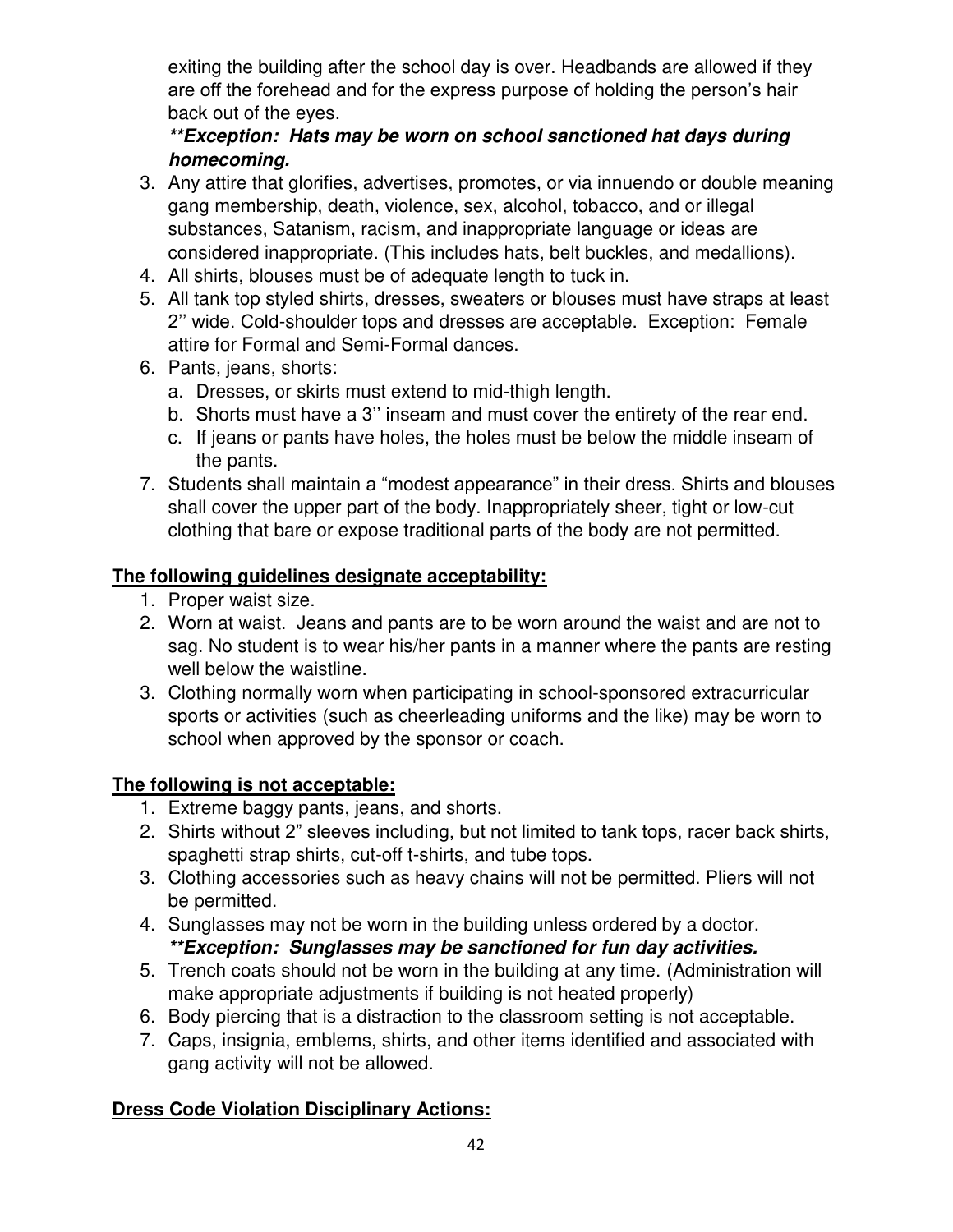**1 st Offense:** Student/Principal Conference. Student is sent to the office for a documented warning, student changes into appropriate attire if necessary.

**2 nd Offense:** Student/Parent/Principal Conference (may be a phone conversation), student changes into appropriate attire. Second violation on the hat policy will warrant a detention.

**3 rd Offense:** Parental Notification. Student changes into appropriate attire. Student is given 1 day ISS.

**4 th Offense:** Mandatory Student/Parent/Principal Conference, student changes into appropriate attire. Student is given 3 days ISS.

**5 th Offense:** Student is given 1-3 days OSS.

*\*NOTE: The administration has the final authority to determine the appropriateness of a student's attire. Discipline can range from correcting appropriate dress to suspension from school because of repeated dress code violations.*

### **PUBLIC DISPLAY OF AFFECTION**

Students are not to openly display affection to one another in the formal school setting. Close physical contact is not condoned by the school, and if persistent, will result in parental contact and disciplinary action. Inappropriate touching, hugging, and kissing are not appropriate in a school setting.

# **ACTIVITIES**

# **ATHLETICS**

Students are expected to be courteous, treat others with dignity and respect, and follow all codes of conduct during pep rallies and assemblies.

Pep Rallies for the high school will only be held on Friday when there is a home ballgame. The time of the pep rally will be determined by the cheer sponsor and administration. Times may be changed if necessary.

Most athletic and other school organizations are conducted under the rules of the Kansas State High School Activities Association. Therefore, every encouragement is given to participating students to act in accordance with regulations, rules and academic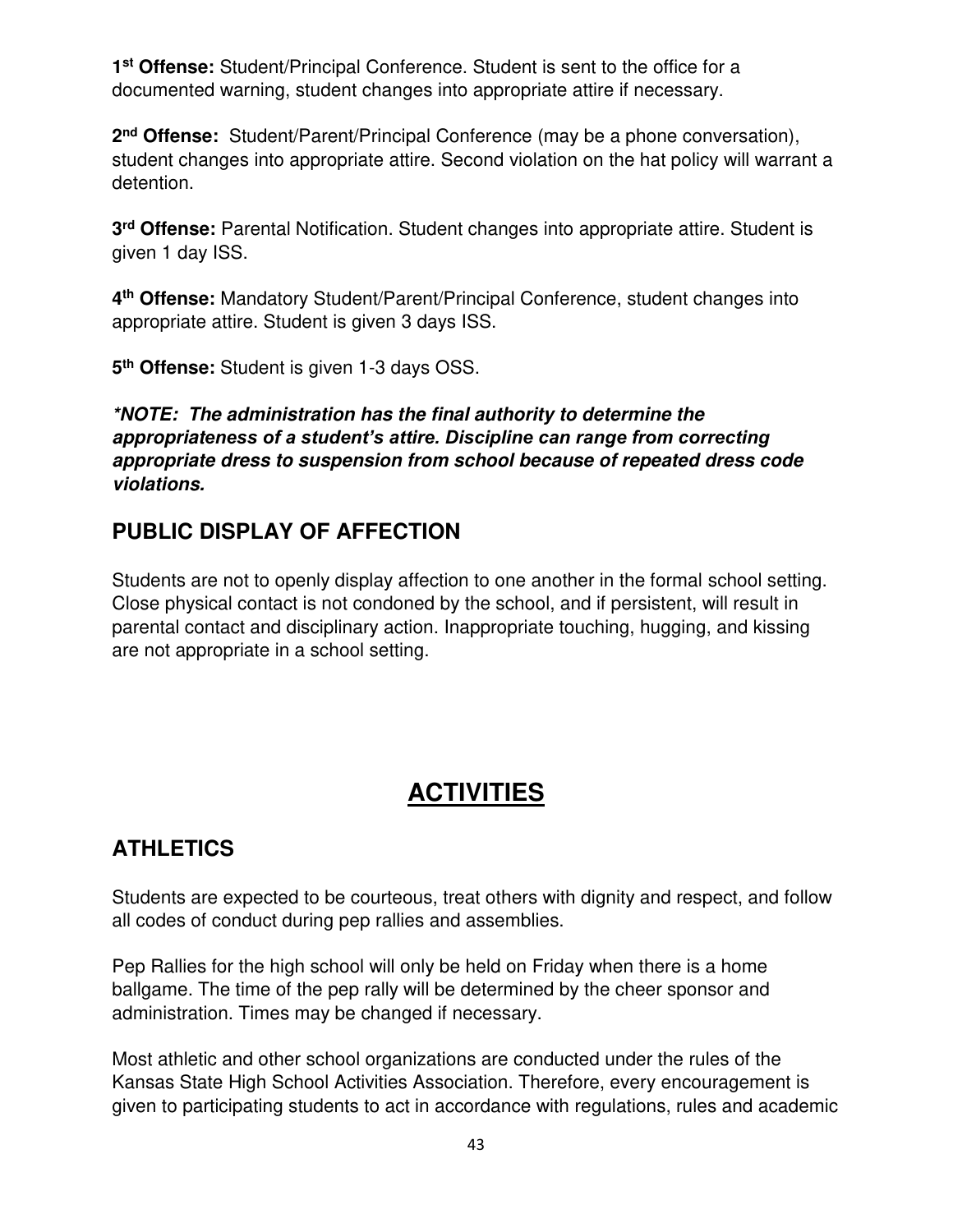standards outlined by the K.S.H.S.A.A. Ineligible students are not allowed to attend pep rallies and will go to study hall during the pep rally.

# **CLUBS & ORGANIZATIONS**

#### **School Sponsored Clubs:**

School sponsored clubs shall be under the direct control of school personnel. Every school-sponsored club shall have a constitution which has been approved by the building principal and filed in the school office. To the extent non-curriculum related school sponsored clubs are allowed to meet in school facilities during non-instructional time, non-school sponsored student clubs may also meet in school facilities.

#### **Non-School Sponsored Student Clubs:**

Non-school sponsored clubs shall submit a request for use of school facilities to the administrator prior to using the facilities. A faculty member (or other adult approved in advance) shall attend the meetings as a supervisor but shall not participate in the group's activities.

Solicitations by students or school personnel during school hours and on school property shall be done only when they are related to school sponsored activities.

All student sales projects shall require the principal's prior approval.

All classroom parties and other school social events must be approved in advance by the principal.

Unless prior permission is granted, students will not be permitted to leave then return to the building during dances or other similar school functions. A student may not bring a guest not enrolled in the district unless prior permission is given by the principal.

# **ELIGIBILITY**

The Thunder Ridge High School activities program will be separated into two classifications for determining eligibility. Extracurricular activities will be: football, volleyball, basketball, track, pep club, pep rallies, KAYS, student council, dance team, dances (excluding prom/prom activities), homecoming decoration and school play or other activities not directly related to a credit class as determined by the principal.

#### **Eligibility for Prom will be determined at the end of the first semester. Students must pass 5 subjects during the semester to be eligible for Prom. Students may become eligible for prom if they agree and sign a statement that they will attend summer school.**

Co-curricular activities will include the following: band, speech, vocal music, FFA, or other activities directly related to a credit class as determined by the principal.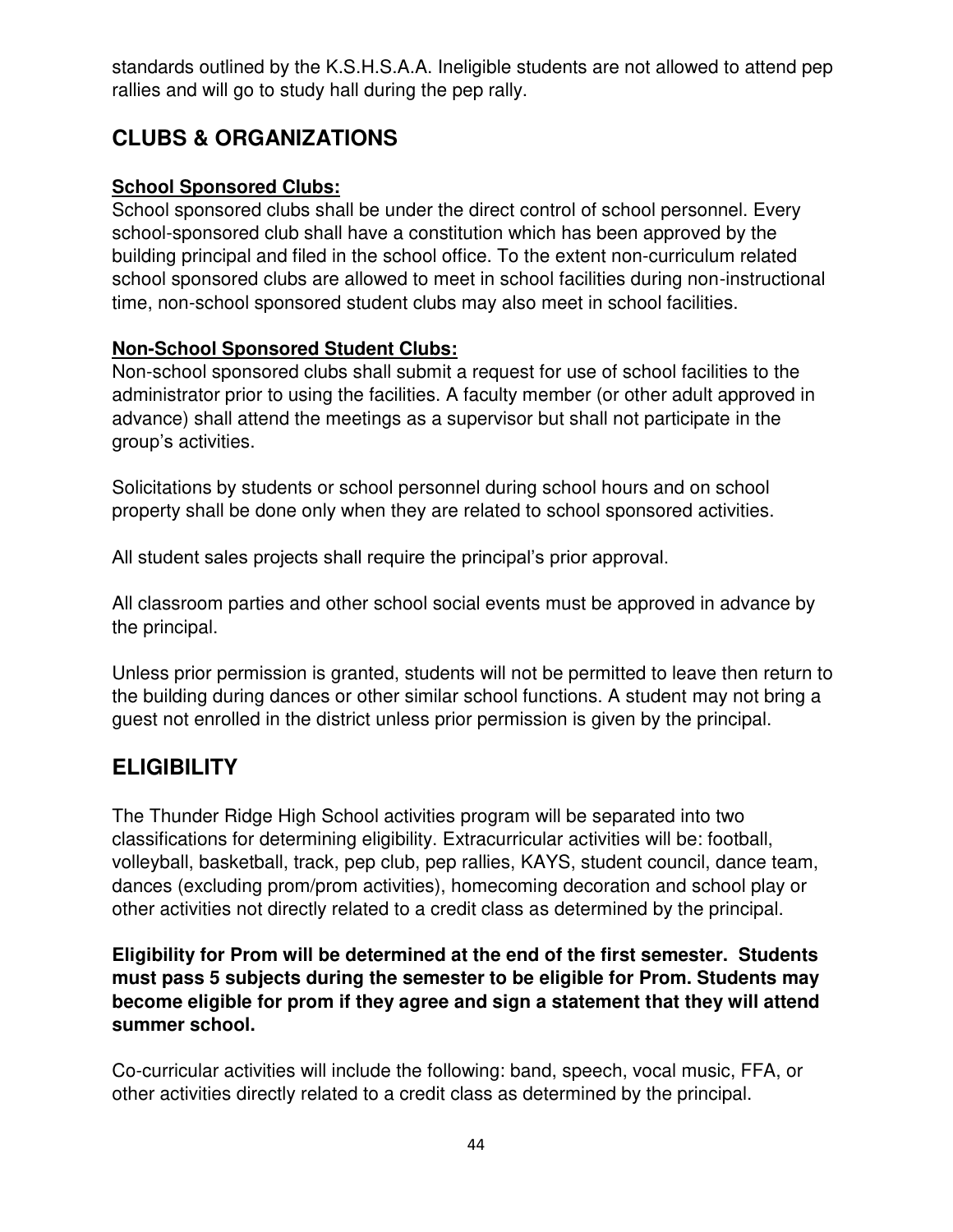Assemblies do not fall under either extra or co-curricular. These programs are intended to be educational and on that basis they **will not** be subject to the weekly eligibility.

There is an eligibility list turned in each week by the faculty. The list will be turned in by noon Thursday of each week and will be compiled by the office. Any student who receives an F in one or more classes will be ineligible to participate in any extracurricular activity the following week (Sunday – Saturday). In weeks where there are three days or less the student will be given the short week plus the following week as eligible or ineligible. Student eligibility will start over with each Quarter.

#### *\*EXCEPTION: A student has the opportunity "one time" per semester to stay eligible when having 1 F during that week. The student must inform the Principal or Counselor as to when they will use the eligibility pass for a week. The student can choose to use the exception at any time during the semester. If the student has more than 1 F, they are disqualified from this exception.*

All district and Kansas State High School Activities Association requirements for eligibility must be met before a student will be allowed to participate in extracurricular activities.

#### **K.S.H.S.A.A. Regulations:**

A Student is eligible:

- 1. If you are a bona fide undergraduate student in good standing.
- 2. If you are not yet 19 years of age.
- 3. If you have not completed eight semesters of high school attendance.
- 4. If you have not yet completed eight semesters of high school attendance competition nor more than four seasons in one sport. (includes grades 9-12)
- 5. If you are passing in five subjects of unit weight and you must be eligible according to the USD 110 scholastic eligibility requirements.
- 6. If you passed in five subjects of unit weight your last semester of attendance.
- 7. If you do not engage in outside competition in sports recognized by the KSHSAA during the season in which you represent your high school in a sport.
- 8. If you have passed an adequate physical examination by a physician and have written consent of your parent.
- 9. If you have met the requirements of the transfer rule. (In case you are a transfer student)
- 10. If you are not a member of a high school fraternity.
- 11. If you have not competed under a false name for money or merchandise of intrinsic value and have observed all other provisions of the amateur rule.
- 12. If your attendance is regular and your conduct and standard of sportsmanship is satisfactory, and have not been suspended or expelled from any class or from school for any period of time.

# **HIGH SCHOOL DANCES**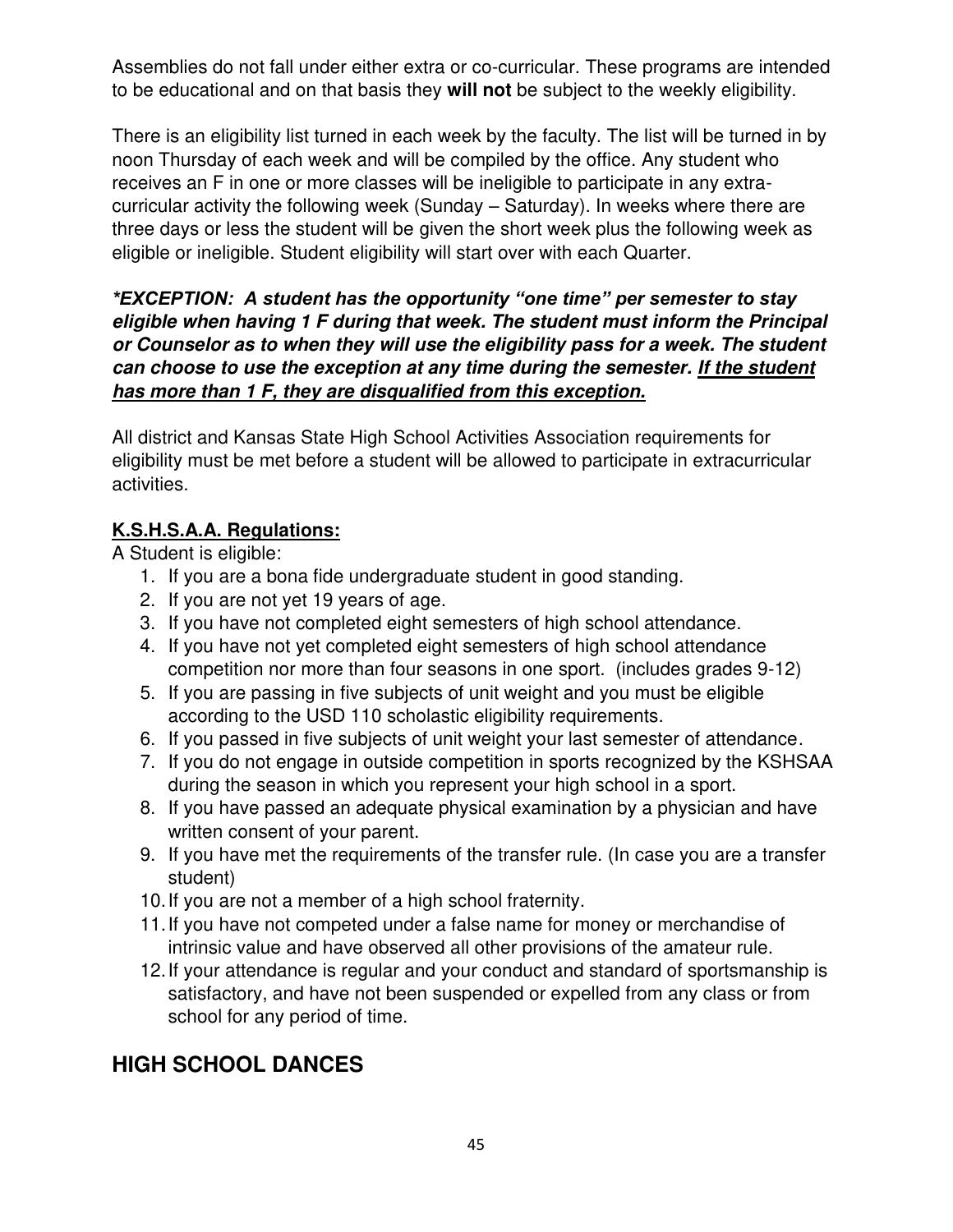All Thunder Ridge High School dances will be limited to Thunder Ridge High School students and their dates in grade 9 or above. The office shall approve dates in advance. Outside Prom Date Forms must be submitted for approval of any outside prom dates. No date may be over the age of 21. **The principal may deny any outside prom date from attending a dance.** Students may arrive late (but specific arrival times may be designated) and may leave early, but a student will not be permitted to leave and reenter. Drinking at any dance or being intoxicated or high is strictly prohibited. Any student that arrives at a dance visibly under the influence of alcohol or drugs will be refused admittance and their parents will be called. Dances not followed by a school day may go until midnight. School sponsored dances will require that students take a breathalyzer test prior to the start of the dance.

### **MEALS POLICY**

For activities where overnight lodging is required for the trip. Meals shall be at the rate of \$10.00 per meal at 2 meals per day. Additional costs shall be the responsibility of the individual student. For the above policy individual organizations may ask the school board for assistance.

# **OVERNIGHT STAY POLICY**

Motel costs may be paid from activity accounts for trips of a distance over 150 miles, depending on the starting time of the event. For the above policy the individual organizations may ask the board for assistance.

#### **Expectations:**

- School work to be missed will be made-up and turned in prior to the student being absent.
- Students shall conduct themselves in a courteous manner at all times. You represent yourself, your school, and your state.
- Students shall be in their respective rooms by 11:00 p.m.; lights out by 11:30 p.m.
- A sponsor or coach will be present at all times in any motel or hotel room where boys and girls are present.
- No outside visitors will be allowed in a student's room unless approved by a coach or sponsor.
- No dating, or similar social arrangements will be allowed between boys and girls, either between members of the school groups or with outside persons.
- Students are expected to dress in accordance with the activity or event in which they are participating and according to the dictates of their coach or sponsor.
- Vandalism, use of intoxicants, tobacco, or other conduct unbecoming a student will not be tolerated.
- If a student violates these regulations, his parents or guardian will be notified by a telephone call, and he/she will be sent home immediately by the first available public transportation methods, at parental or guardian expense.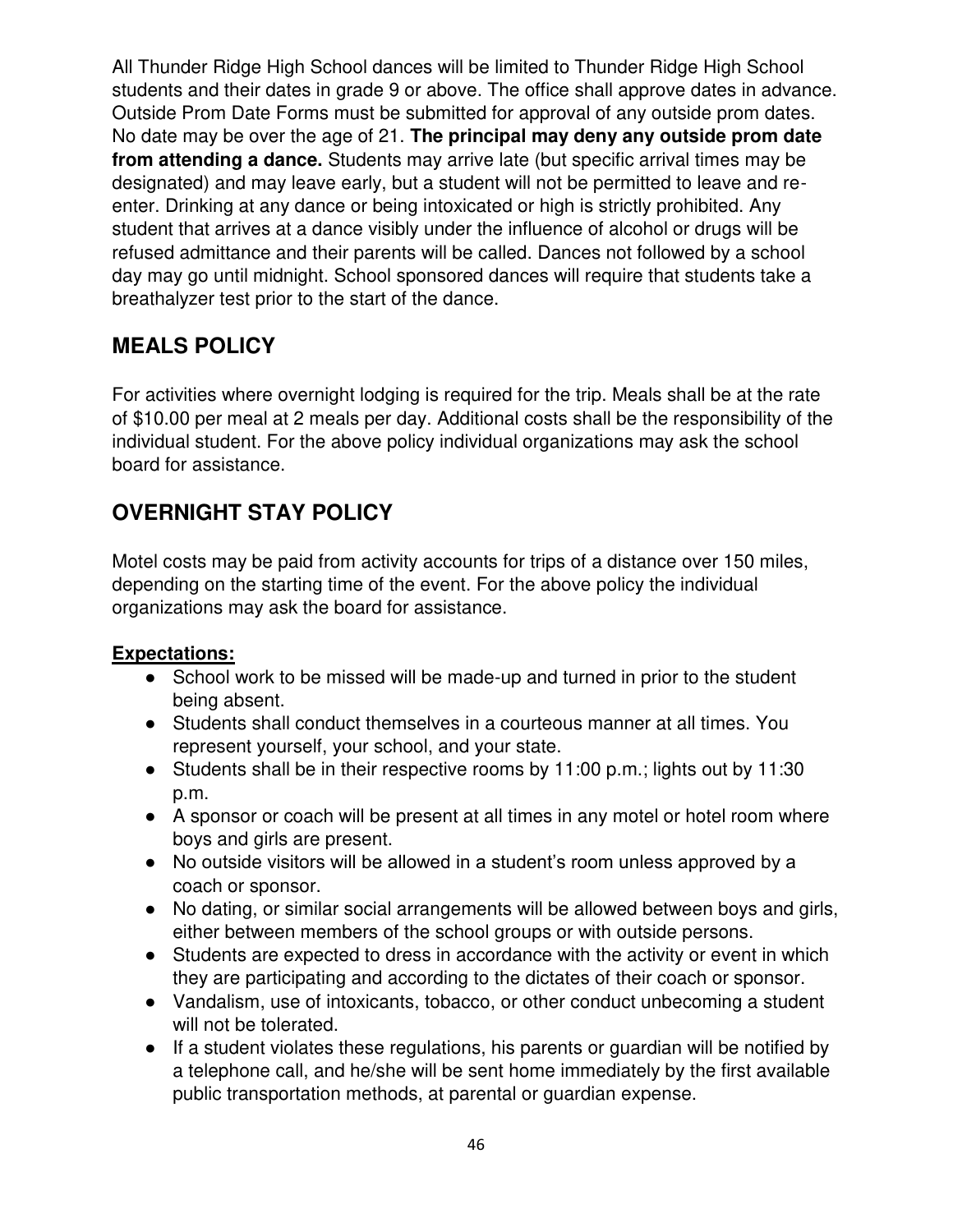- It is the responsibility of coaches and students to report any violations to the school principal as soon as possible.
- Students will be required to utilize school approved transportation to and from school sponsored activities and events unless previous arrangements have been made and approved by the administration.
- School transportation, buses and cars, will depart at specified times. Any student, or other person, who is late at departure time, will be left behind.
- Students purposely not attending a school sponsored event for which an entry fee has been paid will reimburse the school for the entry fee.
- Extenuating circumstances may necessitate occasional fluctuation of these regulations at the discretion of the school principal, district superintendent, or sponsor and the parents of the student involved. At all times students are to follow the directions of the sponsor or coach.
- The USD 110 Board of Education has adopted the rules of behavior on the New York/Washington D.C. trip and the rules for eligibility will be determined at the end of the first semester.

# **HEALTH & SAFETY**

Students should report any injury incurred at school or a school-sponsored activity to the principal or appropriate sponsor. When appropriate, a parent shall be notified of a student injury as soon as possible to determine appropriate action. If the student needs medical attention and the parents cannot be reached, the principal shall seek emergency medical treatment. See Appendix A for sample student accident form.

If a student has an accident which requires medical treatment, no action shall be taken by an employee except the following:

- send for medical help;
- make the student as comfortable as possible while waiting for competent medical assistance to arrive; and
- notify the principal.

If an employee present is qualified to administer first aid, aid may be given. Qualified employees, for this purpose, are the school nurse or those employees who have successfully completed an approved Red Cross first aid program.

**SAFETY HOTLINE:** A statewide school safety hotline is staffed by the Kansas Highway Patrol to give students an opportunity to report "impending school violence." The phone number is 1-866-748-7047.

#### **TOLL-FREE KANSAS SCHOOL SAFETY HOTLINE NUMBER IS 1-800-626-8203**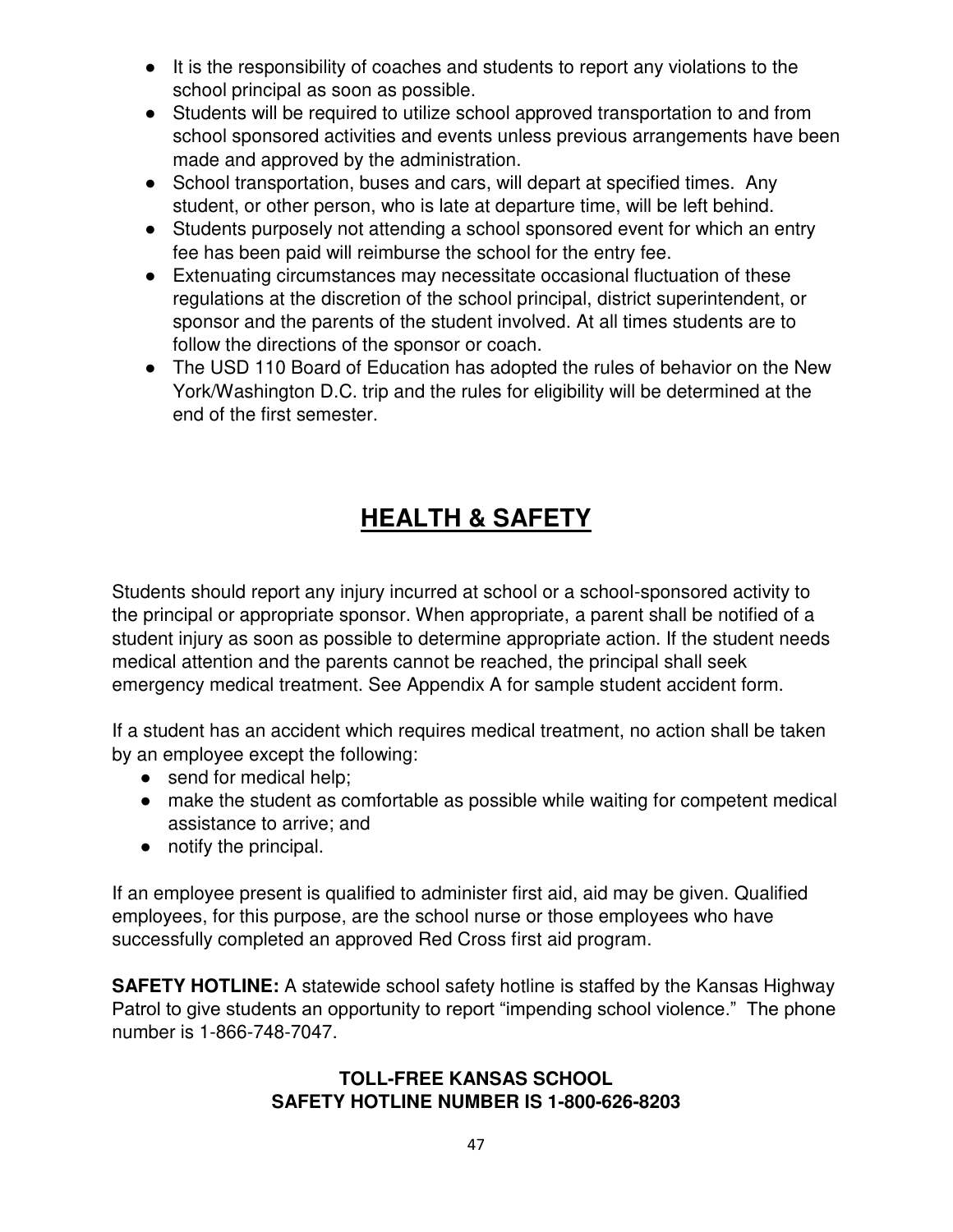### **MEDICATIONS**

The supervision of oral and injectable medications shall be in strict compliance with the rules and regulations of the board. School employees may not dispense or administer any medications, including prescription and non-prescription drugs, to students except as outlined in board policy.

In certain explained circumstances when medication is necessary in order that the student remains in school, the school may cooperate with parents in the supervision of medication the student will use; but the medical person authorized to prescribe medication must send a written order to the building administrator who may supervise the administration of the medication or treatment, and the parents must submit a written request to the building administrator requesting the school's cooperation in such supervision and releasing the school district and personnel from liability.

Student Self-Administration of Medication is allowed when medication is used for the treatment of anaphylactic reactions or asthma which is prescribed by a physician licensed to practice medication or an advanced registered nurse practitioner. The selfadministration of medication is allowed for students grades 9-12. To be eligible, a student must meet all requirements as outlined in board policy. Parents shall submit a written statement from the student's health care provider stating name and purposes of medication, prescribed dosage, conditions of self-administration, additional special circumstances, and length of time for which medication is prescribed.

School personnel shall not be required to be custodians of any medication except as required by a written order of a licensed medical person.

The medication shall be examined by the school employee administering the medication to determine if it appears to be in the original container, to be properly labeled and to be properly authorized by the written order of the licensed medical person. Two containers, one for home and one for school should be requested from the pharmacist. Only oral medications should be administered except in emergency situations.

Any changes in type of drugs, dosage and/or time of administration should be accompanied by new physician and parent permission signatures and a newly labeled pharmacy container.

The building administrator may choose to discontinue the administration of medication provided he has first notified the parents or medical person in advance of the date of such discontinuance with the reasons therefore.

In the administration of medication, the school employee shall not be deemed to have assumed to himself any other legal responsibility other than acting as a duly authorized employee of the school district.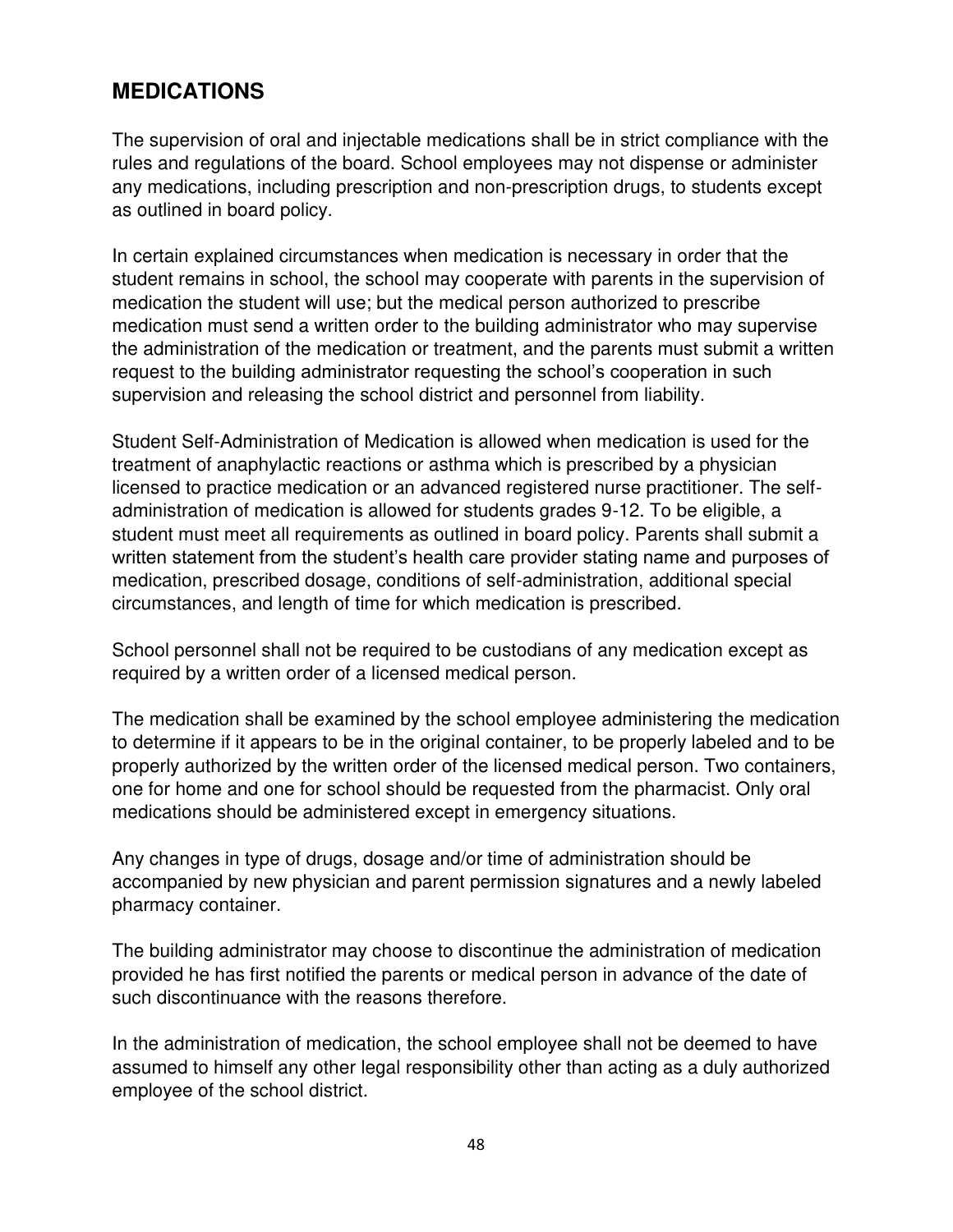Medication permission forms can be picked up in the office.

### **IMMUNIZATION**

All students enrolling in any district school shall provide the building principal with proof of immunization of certain diseases or furnish documents to satisfy statutory requirements. Booster shots required by the Secretary of the Department of Health and Environment are also required.

Students who fail to provide the documentation required by law may be excluded from school by the superintendent until statutory requirements are satisfied. Notice of exclusion shall be given to the parents/guardians as prescribed by law. Students who are not immunized against a particular disease(s) may be excluded from school during any outbreak.

# **STUDENT ILLNESS**

Keeping your child home from school is not always an easy decision. Please follow district guidelines if you have any concern about keeping your child home. Following are the guidelines USD 110 abides by. If your child is showing any of the following illnesses, then we will call you to come to the school and pick up your child. If your child continually comes to the office, we will call you to discuss how your child feels and how they've felt in class. It may be determined that you need to come pick them up. Our goal is to keep students and staff as healthy as possible and we appreciate your cooperation.

- **Fever:** a fever of 100<sup>\*</sup> or more will require the child being sent home. If they go home with a fever they will need to be 24 hours fever free WITHOUT the use of fever reducing medicine before returning to school.
- **Flu:** if your child has Influenza/COVID symptoms, please seek medical attention as soon as possible and do not send them to school. These are very contagious and we do not want an outbreak of it in school if at all possible. With the flu (Influenza A or B) your child will need to stay home at least 5 days after obtaining test results. If your child has COVID then they need to stay home at least 14 days after obtaining test results before returning to school.
- **Diarrhea/Vomiting:** please keep your child home if they have had 2 or more bouts of either vomiting or diarrhea. Your child may return to school after 24 hours of no diarrhea or vomiting.
- **Pink eye:** crusty, swollen, red, itching, hurting eyes. Eye infections are extremely contagious and need to be taken care of by a health professional. Children may return to school the next day after treatment has started.
- **Sore/strep throat:** if your child is complaining of a sore throat, know that they will do so to their teacher and they'll be sent to the office. We may end up calling you to come get them, so use caution before sending your child to school if they have a sore throat. If it is accompanied by swollen glands or a fever, keep them home.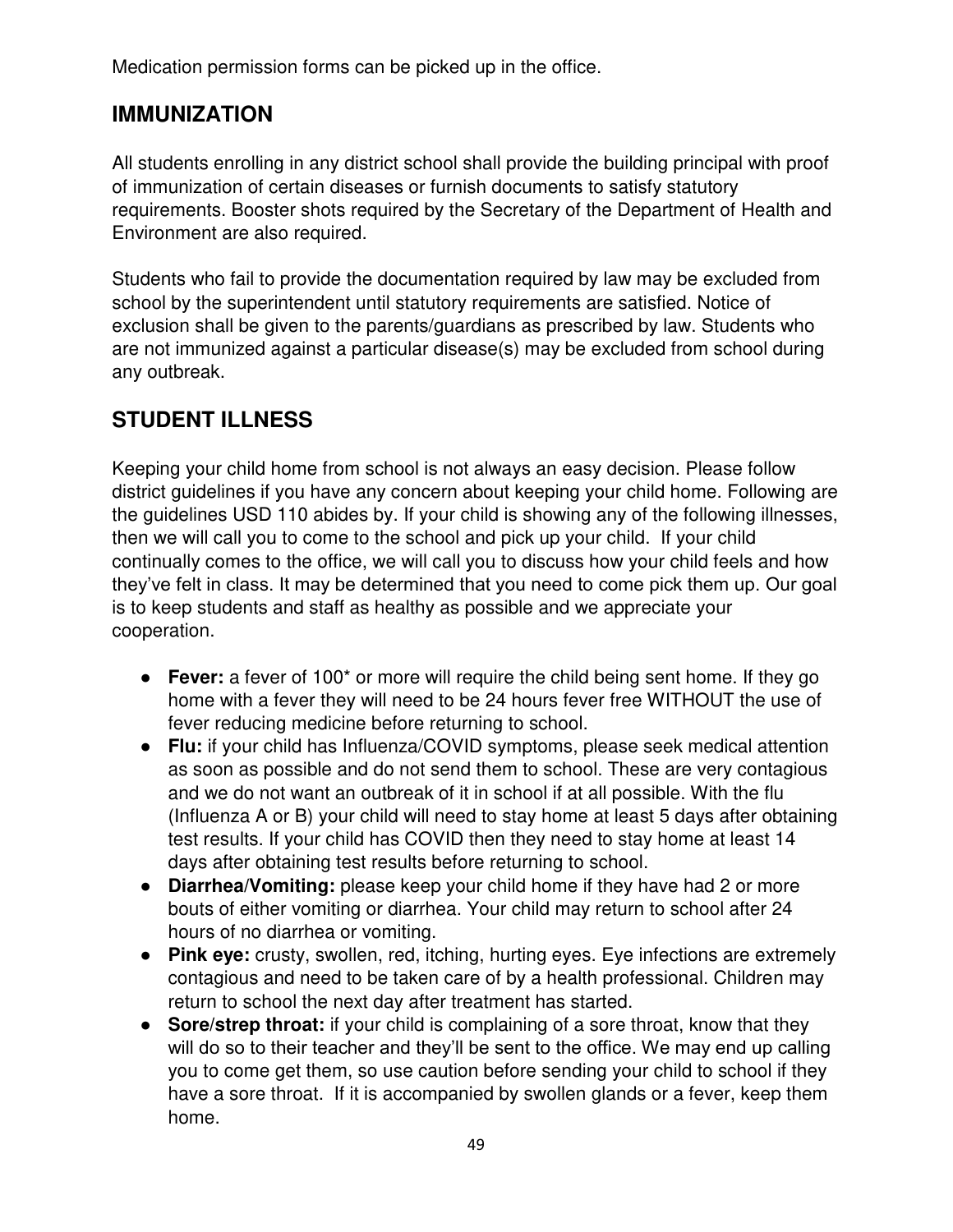- **Earaches/infections:** please keep your child home if they are complaining of earaches. It is hard for them to focus in school if they are fighting an earache. If they are sent to the office complaining of an earache, with or without a fever, you may be called and will need to come pick up your child.
- **Coughing:** it is ok to send cough drops to school with your child. They can be given to their teacher when they arrive at school so they can be accessed throughout the school day. Excessive coughing, however, is disruptive to your child and others around them so if they are experiencing this please keep them home.
- **Runny nose/discharge:** if your child is suffering from allergies, please give them allergy medicine before they come to school. We do realize that children have allergies, but sometimes it takes a toll on your child and they feel miserable and cannot focus, this is when you will be called to come pick them up. We encourage them to blow their nose as often as possible, but when the discharge becomes greenish tinted, then that may indicate an infection that will need to be taken care of.
- **Lice:** if your child has lice they will need to stay home until the lice has been treated.
- **Rashes/Wounds:** if your child has open wounds-please cover them with appropriate bandages. Children should not be sent to school with bleeding or oozing wounds of any kind without properly covering them first. If your child has a rash, please know what it is before they come to school so we can be assured it is not contagious.
- **Splinters:** school staff are not equipped to dig out splinters, so please try to remove these at home, especially if they are under the skin.

**OVERVIEW:** please keep your child home or make appropriate child care arrangements if they have body aches, fever, any flu-like symptoms, strep throat, vomiting, diarrhea, lice, excessive coughing, or are continually complaining of any ailments.

**ONCE HOME STAY HOME:** if your child has gone home/stayed home from school, please keep them home and avoid any after school or evening activities at the schools. We would like to keep any illnesses or diseases from spreading.

We realize this may be an inconvenience but we take the health and safety of all students and staff very seriously. We ask for understanding and cooperation in the event that your child is ill.

# **HEALTHY DRINKS & SNACKS**

TRHS students are permitted to have healthy food or drinks in the high school building. Teachers have final say on food or drink consumption in their classes. Drinks must be in a spill safe container, with a lid. This would include purchased containers that have a snap shut lid, as well screw top bottles. Any non-compliant drinks must be consumed and disposed of prior to entering the building.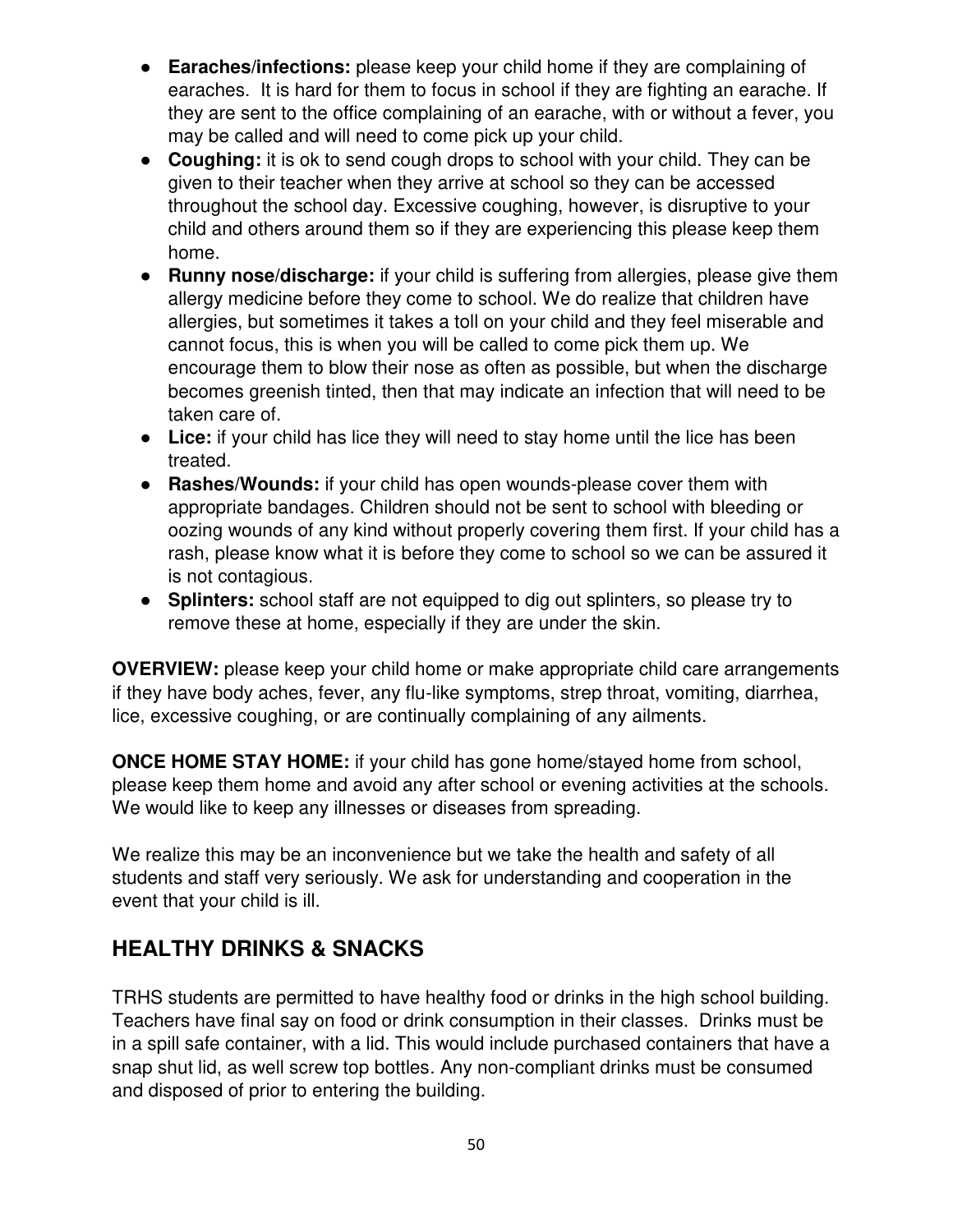# **PHYSICALS FOR ATHLETICS**

Students participating in athletics, cheerleading, and dance squad must have a physical on file before participating. **No student will be allowed to participate in practice or a game until a signed physical form has been turned into the office. The appropriate form can be picked up from the office.**

Any student noted by a physician or the school nurse as having a communicable disease may be required to withdraw from school for the duration of the illness. The student will be readmitted to regular classes upon termination of the illness, as authorized by the student's physician or as authorized by a health assessment team.

The board reserves the right to require a written statement from the student's physician indicating the student is free from all symptoms of the disease.

#### **SEVERE WEATHER**

Students shall be informed of emergency drill procedures at the beginning of each school year.

When the superintendent believes the safety of students is threatened by severe weather or other circumstances, parents and students shall be notified of school closings or cancellations by announcements made over the following radio/TV station(s) and Textcaster:

- Textcaster: Sign up by contacting the high school secretary (785-476-2217).
- KQMA (92.5 FM Radio) KWCH 12 Eyewitness News (Channel 7) KSN Wichita KS (Channel 2)

#### *\*Be sure to check KQMA/92.5 Phillipsburg FM Radio… they will be the first news station to be contacted if school is closed or starts late.*

If an emergency occurs with less than one hour of warning time, the district will keep all students under school jurisdiction and supervision. Staff will remain on duty with the students during the emergency period. Parents may come to school and pick up their children. Students shall be released according to board policy for release of students during the school day.

#### **FIRE DRILLS**

Fire drills will be conducted once a month in accordance with Kansas law. The signal for the fire drill will be the fire alarm.

#### **Responsibilities of the students:**

- 1. Calmly, quietly leave the room
- 2. Stay with your class
- 3. Follow the directions of the teacher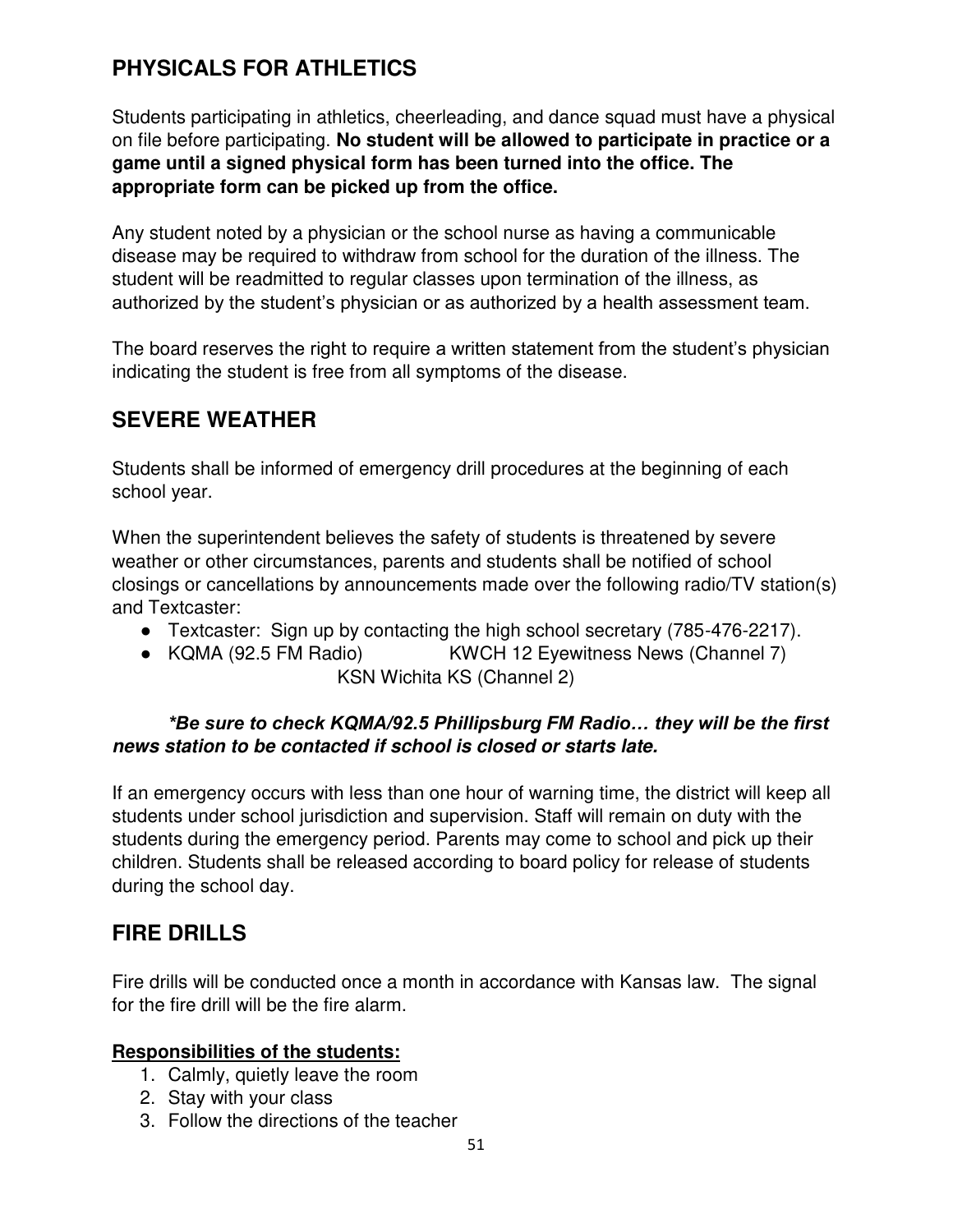#### **Responsibilities of the teacher:**

- 1. Be sure all windows and doors are closed when you leave the room
- 2. Turn off the lights
- 3. You are the last to leave the room
- 4. Once outside the building, check roll to be sure all students are present
- 5. Take your grade book with you

#### **The building is vacated according to the following plan:**

| Room 101,102,104  | Front Exit, cross street                   |
|-------------------|--------------------------------------------|
| Teacher's Lounge  | Front Exit, cross street                   |
| <b>Room 104</b>   | Front Exit, cross street                   |
| Room 105          | Outside exit, cross street                 |
| Room 106          | Outside exit, south parking lot            |
| Room 107          | Outside exit, south parking lot            |
| <b>Room 108</b>   | Outside exit, south parking lot            |
| Room 109          | Outside exit, south parking lot            |
| <b>FACS</b>       | Exit corridor door to the sidewalk - North |
| 103J              | Exit corridor door to the sidewalk - North |
| 104J              | Exit east corridor door to the sidewalk    |
| 105J              | Exit east corridor door to the sidewalk    |
| <b>Band room</b>  | Outside exit to the sidewalk               |
| Gym               | Southwest exit to the parking lot          |
| Vo Ag & Ind. Arts | West exit to teacher's instructions        |

### **TORNADO DRILLS**

A tornado warning means that a tornado has been sighted and this or other tornadoes may strike in our vicinity. You must take action to protect yourselves. The signal for a tornado warning will be a series of long blasts on the bull horn over the intercom and through the halls.

#### **The following students and teachers will go to the basement below the gym:**

| Room 101, 102, 104       | exit via hallway to lower basement area under gym                                                          |
|--------------------------|------------------------------------------------------------------------------------------------------------|
| <b>Room 105</b>          | exit via hallway to lower basement area under gym                                                          |
| <b>Room 106</b>          | exit via hallway to lower basement area under gym                                                          |
| <b>Room 107</b>          | exit via hallway to lower basement area under gym                                                          |
| Room 109                 | exit via hallway to lower basement area under gym                                                          |
| <b>Library Classroom</b> | exit library to entrance doors of main building and then go<br>go to basement furnace room under band room |

#### **The following students and teachers will go to the furnace room below the band room in the junior high:**

FACS, 103J, 104J, 105J, Band Room, Ind. Arts, and Vo Ag.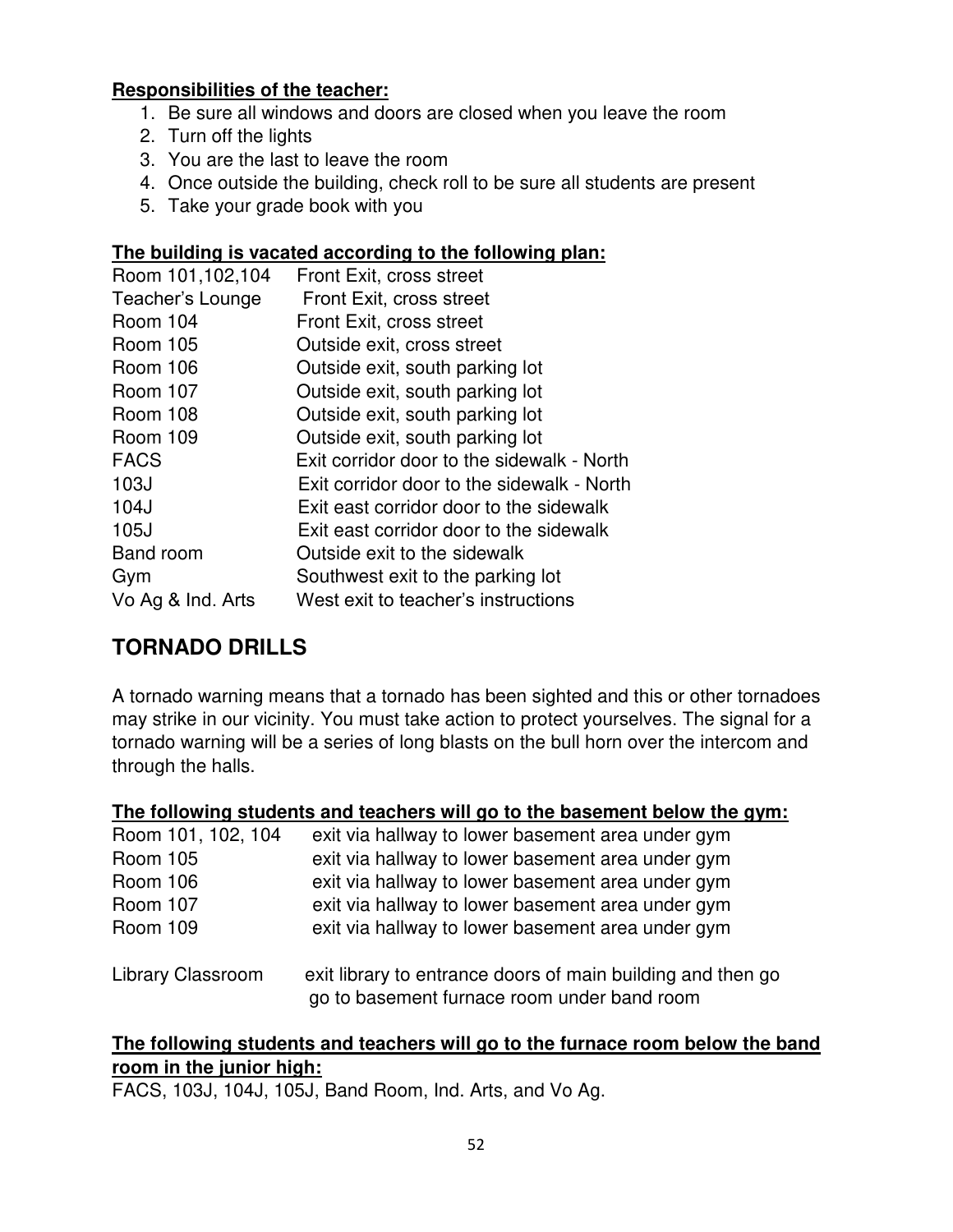#### **Responsibilities of students:**

- 1. Calmly, quietly leave the room
- 2. Stay with your class
- 3. Follow the directions of the teacher

#### **Responsibilities of teachers:**

- 1. You are the last person to leave the room
- 2. Once in the tornado shelter, please keep your students quiet
- 3. Take your grade book with you

# **PESTICIDES**

The district periodically applies pesticides inside buildings. Information regarding the application of pesticides is available from the District Office located in the grade school (785-476-2218).

# **GENERAL INFORMATION**

Any student may file a complaint with the principal concerning a school rule or regulation if it applies to the student. The complaint shall be in writing, filed within 20 days following the application of the rule or regulation, and must specify the basis for the complaint. The principal shall investigate the complaint and inform the student of the resolution within 10 days after the complaint is filed.

### **GIFTS**

#### **Student Gifts to Staff Members:**

The giving of gifts between students and staff members is discouraged. Students shall be allowed to collect money or purchase gifts for faculty members at the principal's approval.

#### **Student Organization Gifts to The School:**

Student organizations, with prior approval of the organization sponsor and building principal, may donate a portion of the organization's funds to the district. These donations shall require prior board approval.

A gift is defined as any donation, present or endowment in the form of cash, merchandise or personal favor.

Any student organization gift to the district shall become district property when accepted by the board.

### **STUDENT INSURANCE**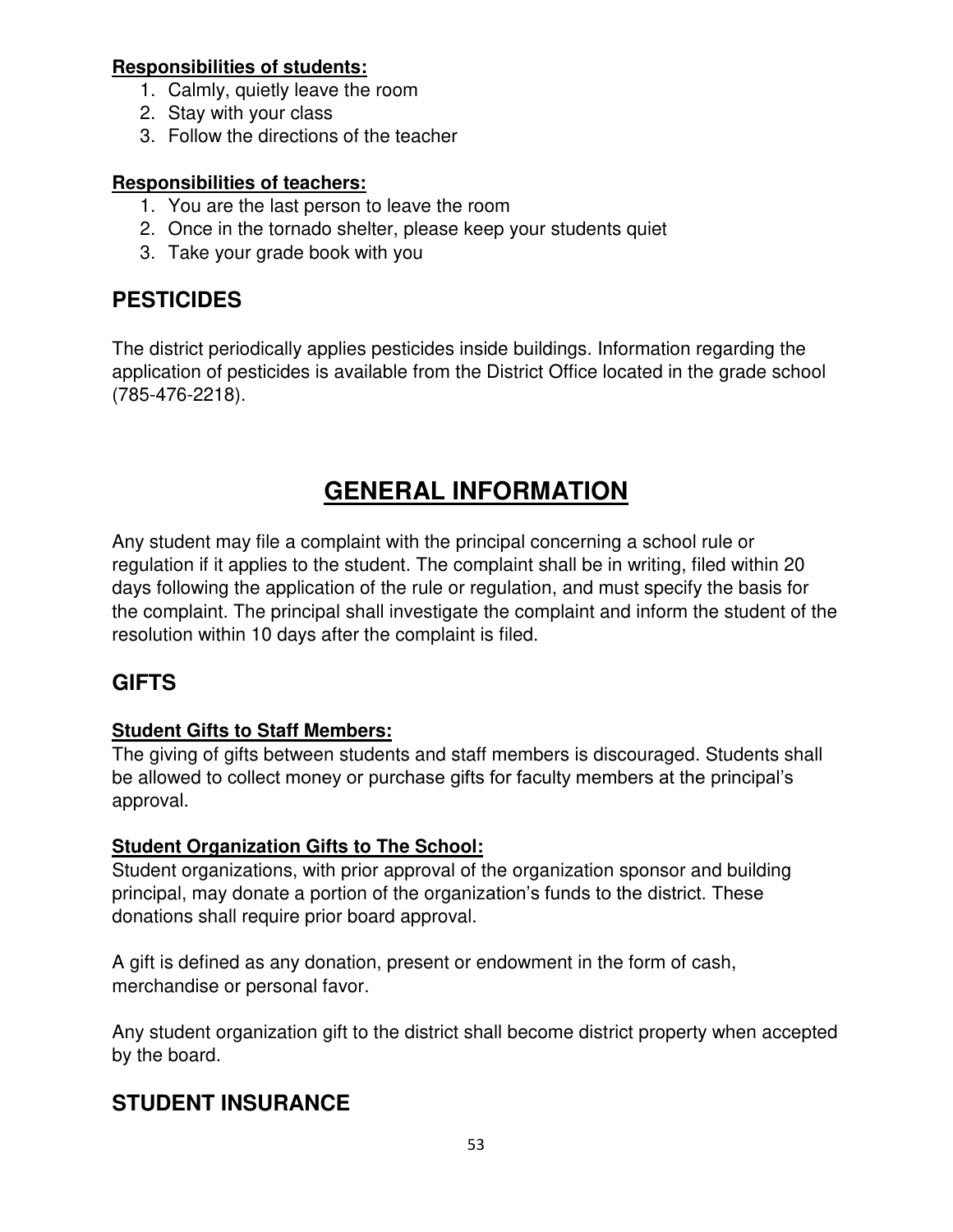The school **DOES NOT** carry health insurance for each student in the school. The school is required to carry catastrophic insurance from the KSHSAA for sports related injuries. Parents are able to voluntarily purchase student insurance.

# **PERSONAL PROPERTY**

The district is not responsible for students' personal property and does not provide insurance on students' personal property. If a student's personal property is broken, damaged or stolen repair; replacement is the student's responsibility. Students are encouraged to not bring valuable jewelry or electronics to school. Students should not keep cash in their lockers or bags. The administration encourages students to get a lock from the office for their locker.

# **CELL PHONE POLICY (YONDR BAGS)**

Cell phones will not be available during the instructional day. If a message needs to be relayed to a student in an emergency situation, parents may call the middle school (785- 476-2244) or the high school office (785-476-2217) and the message will be delivered. If a simple message via text or voicemail needs to be left for a student, he or she will have access to the phones starting with Seminar class at the end of the day.

In order to make this as fair and simple as possible, we will employ a system known as the Yondr bag. This will allow cell phones or other personal communication devices to be turned off or silenced and placed in a protective bag that has a magnetic lock. The lock can only be opened with an unlocking station available at the end of the instructional day. Research has overwhelming evidence that this method of eliminating the distractions of phones for students has led to improved achievement and reductions in bullying and disciplinary consequences.

Each morning, or when a student arrives at school, cell phones or any other electronic communication devices (**including smart watches**) will be placed in a studentassigned bag and locked. The student may keep the locked device either in their book bag or locked in a locker throughout the instructional day. During Seminar at a designated time at the end of the day, students may unlock their pouches and retrieve their phones before leaving school for the day. The pouches are to be left at school and willful destruction will result in discipline and the replacement cost of the Yondr bag-- \$25.00.

#### **Consequences for cell phone use during the instructional day are simple:**

**1<sup>ST</sup> Offense:** One and only warning allowing for compliance to occur after warning has been issued. Student will be issued a detention in the office.

**2 nd Offense:** will result in the phone being confiscated and returned only to a parent or guardian.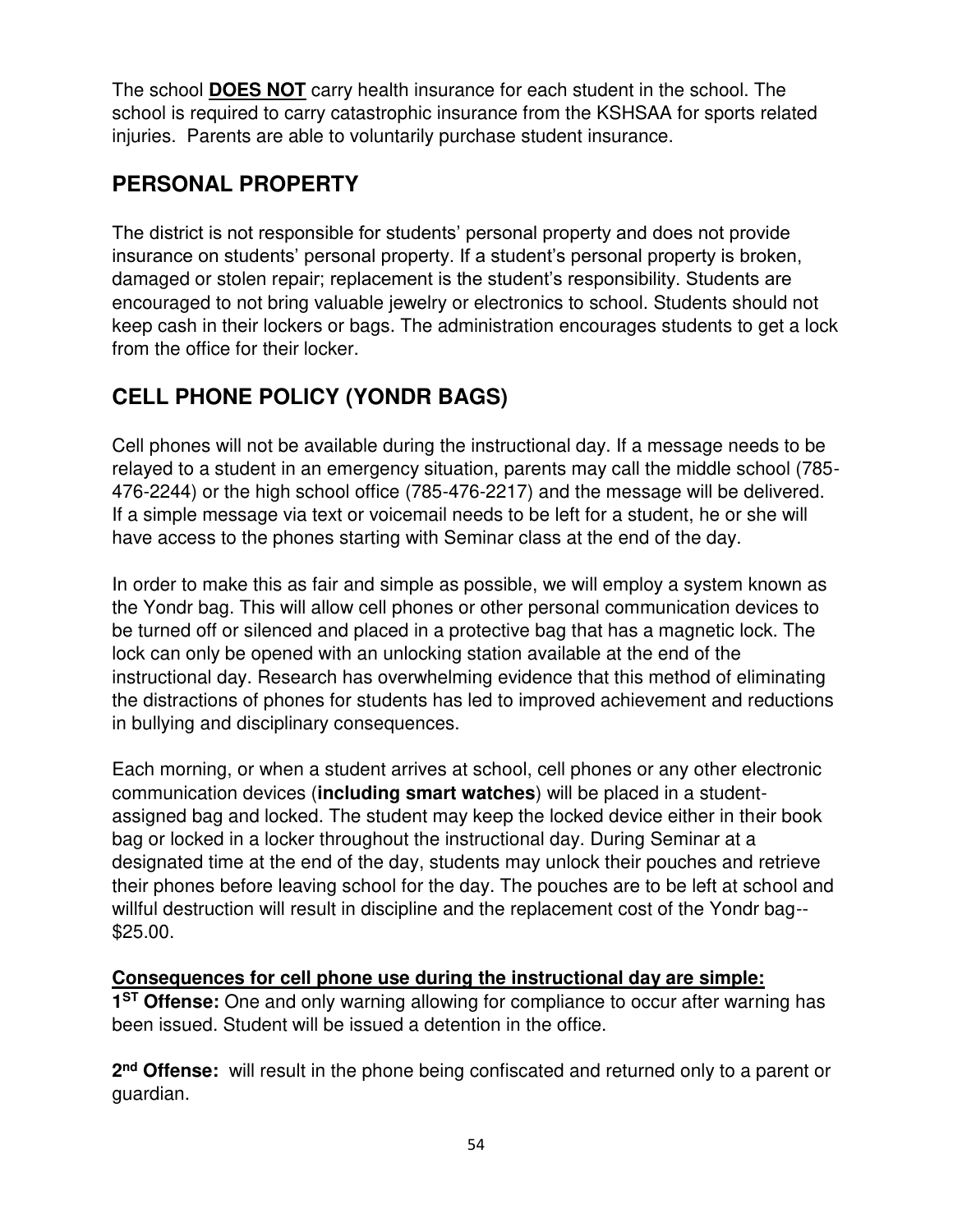*\* IMPORTANT: Violation of the cell phone policy after the initial warning or on the second offense will also violate the Student in Good Standing Policy meaning the student will not be able to participate in any in-school or out of school activities for the week.* 

**3 rd & Final Offense:** will result in forfeit of the right to bring a phone or communication device to school for the remainder of the year, and it will only be returned to the parent or guardian under the clear understanding of this consequence.

### **POSTERS**

Posters, drawings or other materials must be approved by the principal for posting in the school. All unauthorized posting will be removed immediately and become the property of the school.

### **ACHIEVEMENT AWARDS PROGRAM**

The school will hold an awards program in the spring of the school year. The program is for 9-12 students and anyone else interested in the program. The awards program is for both academics and athletics.

# **SCHEDULING SCHOOL EVENTS**

Before school events may be scheduled and placed on the calendar, they must be approved by the principal's office and placed on the weekly bulletin of events. The deadline for having these events to appear on the bulletin is noon Wednesday.

### **EXPECTATIONS OF USD 110 STAFF**

Staff members shall maintain professional relationships with students that are conducive to an effective educational environment.

### **SCHOOL TELEPHONE USE**

District telephones are for school business. Use of phones for personal business should be avoided except in case of an emergency. Use of district phones for social calls is not permitted. Students shall not make long distance calls on district telephones without the prior permission of the principal. Calls made to students during school hours need to be made for emergencies only.

### **STUDENT VEHICLES/PARKING**

Students who drive to school shall park in the designated parking areas. Students may not go to their vehicles during the school day without permission from the principal. A student who is observed driving recklessly on or near school property shall be reported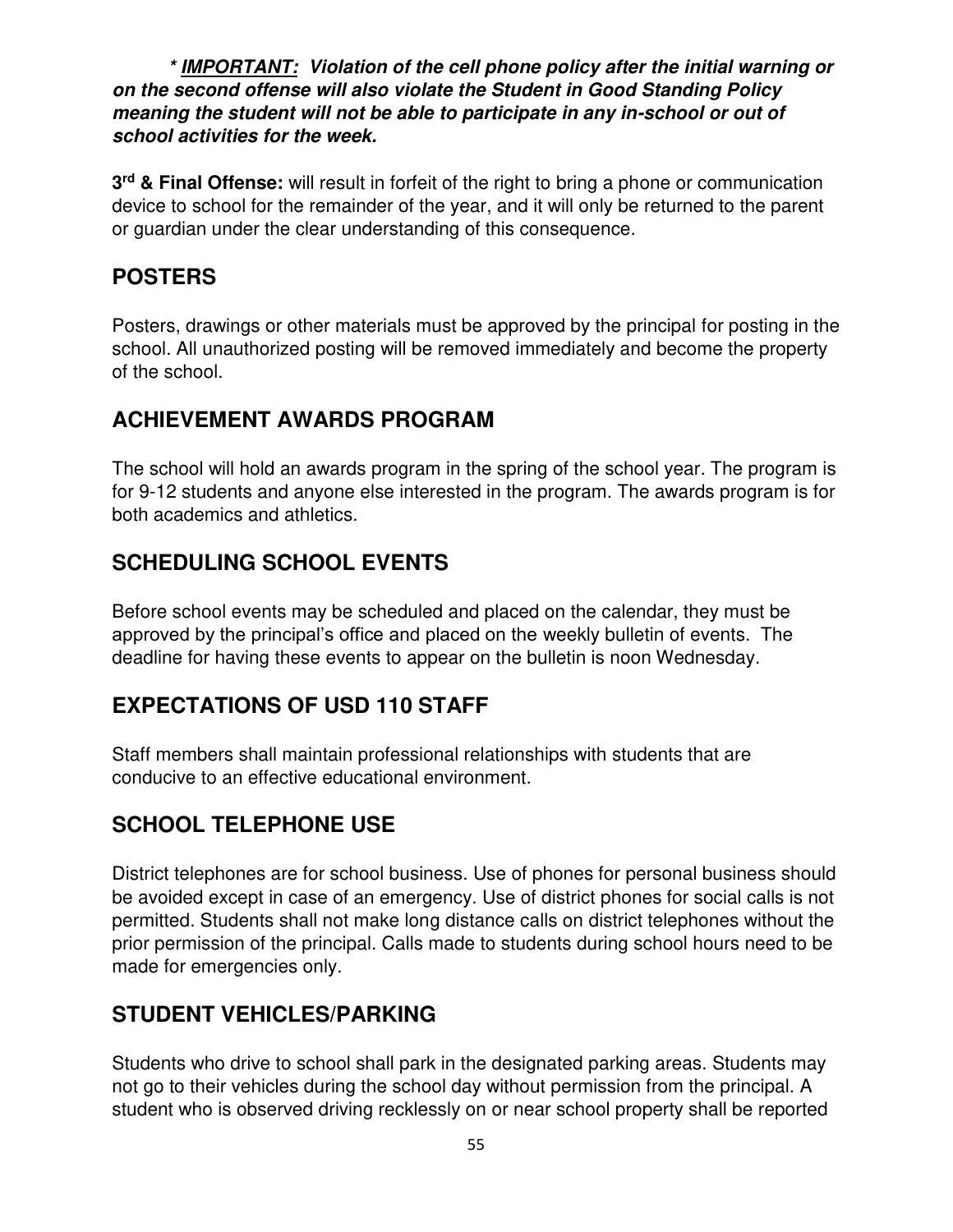to the building principal. The principal shall review the violation with the student at the first opportunity and sanctions including but not limited to the following may be applied:

- the student may be prohibited from parking or driving on school property;
- $\bullet$  a letter may be sent to the student's parents;
- the student may be disciplined according to the disciplinary code.
- law enforcement may be contacted

### **VISITORS**

Patrons and parents are encouraged to visit the district facilities. All visits shall be scheduled with the building principal.

*\*To ensure safety and security, all visitors must check in at the office before proceeding to contact any other person in the building or on the grounds. The high school, middle school, and elementary main entrance doors have electronic locks. In order to be allowed into the building, a person must ring the bell and identify themselves to the office personnel.* 

Students are not allowed to bring visitors to school without prior permission of the principal. The principal may refuse admittance to a visitor.

# **SCHOOL PROPERTY**

### **BUILDING OPENING & CLOSING**

The Senior High Building opens at 7:45 a.m. in the morning and closes at 4 p.m. Use of the building after hours by non-school organizations and groups must be approved in advance by the building principal.

Use of equipment and supplies is for the performance of official and approved assignments only. Use of district equipment or supplies for personal projects is prohibited without prior permission of the principal.

Students shall handle all school equipment and supplies carefully**. Students shall be responsible for any damage they cause to school equipment or supplies.**

# **COMPUTERS**

Use of or access to district computers and computer software is limited to district employees and students. Use of computers is for the performance of official and approved assignments only. Use of district computer equipment or software for personal student projects is prohibited without prior permission of the teacher.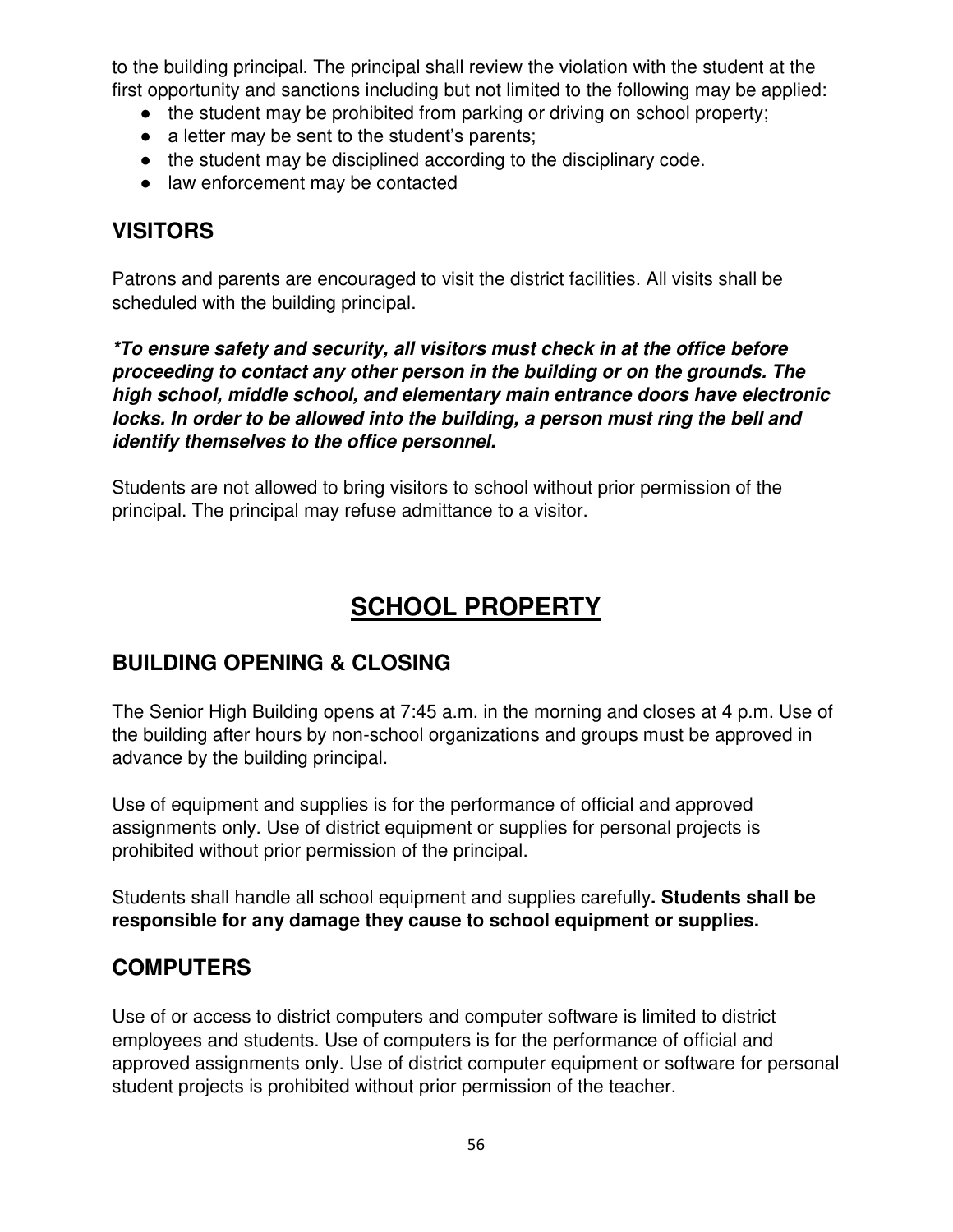Only software purchased by the district may be loaded onto district computers. Software licensed to the district shall not be used on computers not owned by the district. District software shall not be copied for personal use.

Students shall not use electronic communications, including email, chat, Facebook, or similar online sites to harass staff, students, or other individuals.

# **NO RIGHT TO PRIVACY**

Students shall have no expectation of privacy or restricted access to any information generated during the course of their work or entered in any district computers. Students waive any right to privacy in e-mail messages and consent to the access and disclosure of e-mail messages by authorized persons.

Students shall only use passwords or other encoding or security mechanisms as assigned by the district computer systems administrator or other officials designated by the board. The use of a password does not affect the administration's right to monitor. All forms of electronic communications are monitored by the administration to ensure the systems are only being used for official purposes.

Computer materials or devices created as part of any assignment undertaken on school time shall be the property of the district.

# **INTERNET**

Inappropriate use and/or transmission of any material in violation of any United States or state regulation, is prohibited. This includes, but is not limited to copyrighted material, threatening or obscene material, or material protected by a trade secret.

# **USD 110 CHROMEBOOK USE AGREEMENT**

Thunder Ridge USD 110 offers its students and employees access to state-of-the art computer technology, electronic mail, telephone, voice mail and the World Wide Web. The purpose of this policy is to define the responsible and acceptable use of Communications Technology.

It is the policy of USD #110 to: (a) prevent user access over its computer network to, or transmission of, inappropriate material via Internet, electronic mail, or other forms of direct electronic communications; (b) prevent unauthorized access and other unlawful online activity; (c) prevent unauthorized online disclosure, use, or dissemination of personal identification information of minors; and (d) comply with the Children's Internet Protection Act [Pub. L. No. 106-554 and 47 USC 254(h)].

The use of school Chromebooks are a privilege, not a right. Students shall have no expectation of privacy when using district email, network, or other official communication systems. Any email, network, computer application, or information on district Chromebooks is subject to being monitored by the administration.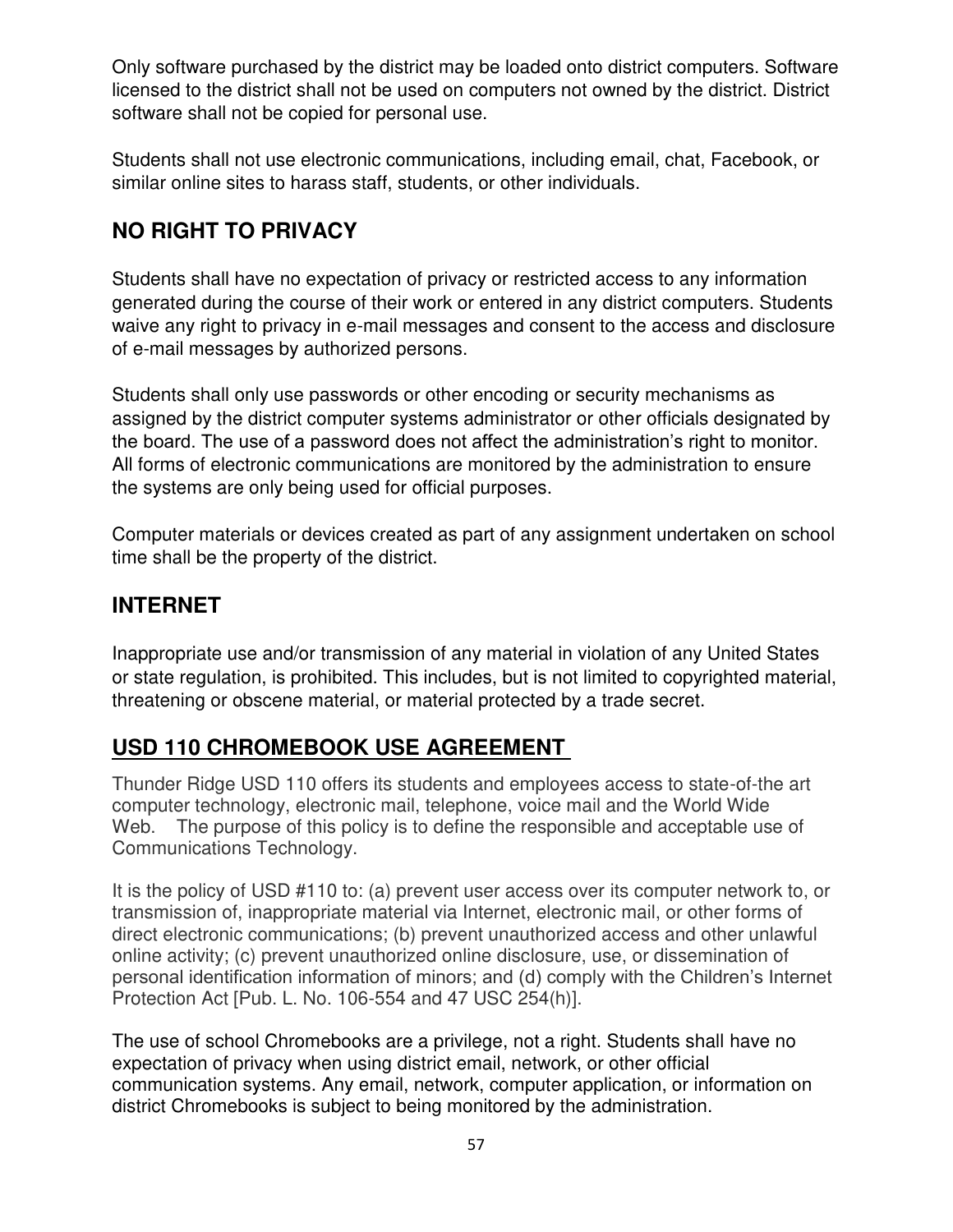The Chromebook shall be used for research and educational purposes only. Each user is responsible for his/her actions on the Chromebook. Prohibited conduct includes, but is not limited to:

- Sending, posting, or downloading electronic messages or pictures that are abusive, obscene, sexually oriented, threatening, harassing, or cyber bullying.
- Vandalizing the data of another user or other programs or networks including socalled "hacking" and other unlawful activities to hardware or software. This includes, but is not limited to the uploading or creation of technology viruses.
- Damage that results because of neglect to the Chromebook and the charger will result in the cost of replacing the Chromebook.

#### **General Use and Care:**

- Students are responsible for the general care of the district device issued to them. Students will not load software or apps on the device without teacher approval. If applications are loaded, they become the property of the USD 110.
- The district is not responsible for the loss of any student work.
- Students should make sure the keyboard is clear of objects before closing the device.
- Chromebooks need to be plugged in each night so the battery is fully charged each day.

# **COMPUTER NETWORK USE GUIDELINES**

All users of the schools' computers and networks are expected to abide by the generally accepted rules of network etiquette. Informal rules of behavior have evolved for the use of and communication on the Internet and other on-line services.

#### **These rules of behavior include, but are not limited to, the following:**

- Be polite. Do not write or send abusive messages to others.
- Use appropriate language. Do not swear; use vulgarities or any inappropriate language.
- Do not reveal your personal address or phone numbers or that of other students or colleagues.
- Note that electronic mail (e-mail) is not guaranteed to be private. People who operate the system do have access to mail. Messages relating to or in support of illegal activities may be reported to the authorities.
- All communications and information accessible via the network should be assumed to be private property which is subject to copyright laws.
- Do not place unlawful information on any network system.
- Do not use the network in such a way that would disrupt the use of the network by other users (e.g., downloading very large files during prime time; sending mass email messages).
- Do not share your passwords or reveal other student's passwords.
- Any inappropriate internet usage will be a violation of the Internet Policy.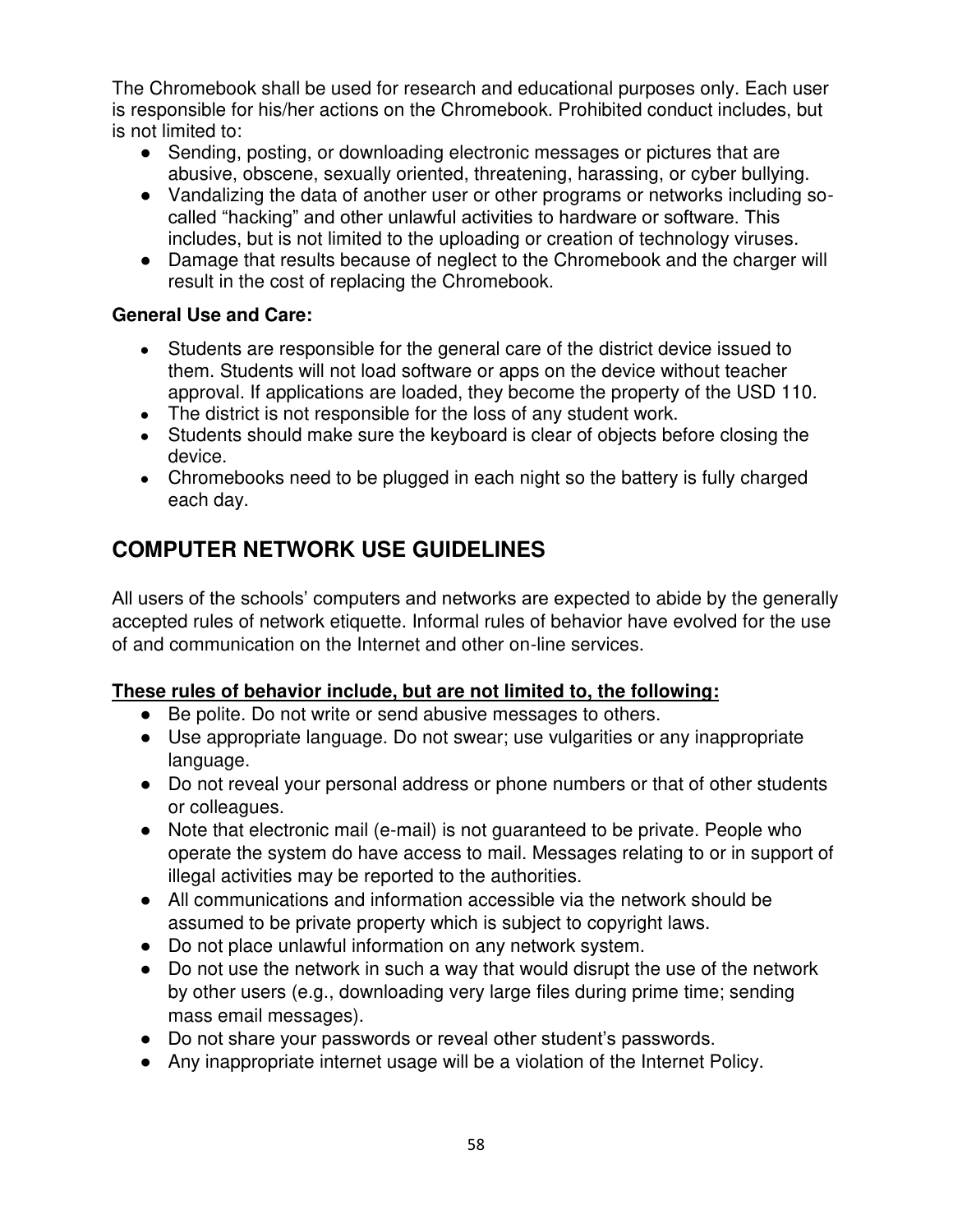All of the policies and handbook procedures for acceptable use of computers and networks are intended to make the computers and networks more useful to students and teachers. They are also intended to minimize the burden of administering the networks; so more time can be spent enhancing services.

Use of the computers for programs, software, e-mail and to access telecommunications resources is a privilege, not a right. Violations of the policies and procedures of USD 110 school concerning use of computers and networks will result in disciplinary action.

Students who engage in serious or persistent misbehavior by violating the district's previously communicated written standards of conduct may be removed from any computer/internet privileges for the remainder of the school year or remaining school years and recommended for suspension. Students will have access to computers to complete assignments, but will have a very limited access to the internet and communication options.

See Appendices E-G for sample agreements to be signed by parents and students.

# **STUDENT LOCKERS**

Lockers in the district schools shall be under the supervision of the building principal and assigned to the student to store necessary school materials and clothing.

A student may request a school-issued lock for his/her locker. The combinations and/or keys to all locker locks shall be in the sole possession of the principal and stored in a place designed to guard against unauthorized access or use. The principal may search any locker at any time without notice to the student to whom the locker is assigned if there is reason to believe the locker contains matter prohibited by law or school regulations. Students shall not place locks, other than those issued by the school, on any locker.

# **TEXTBOOKS**

Textbook fees may be assessed by the district for use in the classroom. If a student damages a textbook in any way, the student will be required to pay for the damage to the book. Full replacement cost will be charged for any lost books or badly damaged books.

# **STUDENT SERVICES**

# **ACADEMIC COUNSELING**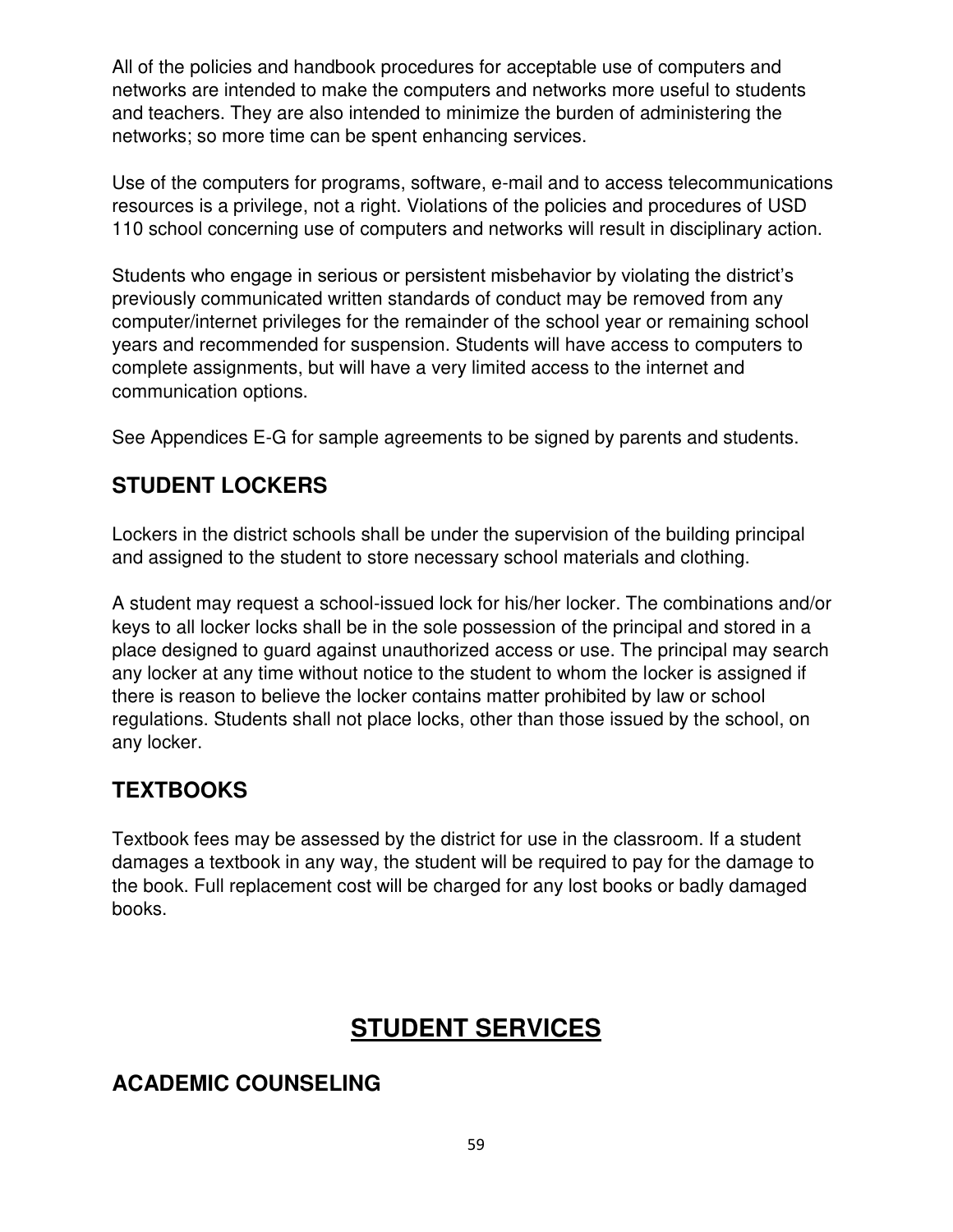Students are encouraged to talk with a school counselor, teachers and principals in order to learn about the curriculum, course offerings, graduation requirements, qualified admissions for Regents Universities and other academic issues. The counselor can provide information about vocational training schools, colleges and universities, careers and financial aid.

### **PERSONAL COUNSELING**

The counselor is available to assist students with personal concerns. The counselor may make available information about community resources to address personal concerns. Students who wish to meet with the counselor should make an appointment in advance. Some situations are beyond the level of care we can provide at school. Students that fit this need will be referred to a professional counselor.

### **THUNDER RIDGE LIBRARY**

The library is a School/Community library. Students are encouraged to use the library, but not as an excuse to avoid doing schoolwork. No student will be allowed in the library without a pass. Library books may be checked. Computers in the library are under the same appropriate use guidelines as computers in all school buildings.

# **FOOD SERVICE**

Thunder Ridge High School has a closed lunch period. Students are not allowed to leave campus during lunch period. All students are required to go to the cafeteria during lunch. Students may bring sack lunches and eat in the school cafeteria. Meals will be served at the Elementary cafeteria. Lunch may be purchased from the lunch program or brought from home. Milk may be purchased to supplement lunches brought from home.

#### **Meal prices (full pay) are as follows:**

| Noon meals:     | <b>Breakfast:</b> |
|-----------------|-------------------|
| $K-8 - $2.55$   | $K-12 - $1.90$    |
| $9-12 - $2.80$  |                   |
| Adults - \$3.80 |                   |

Free or reduced price meals shall be provided for students who qualify under state and federal rules and regulations. The eligibility forms, rules and regulations governing this program shall be provided by the administration to students or their parents.

#### **Delinquent Meal/Milk Balances**

Students of USD 110 are required to pay for meals in advance. Payments will be accepted at each building in the district. Each student will have a meal account where advance payments will be posted. When a full pay student's meal account balance falls below \$15.00 or a reduced pay student's meal account balance falls below \$8.00, the student will be notified on a daily basis. Reminder notices for those student meal accounts will be printed and handed out to students at the end of the school day.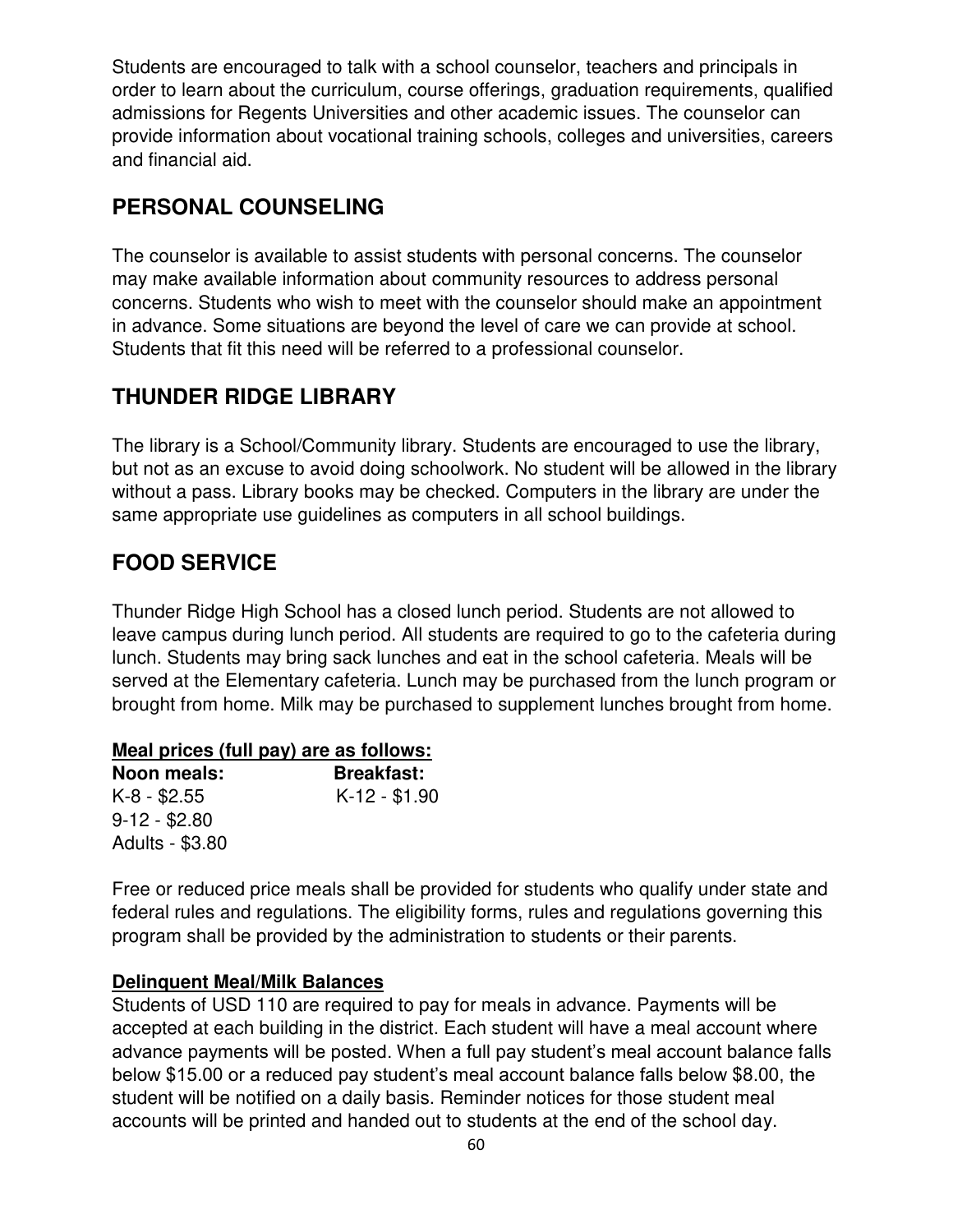If a student's meal account balance becomes negative, the student will only be allowed to charge a maximum of 5 meals. The student meal cost is different per grade, so the allowable charge amount will vary. A student will not be allowed to charge the purchase of an extra milk or second lunch while the account has a negative balance. Grade School students with negative balances will not receive milk during snack time. (Eligibility for free or reduced priced meals does not cover extra milks or snack milk fees.)

Parents/guardians must provide a sack lunch from home until there is a positive balance in the student meal account. If arrangements cannot be made for a student to bring a sack lunch from home or a positive balance provided into the student account the case will be turned over to DCF (Department of Children and Families).

The current meal prices for the school year are available on our school website at [www.usd110.net](http://www.usd110.net/) or by calling any school office.

If school begins late due to road conditions, breakfast will not be served. If school begins late due to road conditions, the Pre-K morning program will not be in session.

# **CLASS/ORGANIZATIONS RESPONSIBILITIES**

The class organizational responsibilities include: finances, organization, ordering, etc., for everything listed for that specific event. The President and the class of organization sponsor are expected to see that these responsibilities are completed.

#### **Football Homecoming**

*\*Candidates-selected from the Senior Class.* 

- **StuCo** Decorations, homecoming ceremony, script, attendant's flowers, crowns, Queens' robe, pillows, theme, Queen's roses, attendants' flowers, King's football, and crown bearers
- **Cheerleaders**  spirit week, bonfire, pep rally, hall decorations and paint downtown businesses

#### **Parents Night**

● **KAYS** – Letters to parents, flowers, speaker and script, name tags

#### **Winter Formal**

- **STUCO** Music, refreshments
- **KAYS**  Tickets, decorations, and clean up
- **FFA** Hang the wires for decoration

**Prom**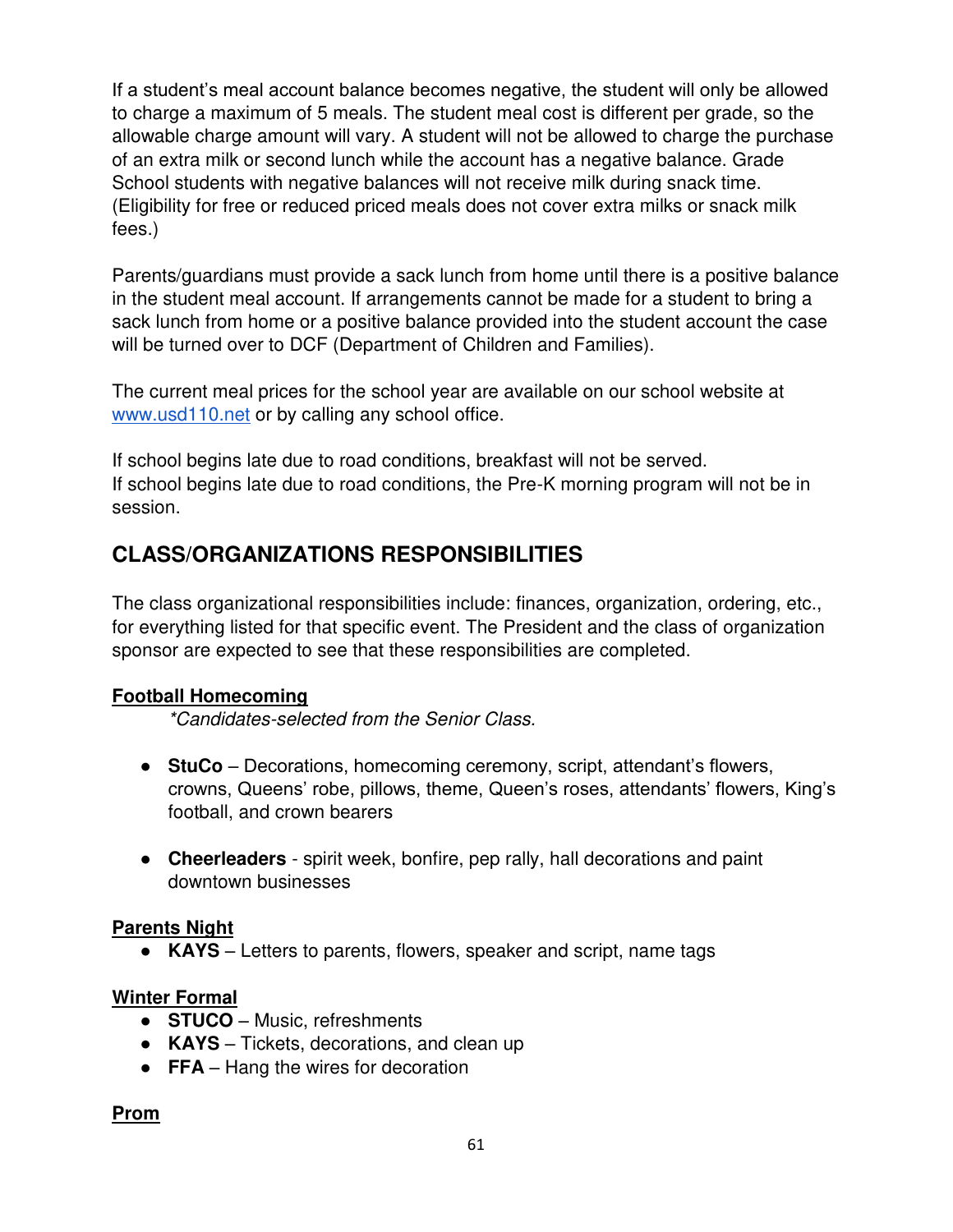- **Juniors**  Banquet, decoration, entertainment selection, selection of sophomore servers
- TRHS Juniors and seniors are permitted to attend the prom banquet**.** Outside dates will be permitted on a dance by dance basis. If allowed, "Outside Date Forms" will need to be submitted for approval.
- TRHS students (Grades 9-12) are permitted to attend the prom dance.
- Outside TRHS dates are permitted pending prior approval by the principal.

#### **Senior High Graduation**

● **Seniors** – Stage decorations and choose junior students to lead the seniors in and hand out programs.

#### **Club Selections:**

- All classes will select their officers according to the majority vote.
- Cheer/Dance Selection: The cheerleaders will be selected by a panel of selected judges. Dance will be selected by a panel of judges.
- The FFA requests that interested members fill out an Application. An interview committee will interview the candidates. The chapter members will nominate members for each office and then vote. A majority of votes is needed.